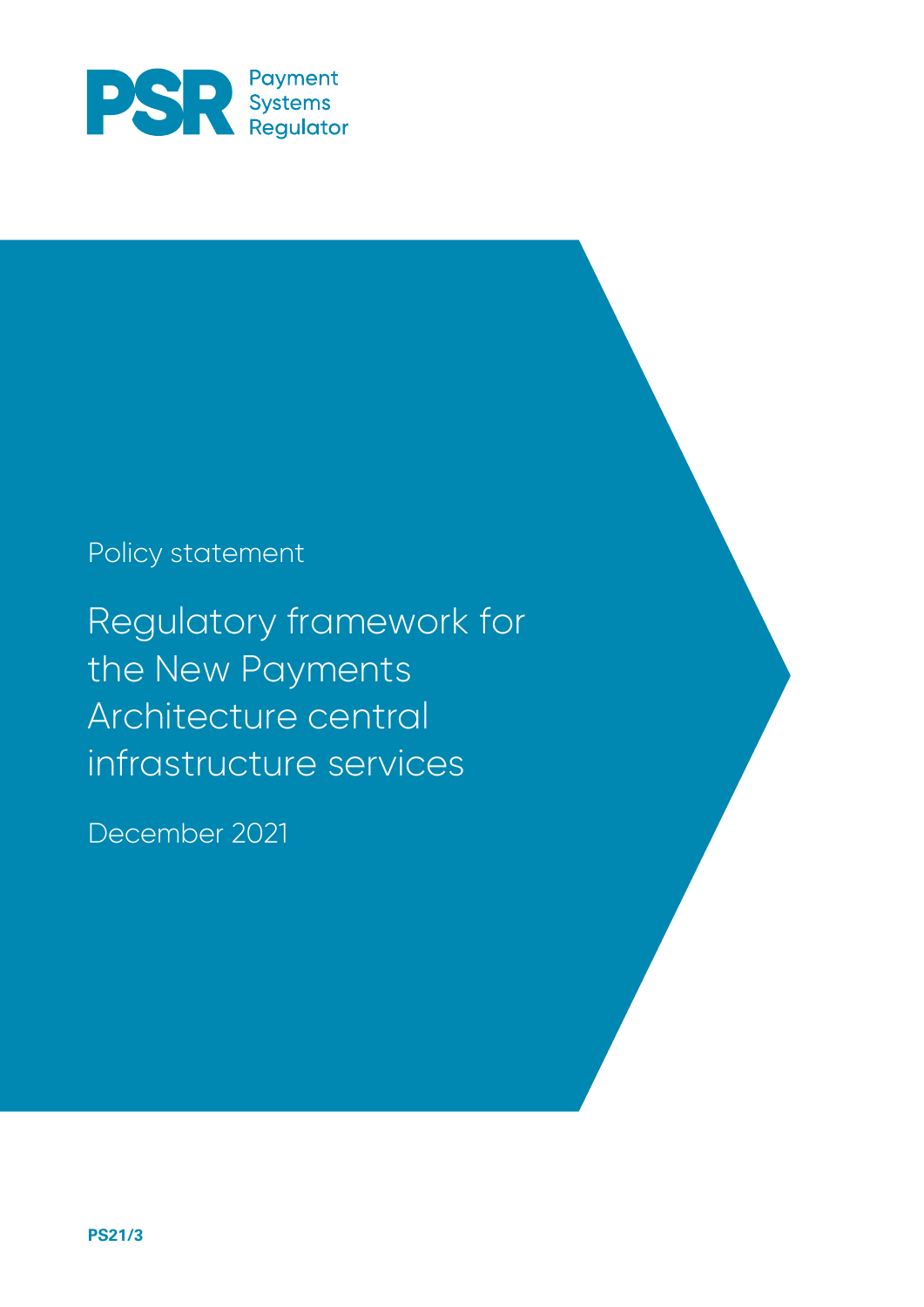If you have questions about this document, you can email **PSRNPA@psr.org.uk** or write to us at:

PSR Pay.UK/NPA project team Payment Systems Regulator 12 Endeavour Square London E20 1JN

You can download this document from our website: **[www.psr.org.uk/publications/policy-statements/npa-regulatory-framework-published/](http://www.psr.org.uk/publications/policy-statements/npa-regulatory-framework-published/)**

We take our data protection responsibilities seriously and will process any personal data that you provide to us in accordance with the Data Protection Act 2018, the General Data Protection Regulation and our PSR Data Privacy Policy. For more information on how and why we process your personal data, and your rights in respect of the personal data that you provide to us, please see our website privacy policy, available here:<https://www.psr.org.uk/privacy-notice>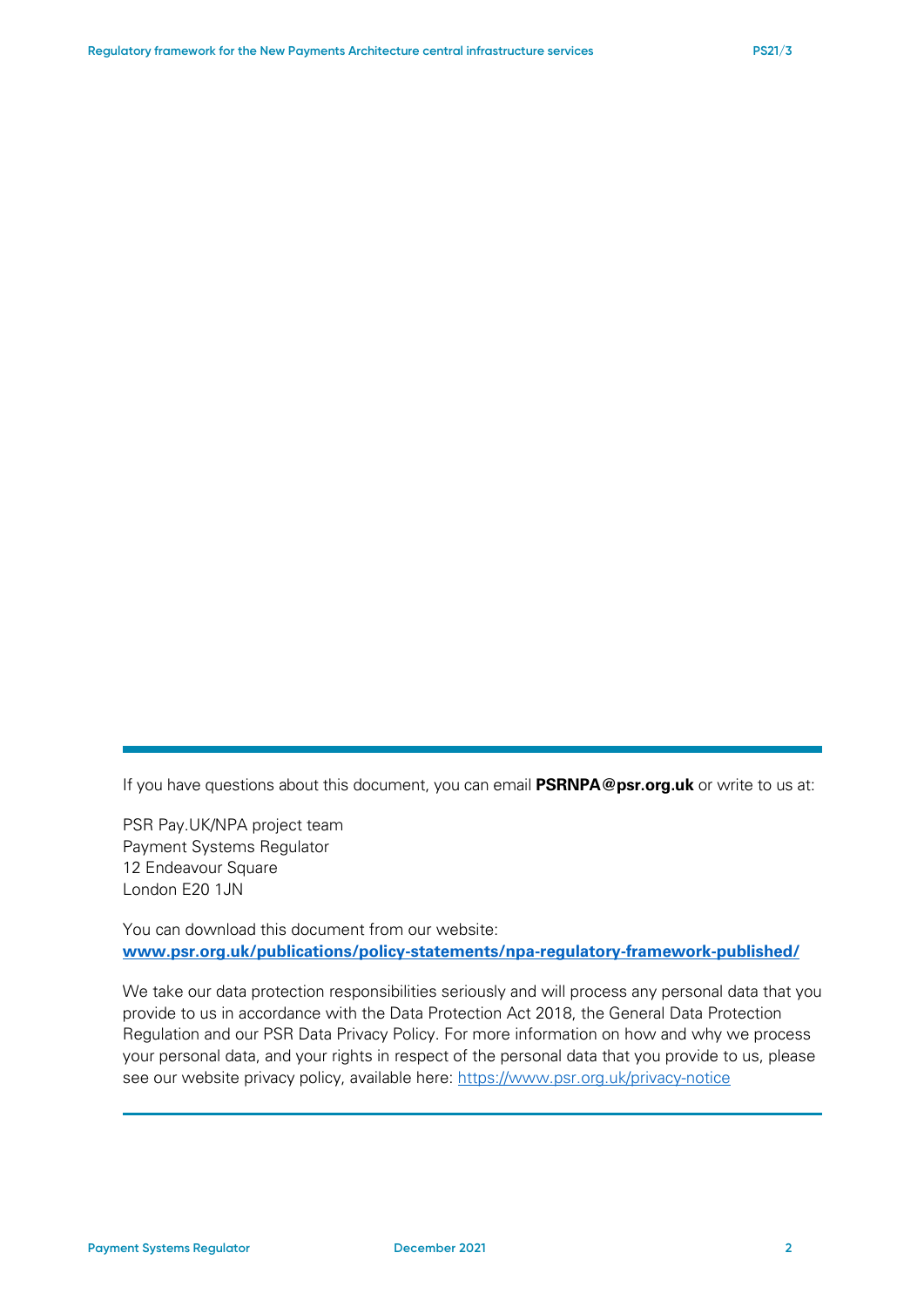# **Contents**

|                | <b>Executive summary</b>                        | 4  |
|----------------|-------------------------------------------------|----|
| $\overline{2}$ | Introduction                                    | 9  |
| 3              | The role of Pay.UK                              | 15 |
| $\overline{4}$ | CIS user pricing                                | 29 |
| 5              | The role of a CIS provider                      | 40 |
| 6              | Why we are introducing our regulatory framework | 49 |
|                | Next steps                                      | 59 |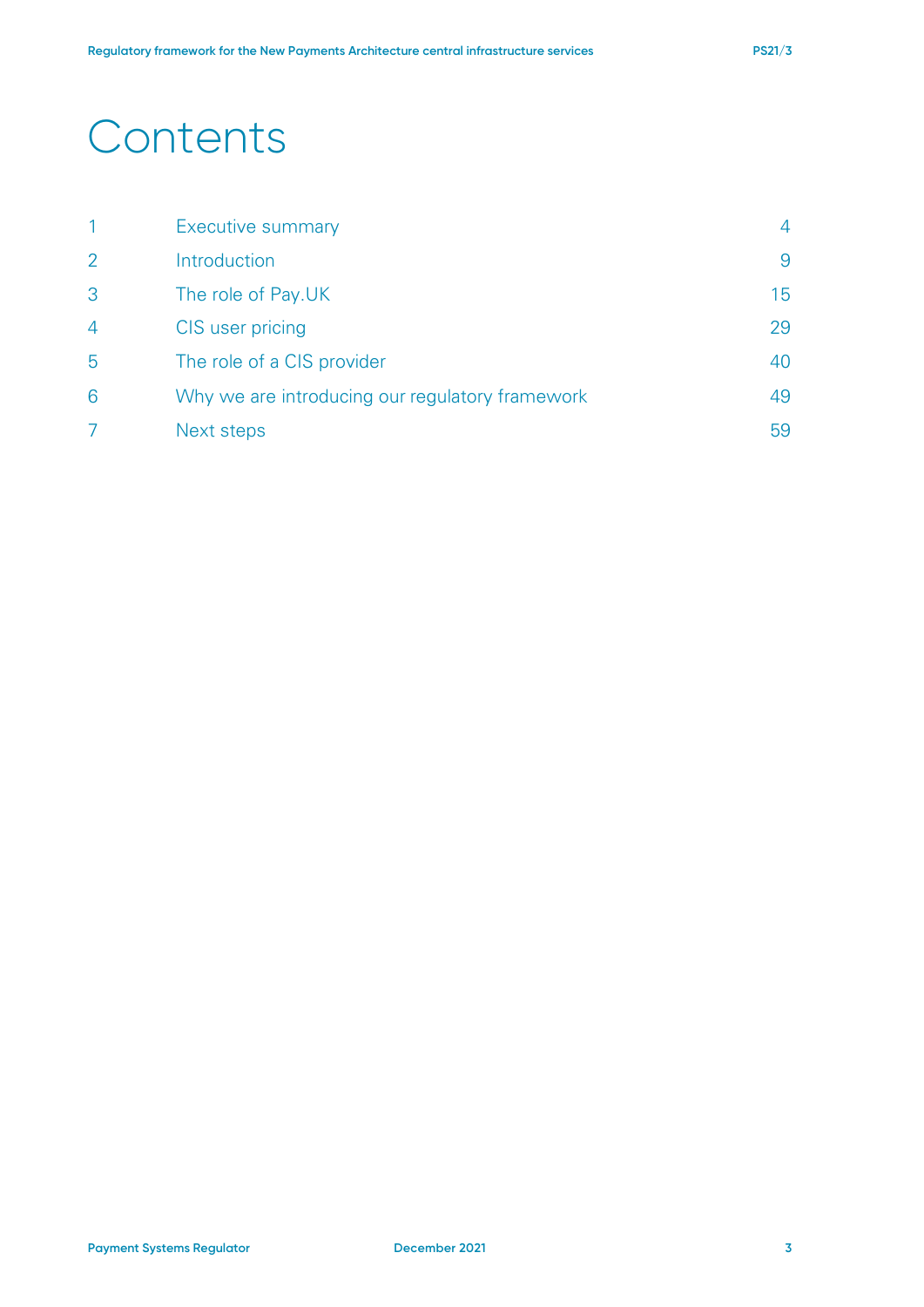# 1 Executive summary

- **1.1** In this document, we set out the regulatory framework we will implement to address risks to competition and innovation arising from the behaviour of a provider of central infrastructure services (CIS) for the New Payments Architecture (NPA).
- **1.2** Our framework will reduce the ability and incentive of a CIS provider to act in ways that distort competition or stifle innovation to the detriment of people and businesses. It places obligations on Pay.UK and a CIS provider. We plan to give directions to implement our regulatory framework before the NPA goes live using our Financial Services (Banking Reform) Act 2013 (FSBRA) powers.

# **The renewal of the UK's interbank payment systems can strengthen competition and support innovation**

- **1.3** Every day, millions of us rely on interbank payments (payments that are made from one payment account to another); whether receiving wages or benefits via Bacs, paying bills using Direct Debit, or transferring money to a friend using internet or mobile banking via Faster Payments.
- **1.4** The NPA is the payment industry's proposed way of organising the clearing and settlement of most interbank payments in the future, including those that currently use Bacs and Faster Payments. We support this initiative because, delivered well, it can help realise the outcomes we want to bring about in payments and facilitate our proposed long-term strategy. By strengthening competition and innovation in payment services and between payment systems, the NPA can help provide better value and effective choice of payment options for people and businesses. The NPA can also improve the resilience of payments and, by enabling more data to be included in payment messages, help reduce fraud.
- **1.5** Pay.UK, the operator of Bacs and Faster Payments, is responsible for delivering the NPA. This includes procuring a provider of NPA CIS. Pay.UK is also responsible for the design of the NPA. One of the design principles for the NPA is that the scope of services provided centrally by a single supplier should be minimised, with third parties competing in the provision of overlay services where appropriate. Examples of potential overlay services include services to identify and prevent fraud, services that facilitate connection to the CIS and services that support end users in initiating or receiving payments.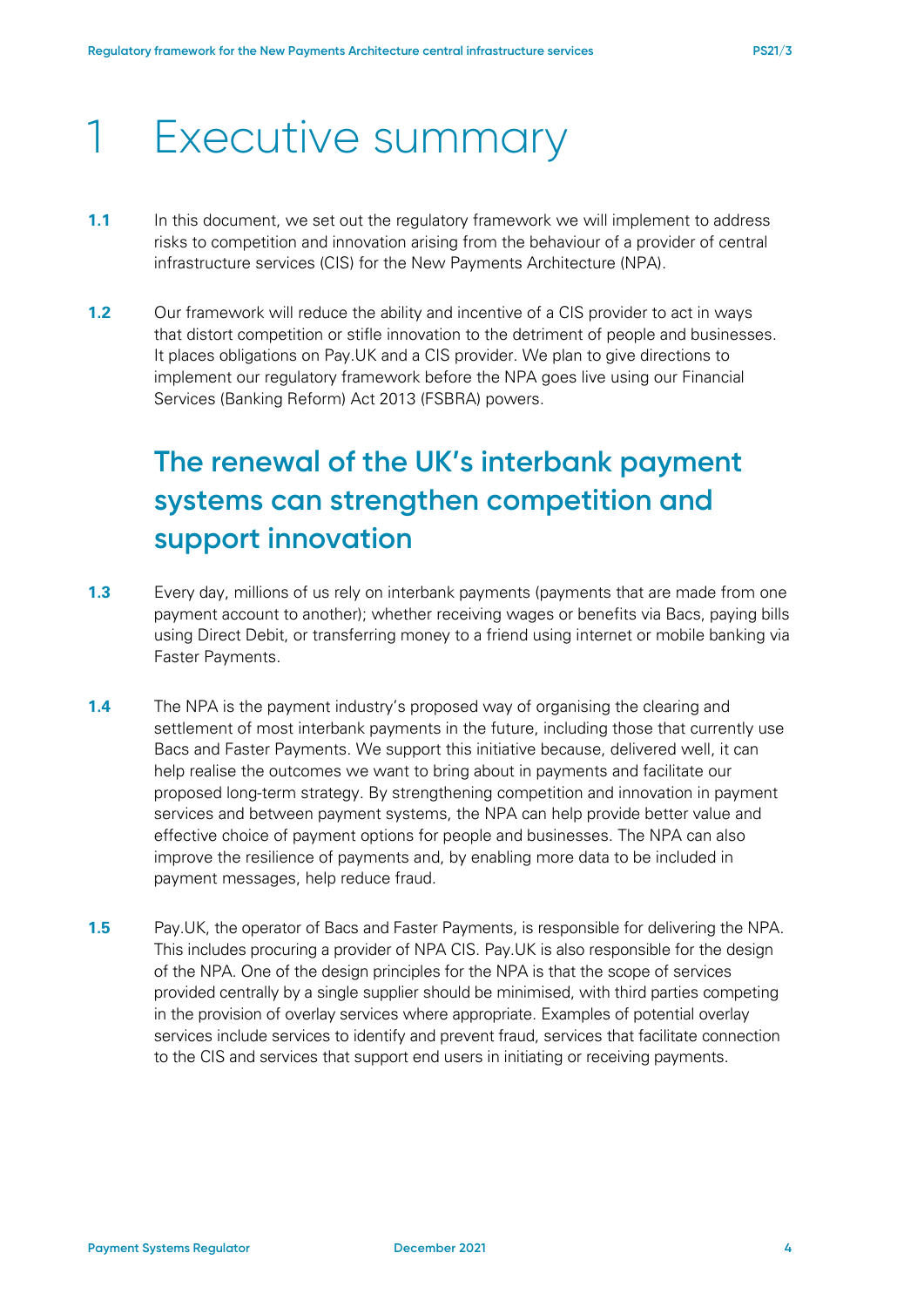# **Risks to competition and innovation from a CIS provider's behaviour**

- **1.6** In Chapter 5 of our February consultation paper, *Delivery and regulation of the New Payments Architecture* (CP21/2)*,* we described three sets of risks to competition and innovation in the NPA ecosystem that could arise from the behaviour of a CIS provider:
	- **Monopoly risks.** A CIS provider might not have strong incentives to control costs and margins or improve services, leading to higher CIS user prices and inferior service quality for CIS users.
	- **Horizontal competition risks.** If a CIS provider (or an affiliate) has a significant interest in another payment system, it could try to give an unfair advantage to that payment system to the detriment of the NPA.
	- **Vertical competition risks.** If a CIS provider (or an affiliate) has a significant interest in overlay services, it could have an unfair advantage over other providers of similar services.
- **1.7** To address these risks, we proposed technical design principles that Pay.UK should follow in developing the NPA. We also proposed a package of specific mitigations and governance principles designed to reduce the ability and incentive of a CIS provider to distort competition or stifle innovation. In CP21/2, we proposed to bring forward regulatory measures to ensure these specific mitigations and governance principles are implemented.
- **1.8** 28 stakeholders responded to CP21/2 with comments on our proposals for mitigating risks to competition and innovation. Most respondents agreed or broadly agreed with our assessment of the risks and the specific mitigations and governance principles we proposed to address these risks. Some respondents, though, said that some or all of the risks were theoretical or unlikely to occur. Some respondents also said that any intervention we make must be proportionate to the risks identified and set the outcomes we want to see delivered rather than detailed prescriptive rules.
- **1.9** Having carefully considered these responses, we remain of the view that there are risks to competition and innovation from a CIS provider being a monopolist and from it (or an affiliate) potentially having a significant interest in another payment system or in overlay services. If these risks materialise, competition in payment services or between payment systems would be distorted or dampened, leading to higher prices, lower quality of service and less innovation. The scale of the harm could be significant.
- **1.10** Our economy and society depend on interbank payments. Bacs and Faster Payments, which the NPA is intended to replace, accounted for nearly £7 trillion of payments in 2020 and are used by millions of us every day to pay bills or transfer money to a friend. In the future, interbank payments could also be used more often to pay for shopping and in new use cases, leading to more choice and better value for people and businesses from stronger competition between payment systems.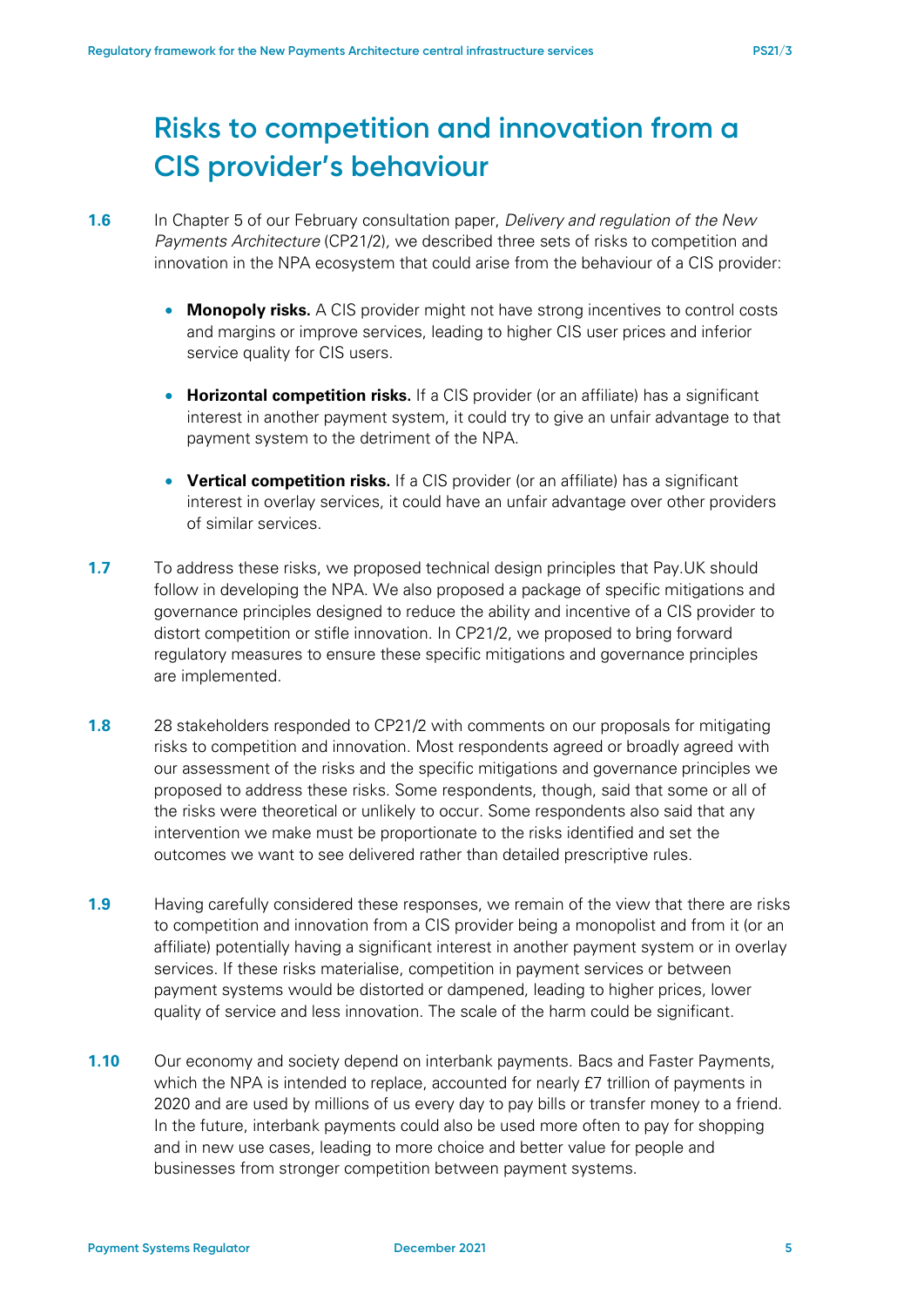# **How our regulatory framework addresses these risks**

- **1.11** Our regulatory framework will reduce the likelihood of the risks occurring and help ensure that the NPA delivers outcomes that support our statutory objectives to promote competition, innovation and the interests of service-users. It consists of:
	- requirements on Pay. UK to take steps to help lower the risks to competition and innovation
	- requirements on a CIS provider

## Requirements on Pay.UK

- **1.12** Box 1 summarises the requirements on Pay.UK. We consider these requirements, together with the technical design principles and the existing obligations on Pay.UK to select a CIS provider through a competitive procurement process, will prevent or reduce the likelihood that a CIS provider:
	- exploits its position as the monopoly provider of CIS
	- gives an unfair advantage to another payment system in which it (or an affiliate) has a significant interest to the detriment of the NPA
	- gains an unfair competitive advantage in the provision of a competitive overlay service in which it (or an affiliate) has a significant interest

### **Box 1: Summary of requirements on Pay.UK**

Pay.UK must:

- be the primary interface and decision-maker for CIS provision
- set CIS user prices, and do so using a methodology that has regard to certain pricing principles and is subject to our non-objection
- set the rules and standards for NPA CIS, and ensure that these facilitate competition and innovation
- ensure that CIS facilitate innovation and competition
- ensure that a CIS provider does not use or disclose to any other party, including its affiliates, information and data for anything other than CIS provision
- in a timely manner, make available to the market, information and data concerning the provision of CIS that would help facilitate competition or innovation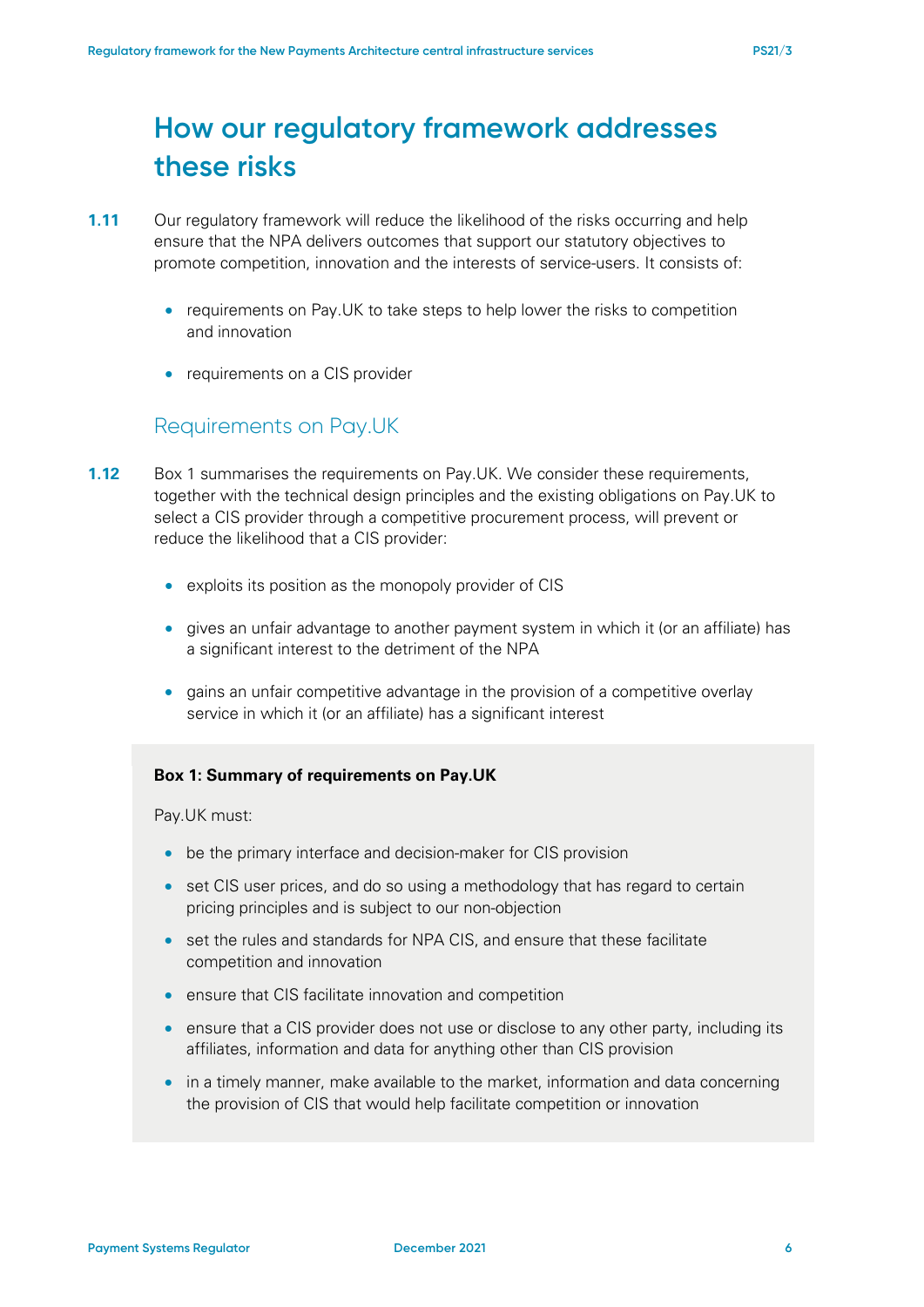## Requirements on a CIS provider

- **1.13** Box 2 sets out the requirements on a CIS provider to operationally separate its CIS functions from other parts of its (or an affiliate's) business. These requirements only apply if a CIS provider (or an affiliate) has a significant interest in another payment system or in overlay services. Where a CIS provider does not have such an interest, it must notify us if this might change due to any proposed action or change in circumstances and in any event report annually on its position.
- **1.14** While the requirements on Pay.UK set out in Box 1 will reduce the ability and incentive of a CIS provider to distort competition or stifle innovation, incentives and opportunities for a CIS provider to do so will remain. The requirement on a CIS provider to operationally separate its CIS functions from other parts of its (or an affiliate's) business where it (or an affiliate) has a significant interest in another payment system or in overlay services will further reduce these incentives and opportunities.

### **Box 2: Summary of requirements on a CIS provider if it (or an affiliate) has a significant interest in another payment system or in overlay services**

- If a CIS provider (or an affiliate) has a significant interest in another payment system, or in overlay services, its CIS functions must be operationally separate from other parts of its (or an affiliate's) business.
- A CIS provider that is subject to this requirement must ensure that the operational separation implemented adheres to certain principles including that provision of CIS is not unduly influenced by a CIS provider's or an affiliate's interest in providing services other than CIS.

## **Next steps**

**1.15** Publishing our regulatory framework now provides clarity for stakeholders, particularly Pay.UK and potential CIS providers, about our intentions. In parallel to the NPA CIS procurement process, we plan to engage with Pay.UK and bidders to understand how they intend to comply with our regulatory framework and to make our expectations clear. If a bidder meets either of the criteria requiring operational separation (that is, it or an affiliate has a significant interest in another payment system or in overlay services), we will engage with them on their proposals for implementing this as soon as possible and well in advance of any CIS contract being signed.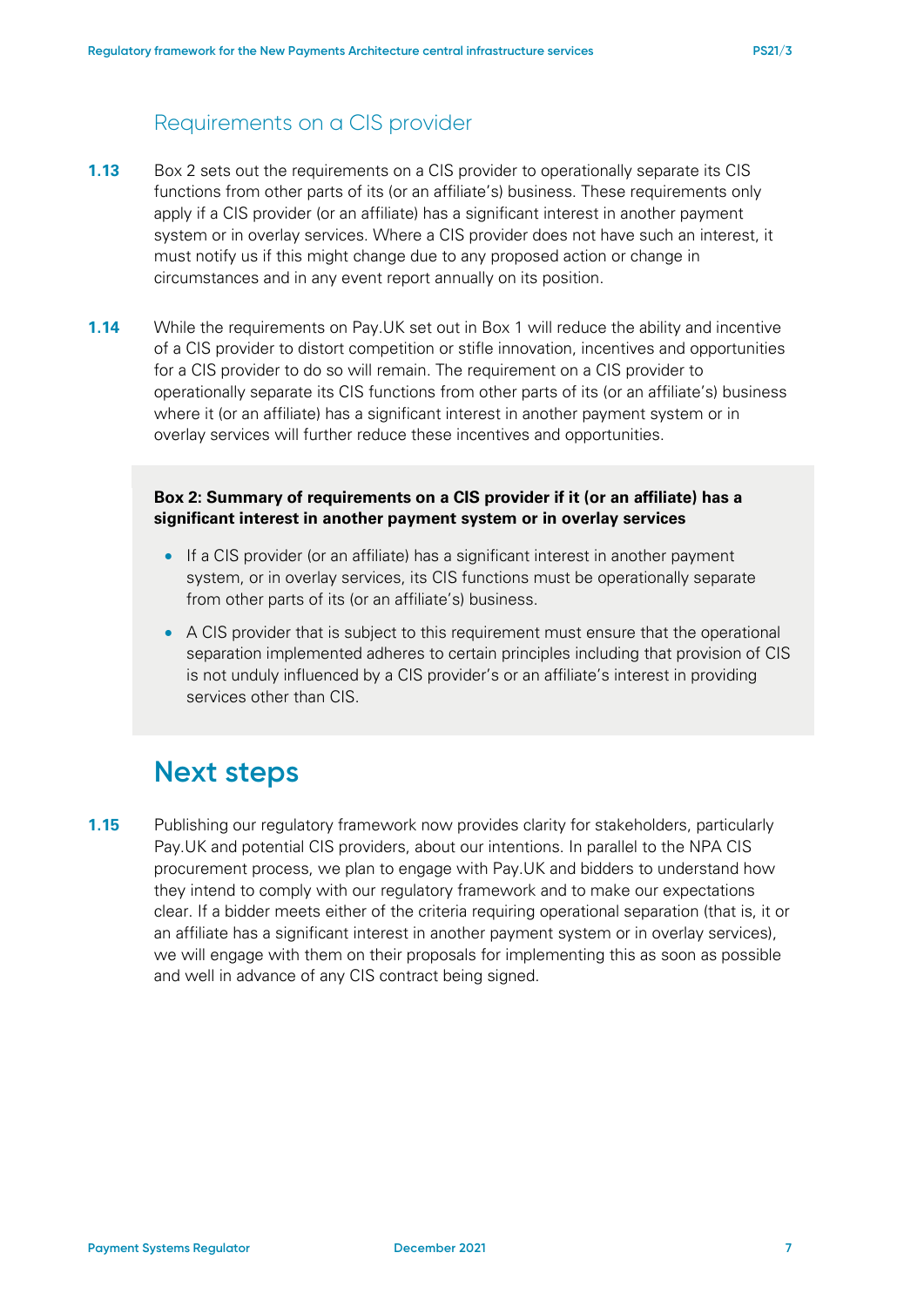- **1.16** Our regulatory framework is based on our assessment of the information currently available to us about the risks to competition and innovation arising from the behaviour of a CIS provider. We are, however, mindful that we are publishing our regulatory framework at an early stage in the delivery of the NPA. We will monitor the delivery of the NPA including the CIS procurement and the development of overlay services. If we find that new risks have emerged or circumstances have changed, or that competition and innovation are not developing effectively in the NPA, then we will consider introducing different or further regulation. We would also be open to suggestions from stakeholders about other ways the risks could be mitigated.
- **1.17** FSBRA enables Her Majesty's Treasury (the Treasury) to designate payment systems and thereby bring them into the scope of regulation by the PSR. This paper, and the illustrative directions published alongside it, have been developed on the basis of a scenario where the Treasury decides to designate the NPA, or aspects of it, as a regulated payment system. Any potential designation of the NPA will be subject to the procedure for designation established in FSBRA, and is at the discretion of the Treasury.
- **1.18** We publish the illustrative directions to illustrate to stakeholders particularly Pay.UK and bidders participating in any CIS procurement – how the directions we plan to give to implement our regulatory framework could look. We are not seeking comments on the illustrative directions.
- **1.19** We plan to publish and consult on draft directions closer to the go-live date for the NPA (which, according to Pay.UK's baseline plan will be in mid-2024) before giving them to Pay.UK and any relevant CIS provider. The draft directions we consult on may differ from those published alongside this document (in particular, to take account of the circumstances at the time including any changes to the design of the NPA). Once our directions are in force, we will monitor the actions taken to comply with them.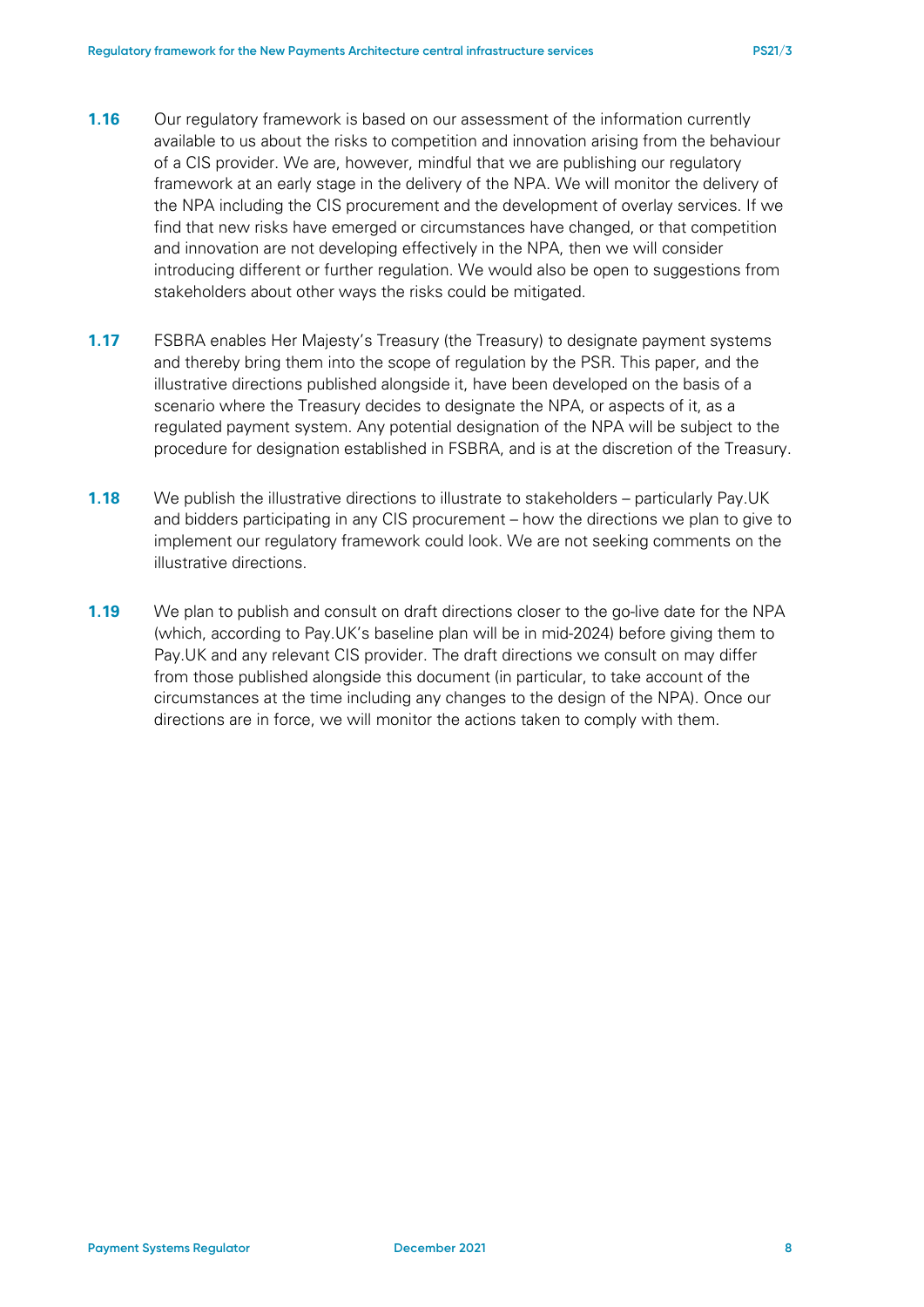# <span id="page-8-2"></span>2 Introduction

Delivered well, the NPA can help realise the outcomes we want to bring about in payments and facilitate our proposed long-term strategy.

We consider, though, that there are risks to competition and innovation in the NPA ecosystem from a CIS provider being a monopolist and from it (or an affiliate) potentially having a significant interest in another payment systems or in overlay services.

We will implement a package of requirements to address these risks, which will help create the conditions for effective competition and innovation in the NPA ecosystem. We refer to these requirements as the NPA CIS regulatory framework.

- **2.[1](#page-8-0)** In February 2021, we published a consultation paper  $(CP21/2)^1$  on delivery and regulation of the NPA, setting out:
	- options for reducing risks to the successful delivery of the NPA, which we considered to be unacceptably high
	- proposals for mitigating risks to competition and innovation relating to when the NPA is operational
- **2.2** This document sets out the package of requirements we will implement to address risks to competition and innovation stemming from the behaviour of a CIS provider. Together, we refer to these requirements as the NPA CIS regulatory framework.
- **2.3** We published a policy statement (CP21/8) setting out our decisions on reducing risks to successful delivery of the NPA in July [2](#page-8-1)021.<sup>2</sup>

<span id="page-8-0"></span><sup>1</sup> PSR CP21/2, *Delivery and regulation of the New Payments Architecture* (2021). See: [https://psr.org.uk/publications/consultations/cp21-2-consultation-on-delivery-and-regulation-of-the-new](https://psr.org.uk/publications/consultations/cp21-2-consultation-on-delivery-and-regulation-of-the-new-payments-architecture/)[payments-architecture/](https://psr.org.uk/publications/consultations/cp21-2-consultation-on-delivery-and-regulation-of-the-new-payments-architecture/)

<span id="page-8-1"></span><sup>2</sup> PSR CP21/8, *Lowering risks to delivery of the New Payments Architecture* (2021). See: <https://psr.org.uk/publications/consultations/cp21-8-lowering-risks-to-delivery-of-the-new-payments-architecture/>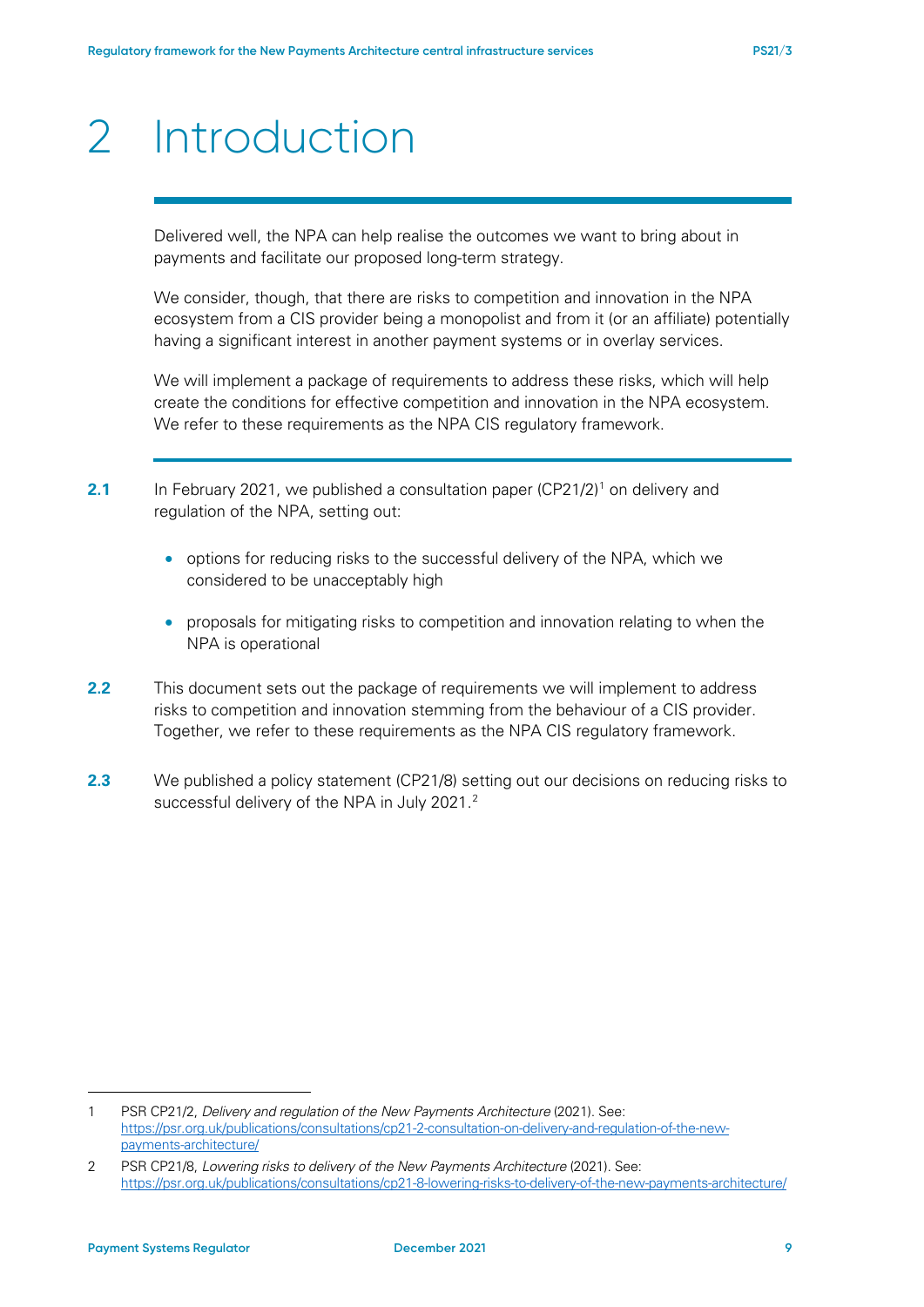# **The importance of interbank payments and the NPA**

- **2.4** Millions of us rely on interbank payments whether receiving wages or benefits via Bacs, paying bills using Direct Debit, or transferring money using internet or mobile banking via Faster Payments. Bacs and Faster Payments are essential to the smooth functioning of the UK's economy.
- **2.5** The NPA is the payment industry's proposed way of organising the clearing and settlement of most interbank payments in the future, including those that currently use Bacs and Faster Payments.
- **2.6** We support this initiative to renew the UK's retail interbank infrastructure. Delivered well, it can help realise the outcomes we want to bring about in payments and facilitate our proposed long-term strategy.<sup>[3](#page-9-0)</sup> By strengthening competition and innovation in payment services and between payment systems, the NPA can help provide better value and effective choice of payment options for service-users.[4](#page-9-1) The NPA can also improve the resilience of payments and, by enabling more data to be included in payment messages, help reduce fraud.
- **2.7** Pay.UK, the operator of Bacs and Faster Payments, is responsible for the design and delivery of the NPA. This role includes procuring CIS for the NPA. Our role is to monitor Pay.UK's work to deliver the NPA – and use our powers, where appropriate – to assure this happens in a way that supports our statutory objectives to promote competition, innovation and the interests of service-users. We are working closely with the Bank of England, which supervises Bacs and Faster Payments.
- <span id="page-9-2"></span>**2.8** Pay.UK's current design for the NPA consists of the following separate layers:
	- **Central infrastructure services (CIS).** The CIS consists of 'core' clearing and settlement services (CSS), several common services (each of which has a single provider) and functionality to determine how an individual payment is processed.
	- **Overlay services**. These are services that are not provided as part of the CIS. Pay.UK envisages two types of overlay services:
		- o market overlays make use of CIS data or NPA propositions and are provided by third parties to service-users
		- o account overlays have no direct dependency on CIS and are provided by third parties to end users to help them in initiating or receiving payments

<span id="page-9-0"></span><sup>3</sup> PSR, *Our proposed PSR Strategy* (2021). See:<https://www.psr.org.uk/publications/general/our-proposed-strategy/>

<span id="page-9-1"></span><sup>4 &#</sup>x27;Service-users' are those who use, or are likely to use, services provided by payment systems. They include Payment Service Providers and 'end users' (such as individual consumers).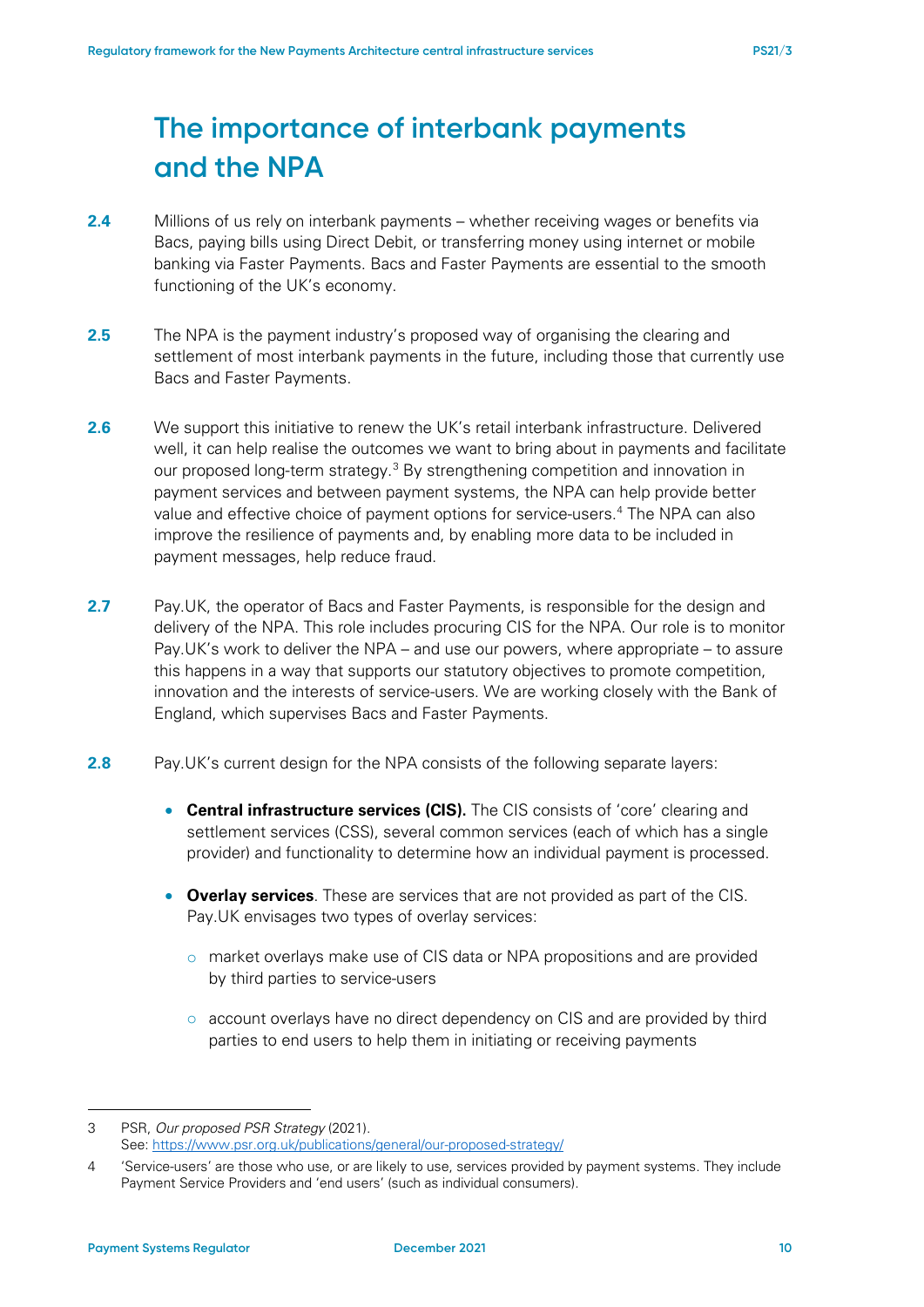- **Payment Service Provider (PSP) services.** These consist of end-user channels, products and services provided by PSPs to their customers (end users), including mobile apps and browser-based applications such as online banking services.
- <span id="page-10-4"></span>**2.9** The NPA ecosystem comprises the above layers and all the participants<sup>5</sup> in those layers. Annex 1 provides more information on the current design for the NPA.

# **Mitigating risks to competition and innovation**

- <span id="page-10-5"></span>**2.10** In Chapter 5 of CP21/2, we described three sets of risks to competition and innovation relating to when the NPA is operational, taking account of the responses we received to our January 2020 call for input<sup>6</sup>:
	- **Monopoly risks.** A CIS provider<sup>[7](#page-10-2)</sup> might not have strong incentives to control costs and margins or improve services, leading to higher CIS user<sup>[8](#page-10-3)</sup> prices and inferior service quality for users.
	- **Horizontal competition risks.** If a CIS provider (or an affiliate) has a significant interest in another payment system, it could try to give an unfair advantage to that payment system to the detriment of the NPA. For example, a CIS provider might use information and data gained from providing CIS to adapt products or design new services in another payment system.
	- **Vertical competition risks.** If a CIS provider (or an affiliate) has a significant interest in overlay services, it could have an unfair advantage over other providers of similar services. For example, a CIS provider could have early or privileged access to information that is not available to third parties, giving it a first-mover or long-term advantage in one or more overlay services.
- **2.11** To address these risks, we proposed technical design principles that Pay.UK should follow in developing the NPA (see Annex 2) and to implement the package of measures set out in [Table 1.](#page-11-0)

<span id="page-10-0"></span><sup>5</sup> The term 'participants' is used broadly to refer to all parties offering services within the NPA ecosystem and is not limited to PSPs.

<span id="page-10-1"></span><sup>6</sup> PSR CP20/2, *Competition and Innovation in the UK's New Payments Architecture* (2020). See: [https://www.psr.org.uk/publications/consultations/cp20-2-call-for-input-competition-and-innovation-in-the-uk-s](https://www.psr.org.uk/publications/consultations/cp20-2-call-for-input-competition-and-innovation-in-the-uk-s-new-payments-architecture/)[new-payments-architecture/](https://www.psr.org.uk/publications/consultations/cp20-2-call-for-input-competition-and-innovation-in-the-uk-s-new-payments-architecture/)

<span id="page-10-2"></span><sup>7</sup> There may be separate providers of CSS and some common services. Accordingly, in this document, we use the term 'a CIS provider' to refer to either a single entity providing both CSS and common services or separate monopoly providers of CSS and common services.

<span id="page-10-3"></span><sup>8</sup> A 'CIS user' is any participant that pays for using CIS. Typically, this will be a participant that connects directly to the CIS or has another direct dependency on using its data or services – for example, direct PSPs or providers of market overlays.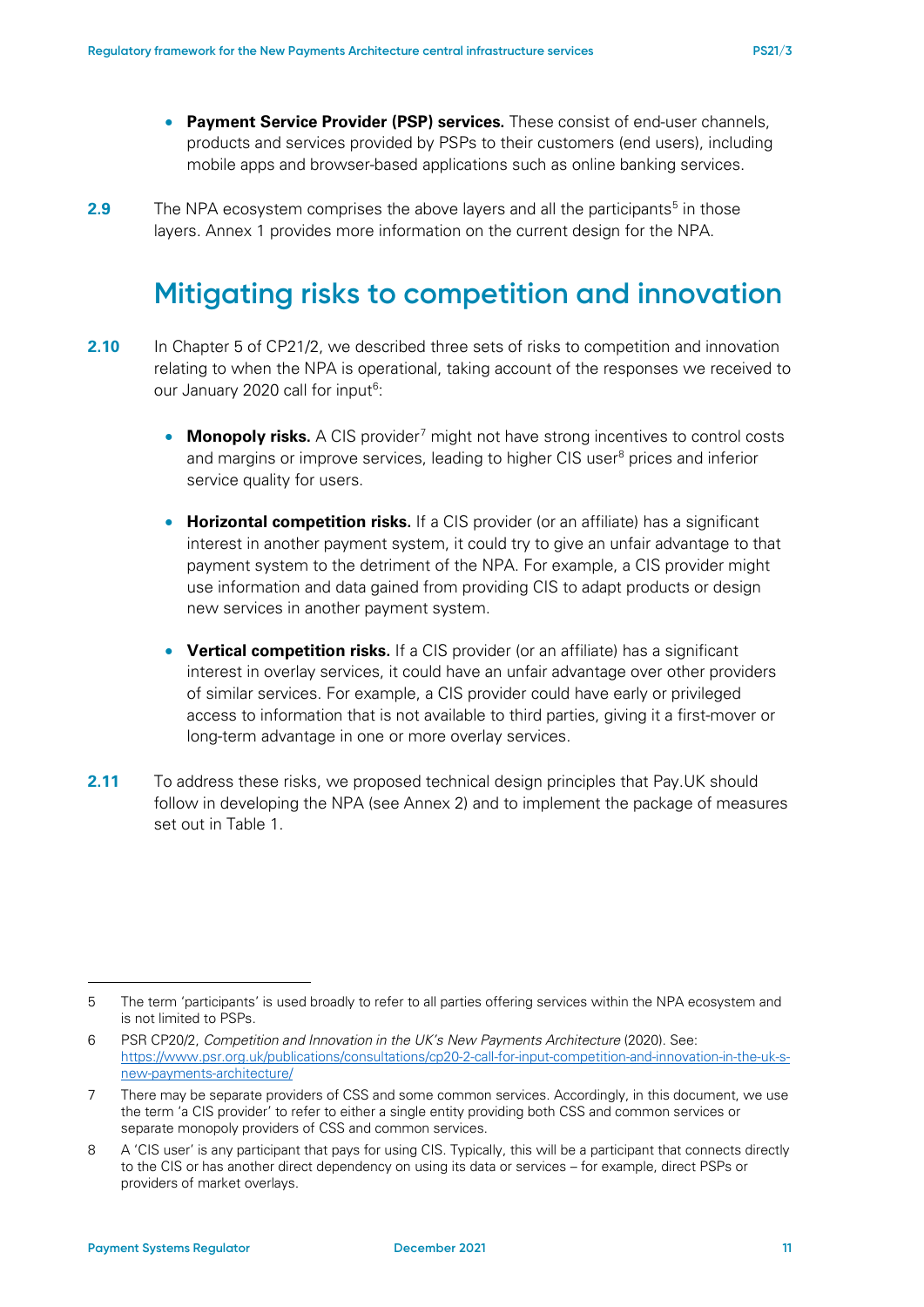| <b>Specific</b>              | Require Pay.UK to run an effective procurement process                                                                                                                                                                                                  |  |  |
|------------------------------|---------------------------------------------------------------------------------------------------------------------------------------------------------------------------------------------------------------------------------------------------------|--|--|
| mitigations                  | Require Pay.UK to ensure that the contract with a CIS provider includes<br>incentives to foster and facilitate innovation, and limits incentives to<br>distort competition                                                                              |  |  |
|                              | Require Pay.UK to prevent a CIS provider (or its owner) using<br>commercially sensitive information for its own benefit in another market<br>Require Pay.UK to include, and then monitor, service level agreements<br>(SLAs) in a CIS provider contract |  |  |
|                              |                                                                                                                                                                                                                                                         |  |  |
|                              | Require Pay. UK to ensure CIS user prices are set using proportionate,<br>objective and non-discriminatory (POND) criteria and follow the<br>pricing principles                                                                                         |  |  |
| Governance<br>principles     | Pay UK should be the primary interface and decision-maker for all<br>matters relating to CIS provision                                                                                                                                                  |  |  |
|                              | Pay.UK must actively implement rules to promote competition and<br>ensure access terms are POND                                                                                                                                                         |  |  |
|                              | If a CIS provider (or its owner) has a significant interest in another<br>payment system that competes with interbank payments or in the<br>NPA's competitive overlay markets, its CIS functions must be<br>operationally separate                      |  |  |
| <b>Pricing</b><br>principles | CIS prices must be set using POND criteria and follow five principles:<br>reflect efficiently incurred costs<br>$\bullet$                                                                                                                               |  |  |
|                              | incentivise utilisation of the NPA                                                                                                                                                                                                                      |  |  |
|                              | foster competition in services to end users                                                                                                                                                                                                             |  |  |
|                              | be transparent and predictable                                                                                                                                                                                                                          |  |  |
|                              | adapt to changing competitive conditions                                                                                                                                                                                                                |  |  |

<span id="page-11-0"></span>

| Table 1: Our proposed package of measures in CP21/2 |  |  |  |
|-----------------------------------------------------|--|--|--|
|-----------------------------------------------------|--|--|--|

**2.12** 28 stakeholders responded to CP21/2 with comments on our proposals for mitigating risks to competition and innovation. These included large users, PSPs, technology service providers and trade associations. We published non-confidential versions of the responses we received to CP21/2 in July 2021.<sup>[9](#page-11-1)</sup> We have taken account of respondents' views in developing our regulatory framework.

<span id="page-11-1"></span><sup>9</sup> Non-confidential versions of responses to CP21/2 are here: [https://psr.org.uk/publications/consultations/cp21-](https://psr.org.uk/publications/consultations/cp21-8-lowering-risks-to-delivery-of-the-new-payments-architecture/) [8-lowering-risks-to-delivery-of-the-new-payments-architecture/](https://psr.org.uk/publications/consultations/cp21-8-lowering-risks-to-delivery-of-the-new-payments-architecture/)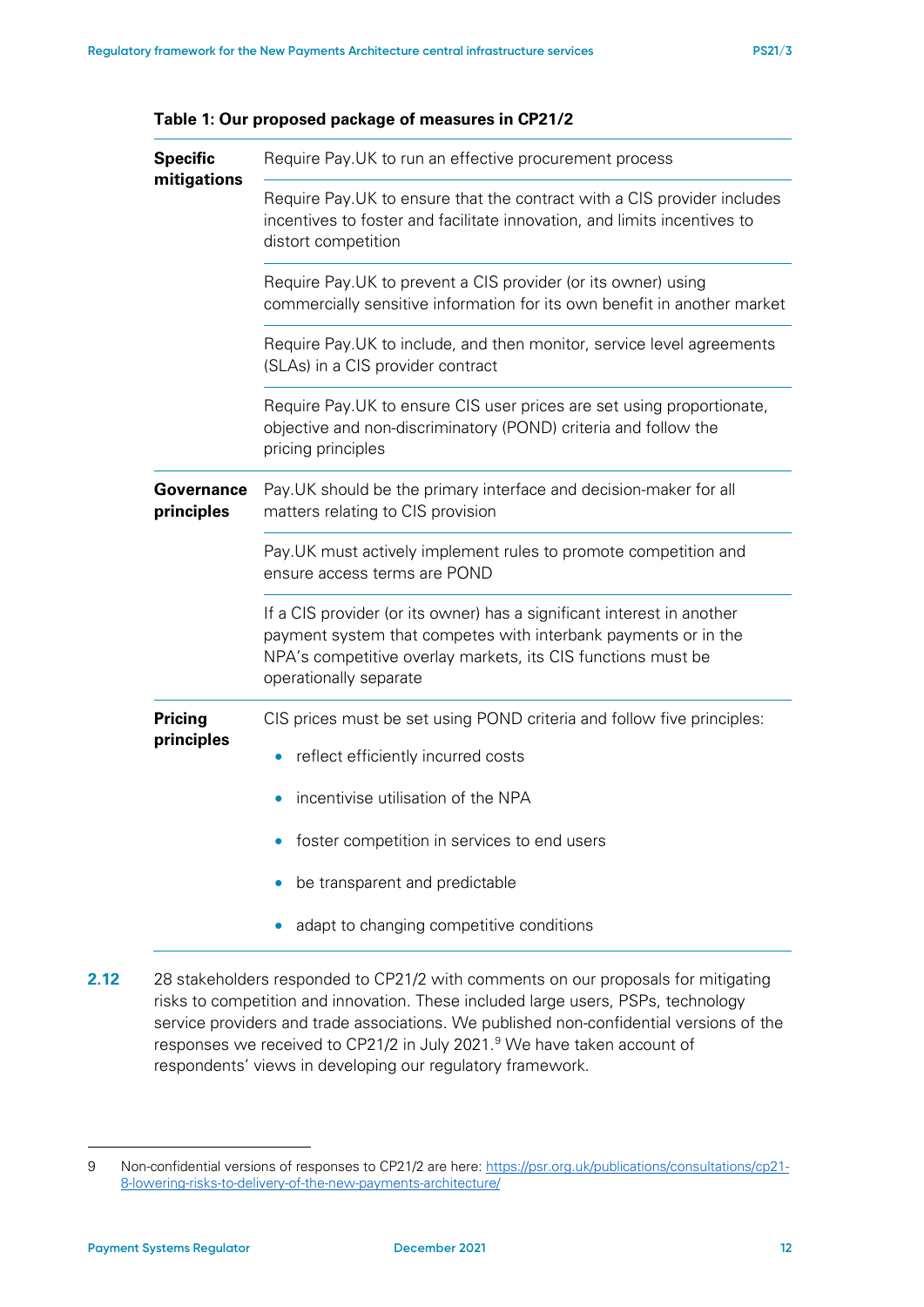- **2.13** Most respondents agreed or broadly agreed with our assessment of the risks to competition and innovation and the measures we proposed to address these risks. Some respondents, though, said that some or all of the risks were theoretical or unlikely to occur. Some respondents also said that any intervention we make must be proportionate to the risks identified and set out the outcomes we want to see delivered rather than detailed prescriptive rules.
- **2.14** We remain of the view that there are risks to competition and innovation from a CIS provider being a monopolist and from it (or an affiliate) potentially having a significant interest in another payment system or in overlay services. If these risks materialise, competition would be distorted or dampened, or innovation stifled, to the detriment of people and businesses and the overall benefits case for the NPA. Annex 2 summarises and responds to the comments we received on our assessment of the risks to competition and innovation, as well as some of the other questions we asked in CP21/2.
- **2.15** In this document, we set out a regulatory framework for the NPA CIS that, together with the technical design principles (see Annex 2) and the existing obligations on Pay.UK to select a CIS provider through a competitive procurement process (see CP21/8), reduces the ability and incentive of a CIS provider to act in ways that distort competition or stifle innovation. Our framework places obligations on Pay.UK and a CIS provider. It strikes an appropriate balance, providing clarity on our expectations while avoiding being unduly prescriptive. Our framework takes account of the comments we received on the proposed package of measures we set out in CP21/2.
- **2.16** In parallel to the CIS procurement, we plan to engage closely with Pay.UK and bidders to understand how they intend to comply with our regulatory framework once it is implemented and to make our expectations clear. If a bidder meets either of the criteria requiring operational separation (that is, it or an affiliate has a significant interest in another payment system or in overlay services – see paragraph 3.5), we will engage with them on their proposals for implementing this as soon as possible and well in advance of any CIS contract being signed.
- **2.17** Our regulatory framework is based on our assessment of the information currently available to us about the risks to competition and innovation arising from the behaviour of a CIS provider, including the responses we received to CP21/2. We are, however, mindful that we are publishing our regulatory framework at a time when the procurement of the CIS is at an early stage and the precise design of the NPA and the identity of the CIS provider – among other things – are not yet known.
- **2.18** We will monitor the delivery of the NPA, including the CIS procurement and the development of overlay services.<sup>[10](#page-12-0)</sup> If we find that new risks have emerged or circumstances have changed, or that competition and innovation are not effectively developing in the NPA, then we will consider introducing different or further regulation. We would also be open to suggestions from stakeholders about other ways the risks could be mitigated.

<span id="page-12-0"></span><sup>10</sup> Overlay services are not directly regulated by our NPA CIS regulatory framework.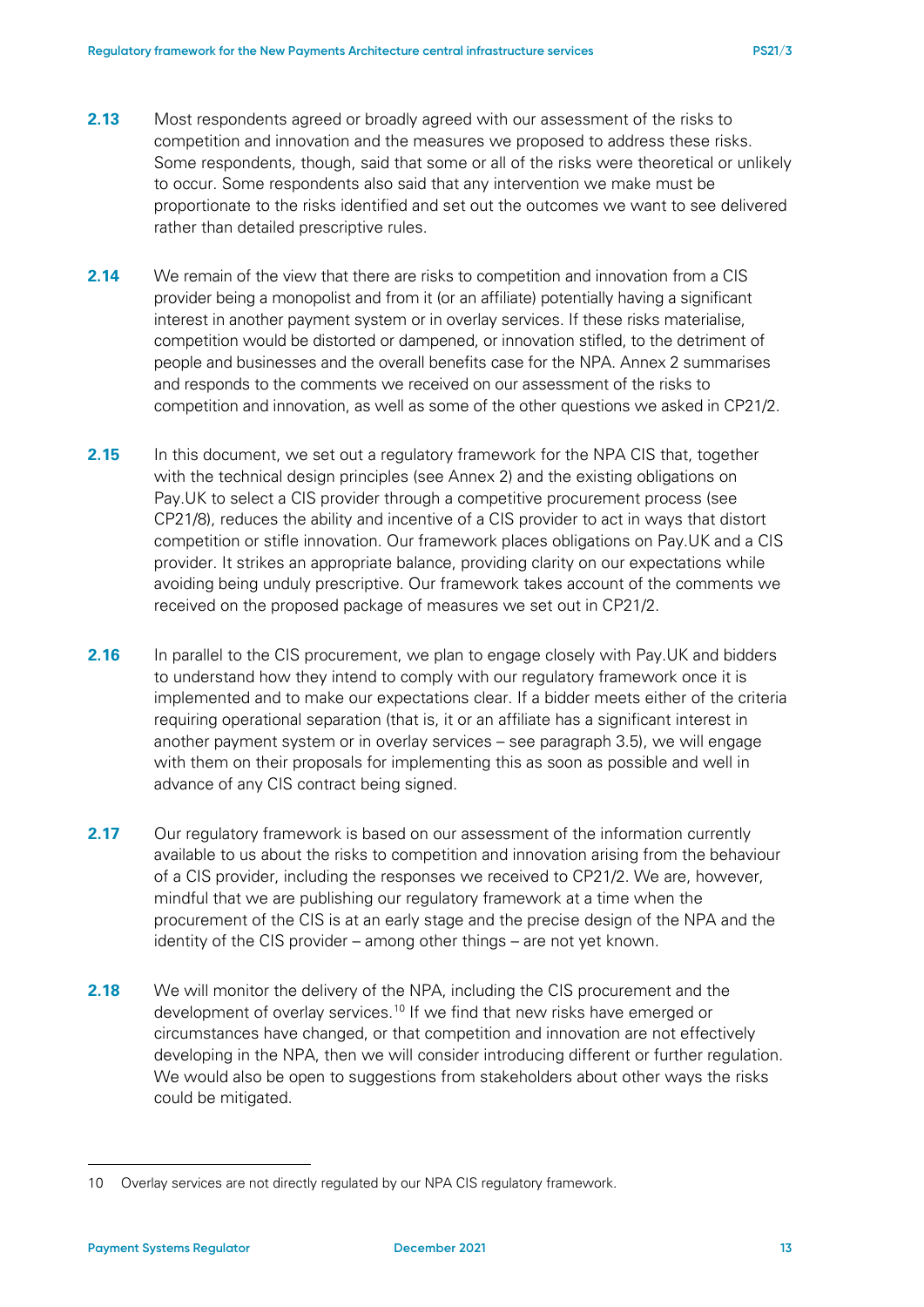- **2.19** We plan to give directions using our FSBRA powers to implement our regulatory framework. These directions would be imposed on Pay.UK (irrespective of who provides CIS) and on a CIS provider. The direction that applies to a CIS provider depends on whether or not it (or an affiliate) has a significant interest in another payment system or in overlay services. If it does, the direction would require operational separation. If not, the direction would require a CIS provider to notify us if this might change due to any proposed action or change in circumstances and in any event report annually on its position.
- **2.20** Annex 3 of this document sets out illustrative directions that are examples of how we would implement our regulatory framework. We are publishing Annex 3 to illustrate to stakeholders – particularly Pay.UK and bidders participating in any CIS procurement – how the directions we plan to give to implement our regulatory framework could look. We are not seeking comments on the illustrative directions. We plan to publish and consult on draft directions closer to the go-live date for the NPA before giving them to Pay.UK and a CIS provider. According to Pay.UK's baseline plan, the NPA will go live in mid-2024.
- **2.21** The rest of this document is structured as follows:
	- Chapter [3](#page-14-0) sets out the requirements on Pay.UK to take steps to help lower the risks to competition and innovation.
	- Chapter 4 sets out the principles to which Pay. UK must have regard when setting CIS user prices.
	- Chapter 5 sets out the requirements we will place on a CIS provider.
- **2.22** Annex 1 provides an overview of the current design for the NPA. Annex 2 summarises and responds to respondents' comments that are not covered in Chapters [3](#page-14-0) to [5.](#page-39-0) Annex 3 sets out illustrative directions that are examples of how we would implement our regulatory framework.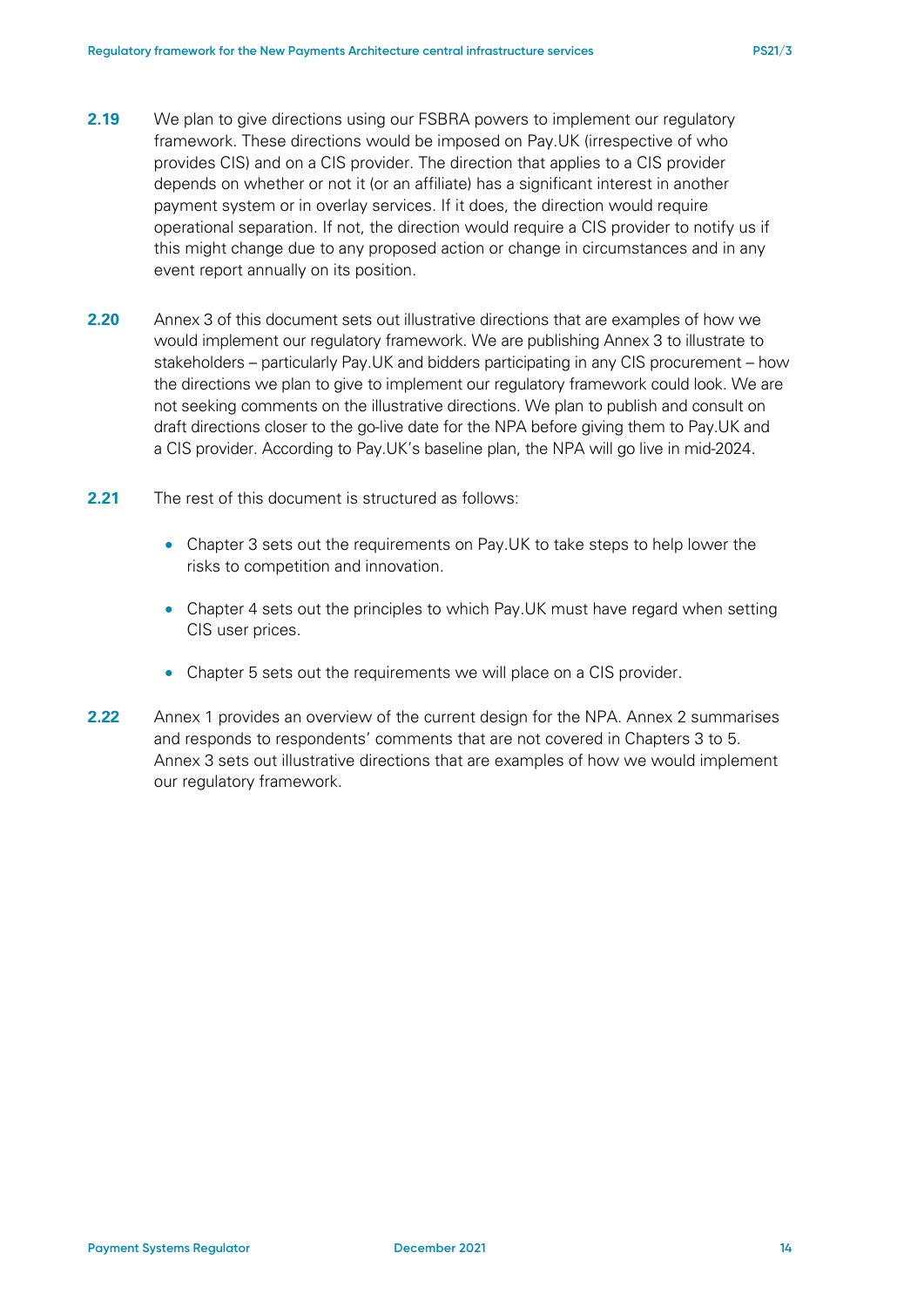# <span id="page-14-0"></span>3 The role of Pay.UK

To help ensure that CIS provision supports competition and innovation in the NPA ecosystem, Pay.UK must:

- be the primary interface and decision-maker for CIS provision
- set CIS user prices, and do so using a methodology that has regard to certain pricing principles and is subject to our non-objection
- set the rules and standards for CIS, and ensure that these facilitate competition and innovation
- ensure that CIS facilitates innovation and competition
- ensure that a CIS provider does not use or disclose to any other party, including its affiliates, information and data for anything other than CIS provision
- in a timely manner, make available to the market information and data concerning the provision of CIS that would help facilitate competition or innovation

Pay.UK must publish an initial compliance statement setting out how it intends to comply with these requirements, followed by an annual compliance statement thereafter. In addition, Pay.UK must inform the PSR of any material decisions or changes to its operations that affect its compliance.

## **Introduction**

- **3.1** In CP21/2 we proposed five specific mitigations and two governance principles (see [Table 1](#page-11-0) in Chapter [2\)](#page-8-2) that would apply to Pay.UK. Most of the 24 respondents that commented on these measures agreed or broadly agreed with our proposals. Others did not express a clear view or were not convinced of the need for regulatory intervention to implement the proposed specific mitigations and governance principles. Around a third of respondents, including four larger and two smaller PSPs, all of which otherwise agreed with at least some of our proposals, said that the specific mitigations and governance principles would benefit from clarification and a greater focus on outcomes. Some respondents, including Pay.UK and UK Finance, also emphasised that the framework should more clearly differentiate between our role as the regulator and Pay.UK's role as the intended operator of the NPA.
- **3.2** Our view remains that Pay.UK has an important role to play to help facilitate competition and innovation in the NPA ecosystem, while ensuring payment systems are resilient and robust. We have decided to introduce requirements on Pay.UK specifying what it must do to carry out this role effectively in relation to the provision of CIS. Taking account of the responses we received to CP21/2, we have simplified and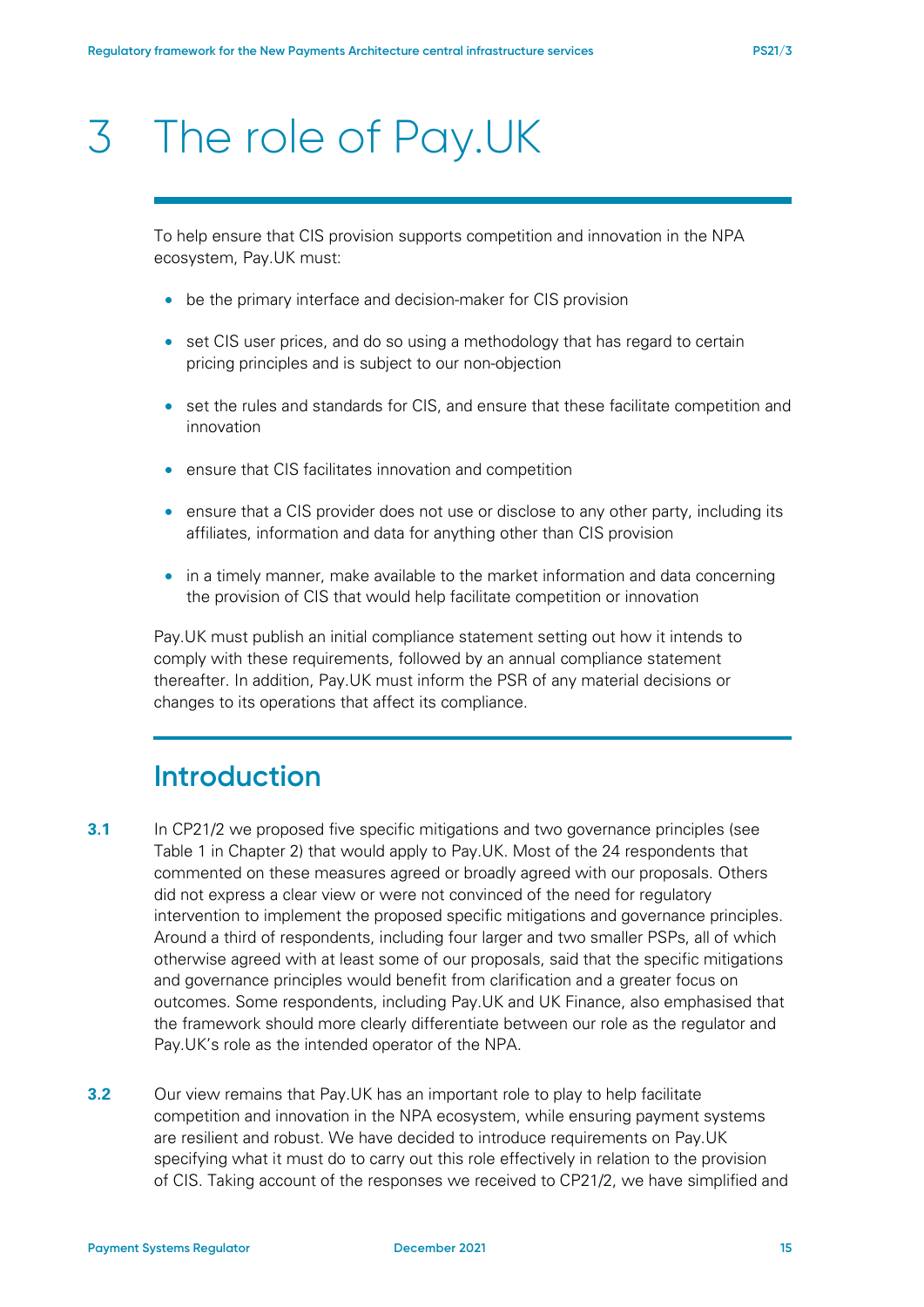clarified our proposals. We have consolidated the specific mitigations and governance principles into a single set of requirements, and, where appropriate, made clearer the link between the requirements and their intended outcomes.

- **3.3** To comply with our regulatory framework and help facilitate competition and innovation in the NPA ecosystem, Pay.UK must have sufficient capabilities. Pay.UK has time to further build these capabilities over the coming years before the NPA goes live (which is due to happen in mid-2024 according to Pay.UK's baseline plan).
- **3.4** This chapter presents the requirements that will apply to Pay.UK. For each requirement, we summarise and respond to respondents' views on the equivalent proposal in CP21/2, and we explain how our final requirement will help mitigate identified competition risks.
- **3.5** Throughout this document, we refer to the possibility of a CIS provider or an affiliate having a 'significant interest' in another payment system or in overlay services. Box 3 explains what we mean.

### **Box 3: Significant interest of a CIS provider or an affiliate**

A CIS provider or an affiliate has a significant interest if it:

- a. participates<sup>[11](#page-15-0)</sup> in a payment system that competes, or can be expected to compete, with the NPA payment system, or
- b. is active in NPA overlay services.

An affiliate means:

- a. a person that is part of the same undertaking as the CIS provider, or
- b. another business or enterprise over which the CIS provider, or another part of the undertaking to which the CIS provider belongs, has at least the ability to exercise material influence.

By 'undertaking' we mean an undertaking within the meaning of Chapters 1 and 2 of the Competition Act 1998.

In considering whether a CIS provider, or another part of the undertaking, has at least the ability to exercise material influence over another business or enterprise, we will have regard to the factors set out by the Competition and Markets Authority in its document *Mergers: Guidance on the CMA's jurisdiction and procedure*[12](#page-15-1) (December 2020), especially paragraphs 4.21 to 4.36).

<span id="page-15-0"></span><sup>11</sup> For participants in payment systems, see section 42 of FSBRA.

<span id="page-15-1"></span><sup>12</sup> See:

[https://assets.publishing.service.gov.uk/government/uploads/system/uploads/attachment\\_data/file/987640/G](https://assets.publishing.service.gov.uk/government/uploads/system/uploads/attachment_data/file/987640/Guidance_on_the_CMA_s_jurisdiction_and_procedure_2020.pdf) [uidance\\_on\\_the\\_CMA\\_s\\_jurisdiction\\_and\\_procedure\\_2020.pdf](https://assets.publishing.service.gov.uk/government/uploads/system/uploads/attachment_data/file/987640/Guidance_on_the_CMA_s_jurisdiction_and_procedure_2020.pdf)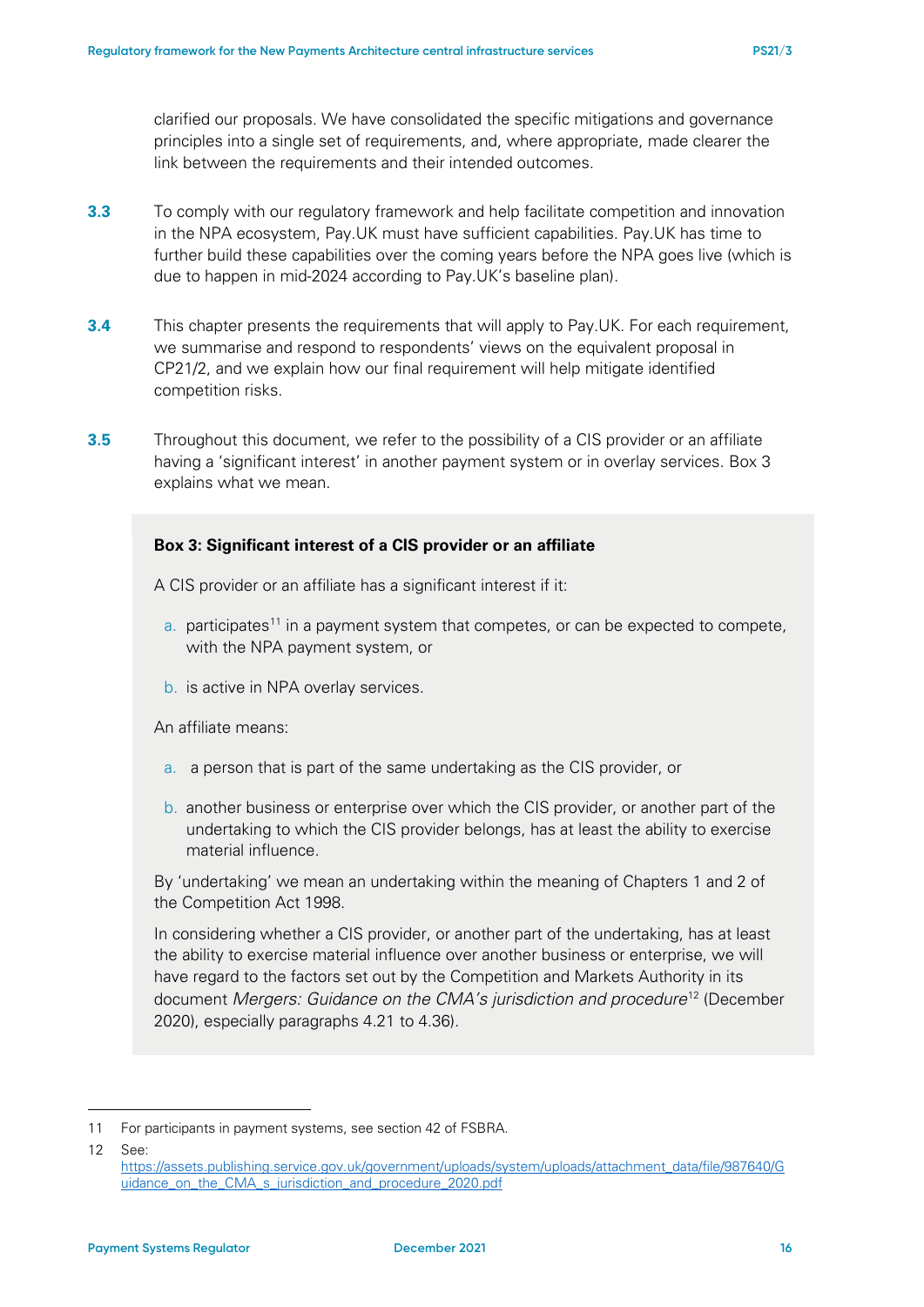# **Pay.UK as the primary interface and decision-maker for CIS provision**

## Respondents' views

- **3.6** The first governance principle we proposed in CP21/2 was that Pay.UK should be the primary interface and decision-maker for all matters relating to CIS provision.
- **3.7** Most respondents agreed with our proposed requirement. Some respondents, such as Pay.UK, two large PSPs and a smaller PSP, asked for more detail on the precise boundary of the requirement while agreeing with our proposal in principle (with the exception of one of the large PSPs). Some respondents, including UK Finance and Pay.UK, argued that there must be some practical limitations to Pay.UK's role to avoid unnecessary inefficiency in the delivery of CIS, especially considering that the CIS provider often has the required expertise to provide services and answer queries. One large PSP was concerned that this principle, in the absence of specific boundaries, could set a role too burdensome and wide for Pay.UK to carry out effectively.
- **3.8** Two large PSPs said that Pay.UK is already the primary interface and decision-maker for all matters relating to central infrastructure for Bacs and Faster Payments, and that our proposed governance principle would not change the status quo.
- **3.9** UK Finance had concerns with our proposed governance principle on the grounds of proportionality. It explained that it would 'lay too great a responsibility on Pay.UK and centralise to an unhealthy degree the decision-making powers of Pay.UK'. UK Finance argued that individual participants might plan to bring to market services that consume CIS and which may 'necessitate negotiation outside of a collaborative industry body'. Holding Pay.UK accountable for such negotiations and for the entire ecosystem as a whole could thus inhibit rather than promote competition and innovation. UK Finance also said that some of its members remain unsure whether the existing 'governance models are suitable to ensure the adequate implementation of the NPA and effective management of its running' and that 'in light of this the suggestion by the PSR to increase the strength of existing Pay.UK governance is not supported by industry without a proper articulation of the limits of this strengthening and the expected outcomes'.

## Our response

**3.10** We have decided that **Pay.UK must be the primary interface and decision-maker for CIS provision** to mitigate monopoly, horizontal and vertical competition risks.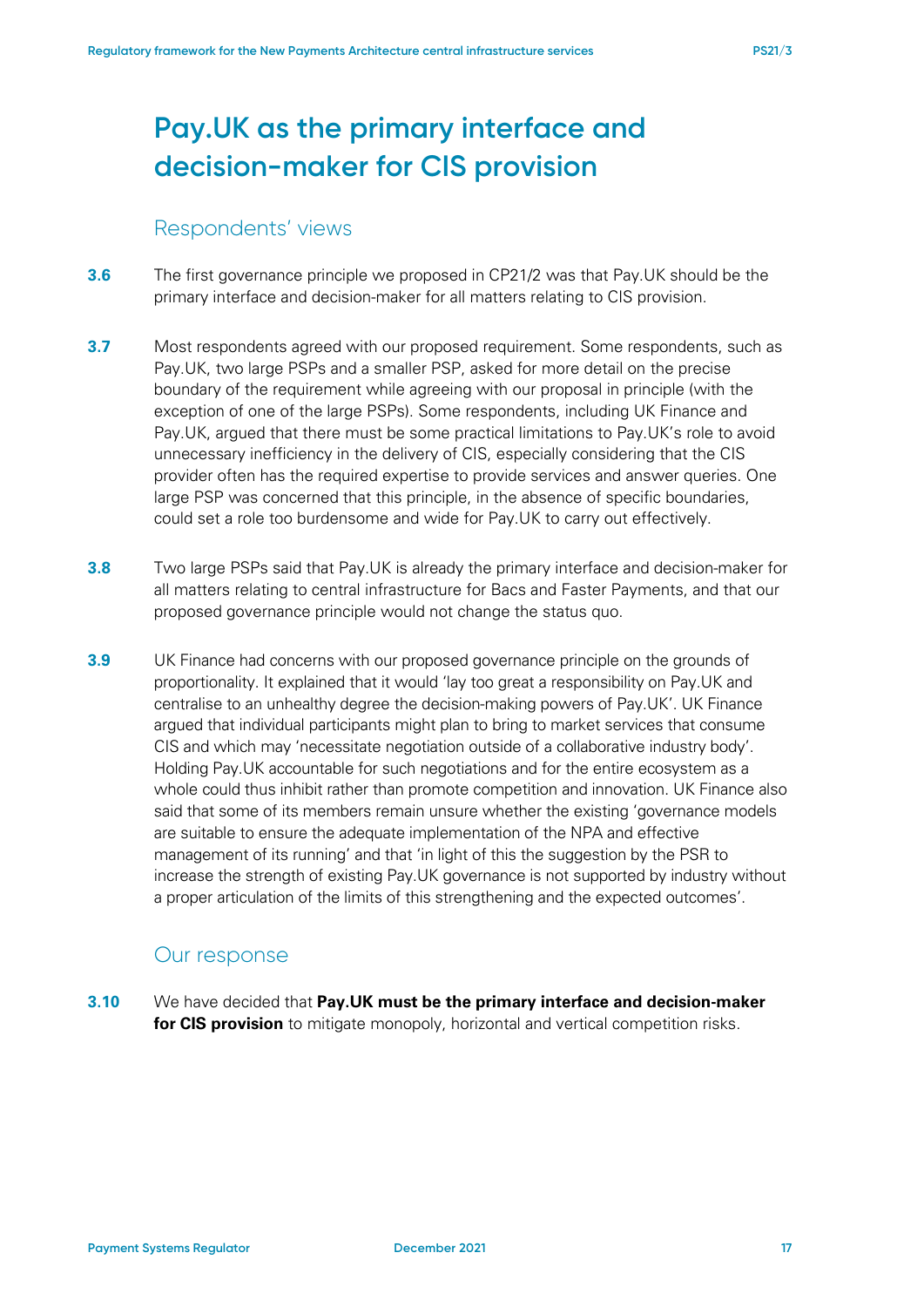- <span id="page-17-0"></span>**3.11** This requirement will help reduce the risk that Pay.UK and the NPA could, over time, increasingly rely on a monopolistic, incumbent CIS provider. Such overreliance on a CIS provider, with Pay.UK taking on a more passive role, would strengthen a CIS provider's ability to affect and influence strategic decisions about the NPA to its own benefit. Where overreliance on a CIS provider's expertise in turn results in a lack of expertise about CIS within Pay.UK, this could create a **monopoly risk** by putting an incumbent CIS provider at a competitive advantage in any future CIS procurement exercises.
- <span id="page-17-1"></span>**3.12** If a CIS provider (or an affiliate) has a significant interest in another payment system, the requirement also helps address **horizontal competition risks** by reducing the ability of a CIS provider to:
	- take decisions that benefit another payment system to the detriment of the NPA or reduce competition between payment systems, because Pay.UK is primarily responsible for decisions relating to CIS provision
	- exploit information and data it has access to as a CIS provider to give an unfair advantage to another payment system, because new and existing participants primarily interact with Pay.UK on CIS provision
- <span id="page-17-2"></span>**3.13** If a CIS provider (or an affiliate) has a significant interest in overlay services, the requirement helps address **vertical competition risks** by reducing the ability of a CIS provider to:
	- take decisions that discriminate against other overlay providers, because Pay.UK is primarily responsible for decisions relating to CIS provision
	- gain an unfair advantage over other overlay providers by exploiting information and data it has access to as a CIS provider, because new and existing participants primarily interact with Pay.UK on CIS provision
- **3.14** A few respondents expressed the view that our requirement would not change the status quo because Pay.UK is already acting as the primary interface for Bacs and Faster Payments. We cannot assume that practices in existing payment systems, even if they were sufficient, would be replicated for the NPA. Some smaller participants have also told us that, at times, their engagement with the incumbent provider of central infrastructure for Bacs and Faster Payments (Vocalink) has not been prioritised sufficiently and are also unclear who (Pay.UK or Vocalink) is responsible and accountable for certain services. Our requirement seeks to avoid such issues arising in relation to the NPA CIS.
- **3.15** Some respondents asked for clarity on the boundaries of the requirement, arguing that it could introduce unnecessary inefficiency if applied in all circumstances. To clarify, our requirement refers to Pay.UK being the 'primary' interface because we recognise that there may be instances when direct interaction between a CIS provider and participants might be beneficial overall. For example, Pay.UK might outsource operational services such as helpdesks to a CIS provider.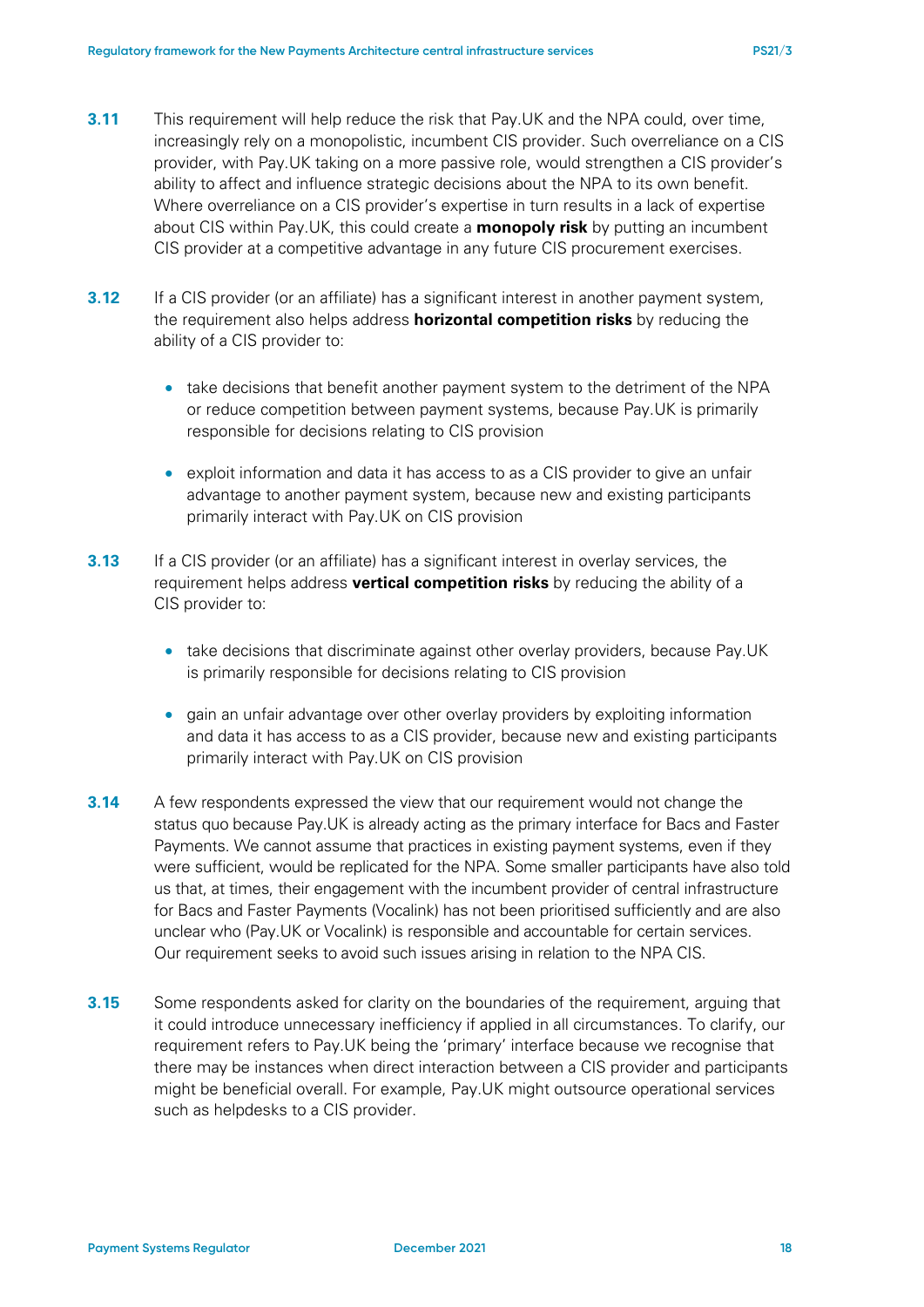- <span id="page-18-0"></span>**3.16** Being the **primary interface** means that Pay.UK must be the party that engages with a CIS user concerning the (potential) provision of CIS except where direct engagement between a CIS provider and a CIS user would not result in a material risk that:
	- competition or innovation will be reduced, or
	- a CIS provider will be able to take advantage of its position as a monopoly provider of services – for example, that a CIS provider could share any information it might obtain via its direct engagement with participants with other parts of its business or affiliates
- **3.17** Where Pay.UK permits interaction between a CIS provider and participants, it must retain overall accountability for the delivery of services provided to participants.
- **3.18** Within these boundaries, Pay.UK should be well placed to make an initial assessment of the matters that can be left to direct interaction between a CIS provider and participants. Pay.UK will have to set its approach out in its initial compliance statement.
- **3.19** Our requirement also sets out that Pay.UK must be the **primary decision-maker** for CIS provision. It has to be the decision-maker on certain matters relating, for example, to CIS scope and functionality, including the transparent and impartial prioritisation of change requests. Box 4 provides the list of matters on which Pay.UK must remain the decisionmaker. Pay.UK may permit a CIS provider to take decisions on other matters but only if the same conditions that apply to the primary interface role are met (see paragraph [3.16\)](#page-18-0).

#### **Box 4: Matters on which Pay.UK must be the primary decision-maker**

Pay.UK, and not a CIS provider, must always be the decision-maker concerning:

- whether to provide CIS
- whether to terminate CIS provision
- the terms (including the prices) on which CIS are provided
- the type of CIS that is provided
- whether to change the type or scope of the CIS provided, including whether to agree to a request by a CIS user to do so
- the priority of a CIS user's request to change the type or scope of the CIS provided
- the rules and standards concerning the provision of CIS
- the service levels provided to CIS users
- **3.20** UK Finance said that some of its members questioned the increased centralisation of decision-making in Pay.UK. In a model that uses a single, monopolistic CIS provider, decisions about CIS are made centrally – either by the CIS provider or by Pay.UK. Ensuring they are made by Pay.UK helps mitigate some of the competition risks we identified (see Chapter [2\)](#page-8-2) and which are the result of commercial incentives that a CIS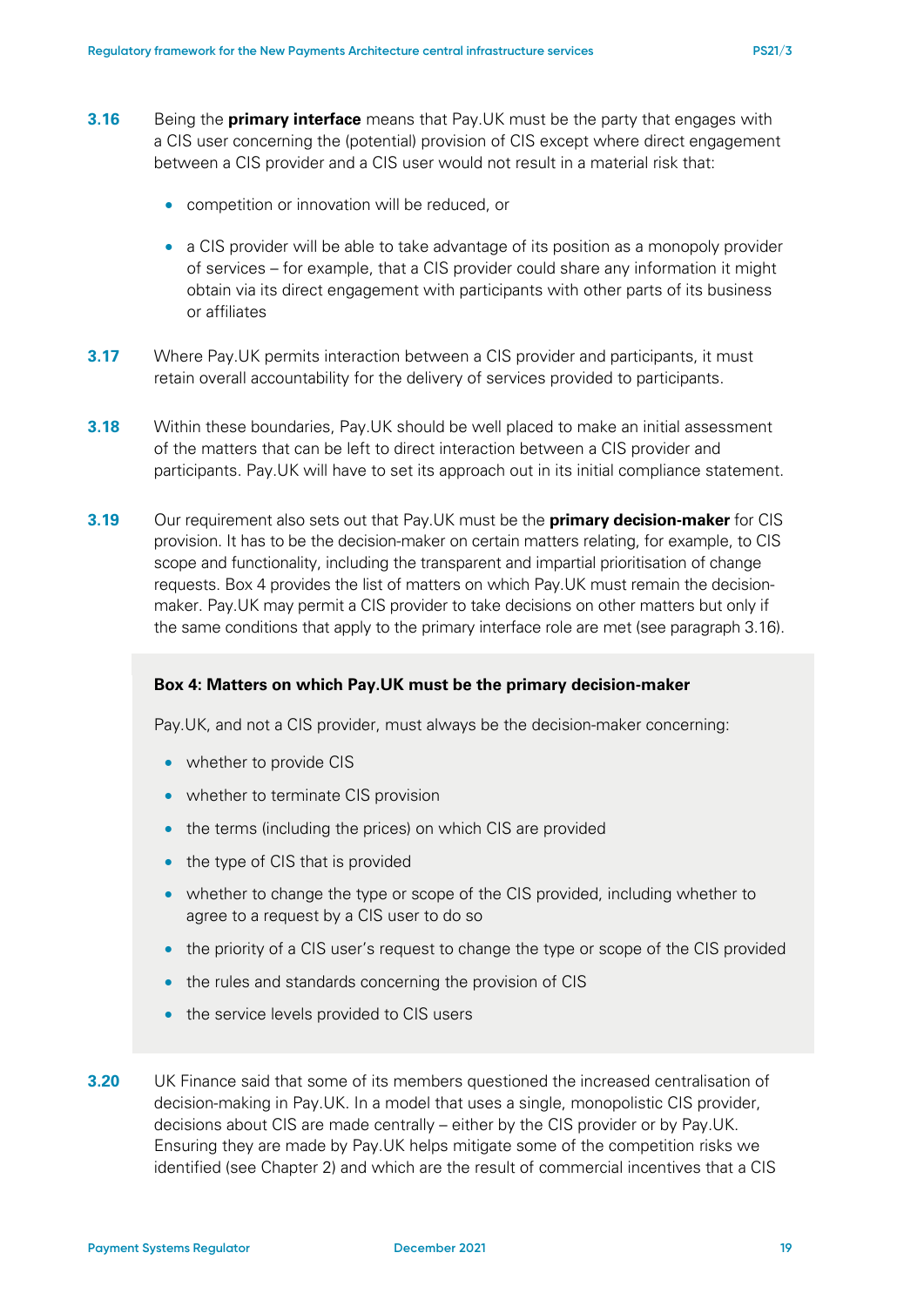provider might have. We agree, though, that Pay.UK needs to have robust and effective governance and decision-making arrangements. It must have the right capabilities to be effective as the primary interface and decision-maker. We are monitoring closely Pay.UK's work to further build its capabilities.

## **Pay.UK must set CIS user prices**

### Respondents' views

- **3.21** In CP21/2, we proposed that Pay.UK must ensure that CIS user prices are set using POND criteria and follow pricing principles we set.
- **3.22** Most respondents agreed with our proposed requirement. One large PSP supported the proposal in general. It said, however, that the degree of flexibility Pay.UK might have in setting CIS user prices will be limited in practice as a CIS provider will have to recover its costs plus a reasonable return on its investment. UK Finance agreed with the principle behind the proposal but was not convinced of the need for additional requirements as Pay.UK already applies POND principles.
- **3.23** Chapter 4 summarises respondents' views on the individual pricing principles.

### Our response

- **3.24** We have decided that **Pay.UK must set CIS user prices, and do so using a methodology that has regard to certain pricing principles and is subject to our non-objection** to mitigate monopoly, horizontal and vertical competition risks.
- <span id="page-19-1"></span>**3.25** By ensuring that Pay.UK, and not a CIS provider, is responsible for setting CIS user prices, the requirement helps address:
	- the **monopoly risk** that a CIS provider sets CIS user prices to maximise its profits to the detriment of service-users
	- the **horizontal competition risk** that a CIS provider that has a significant interest in another payment system or has an affiliate with such an interest sets CIS user prices that benefit that payment system to the detriment of the NPA
	- the **vertical competition risk** that a CIS provider that has a significant interest in overlay services or has an affiliate with such an interest engages in price discrimination against other overlay providers $^{13}$  $^{13}$  $^{13}$

<span id="page-19-0"></span><sup>13</sup> As explained in CP21/2 and set out in Annex 2 of this policy statement, vertical risks relating to pricing or quality of service provision do not apply for the provision of account overlays because account overlays do not directly use CIS or CIS data.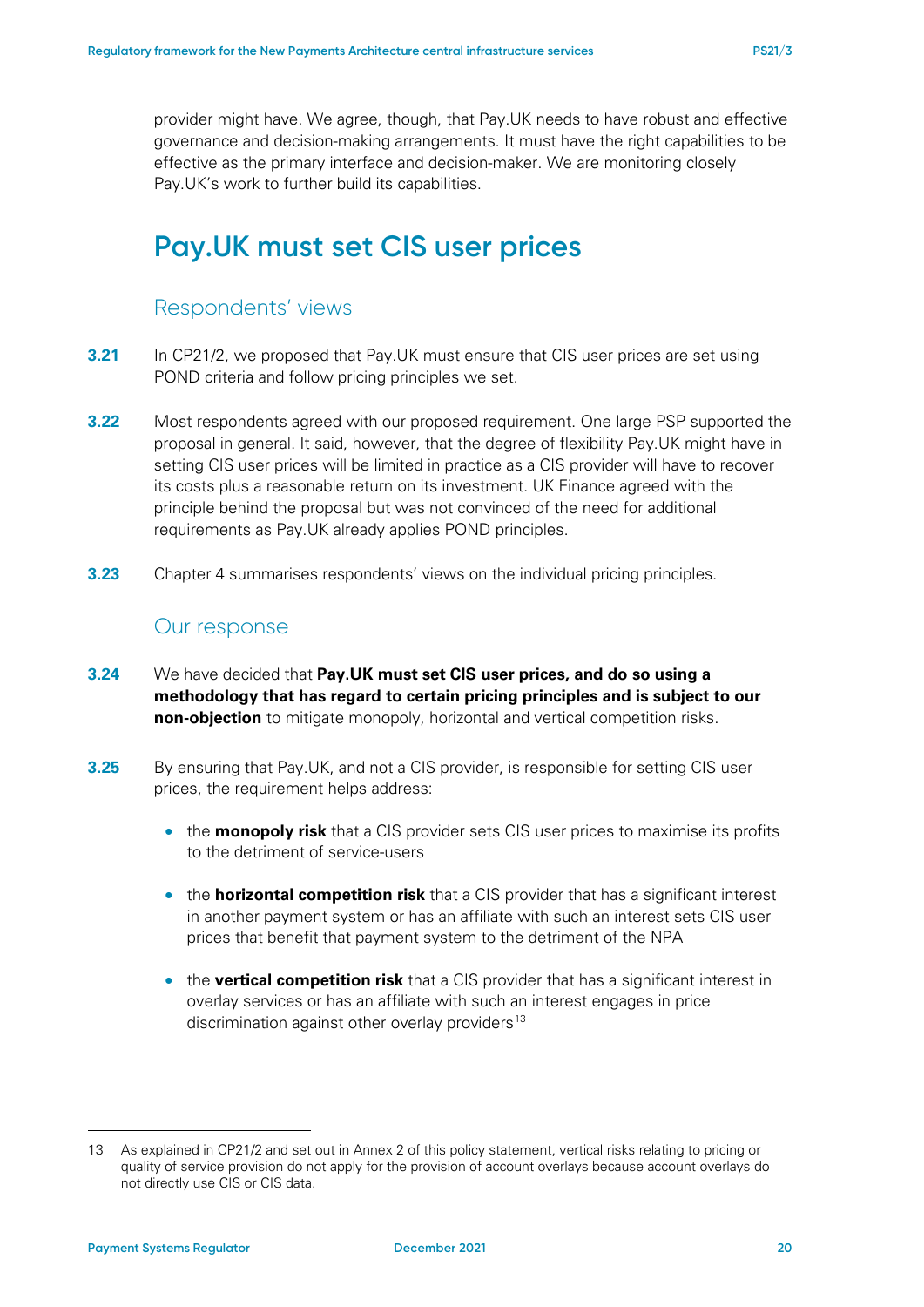- **3.26** The way CIS user prices are set will have important implications for competition and innovation. This includes the incentives on parties to use the NPA and their decisions about the products and services they offer. For this reason, our requirement also states that Pay.UK's CIS user pricing methodology has regard to certain pricing principles and is subject to our non-objection. Chapter 4 sets out these principles and how the nonobjection process works.
- **3.27** A CIS provider or an affiliate could have a competitive advantage in providing market overlay services if the output and pricing decisions of a CIS provider's affiliate in the overlay market are influenced by the marginal cost of CIS to the group as a whole, which is likely to be lower than the user price faced by its competitors. This in turn could affect the balance of incentives between CIS affiliate and non-affiliate companies to enter and compete in market overlays. We discuss this issue in more detail in Chapte[r 4.](#page-28-0)
- **3.28** The requirement on Pay.UK to set CIS user prices no longer explicitly states that these prices must be POND (unlike the proposed requirement in CP21/2). We expect General Direction 2 (GD2) to apply to the operator of the NPA. GD2 requires operators of certain payment systems to have access requirements that are POND.<sup>[14](#page-20-0)</sup>

## **Pay.UK to set rules and standards for CIS**

### Respondents' views

- **3.29** Most respondents to CP21/2 broadly welcomed our proposed requirement (the second governance principle) that Pay.UK must actively implement rules to promote competition and ensure access terms are POND. Respondents of all types agreed that access to CIS should be fair, and appropriately open and equitable.
- **3.30** Pay.UK commented that any requirements needed to be consistent with its roles and powers to carry out its legal duties as a payment system operator. It pointed out that its role, as set out in its articles of association, is to enable competition and that, in this context, it cannot take on responsibility for proactive 'promotion' of competition. Pay.UK instead considered this to be a duty for us. UK Finance argued that Pay.UK should enable competition, but said that setting rules to promote competition is considerably different to ensuring a level playing field and that such rules would need significant review to ensure they do not result in unforeseen outcomes.

<span id="page-20-0"></span><sup>14</sup> GD2 is available at[: https://www.psr.org.uk/publications/general/general-direction-2-access-fsbra-2020.](https://www.psr.org.uk/publications/general/general-direction-2-access-fsbra-2020) It also imposes certain connected requirements including relating to compliance reporting.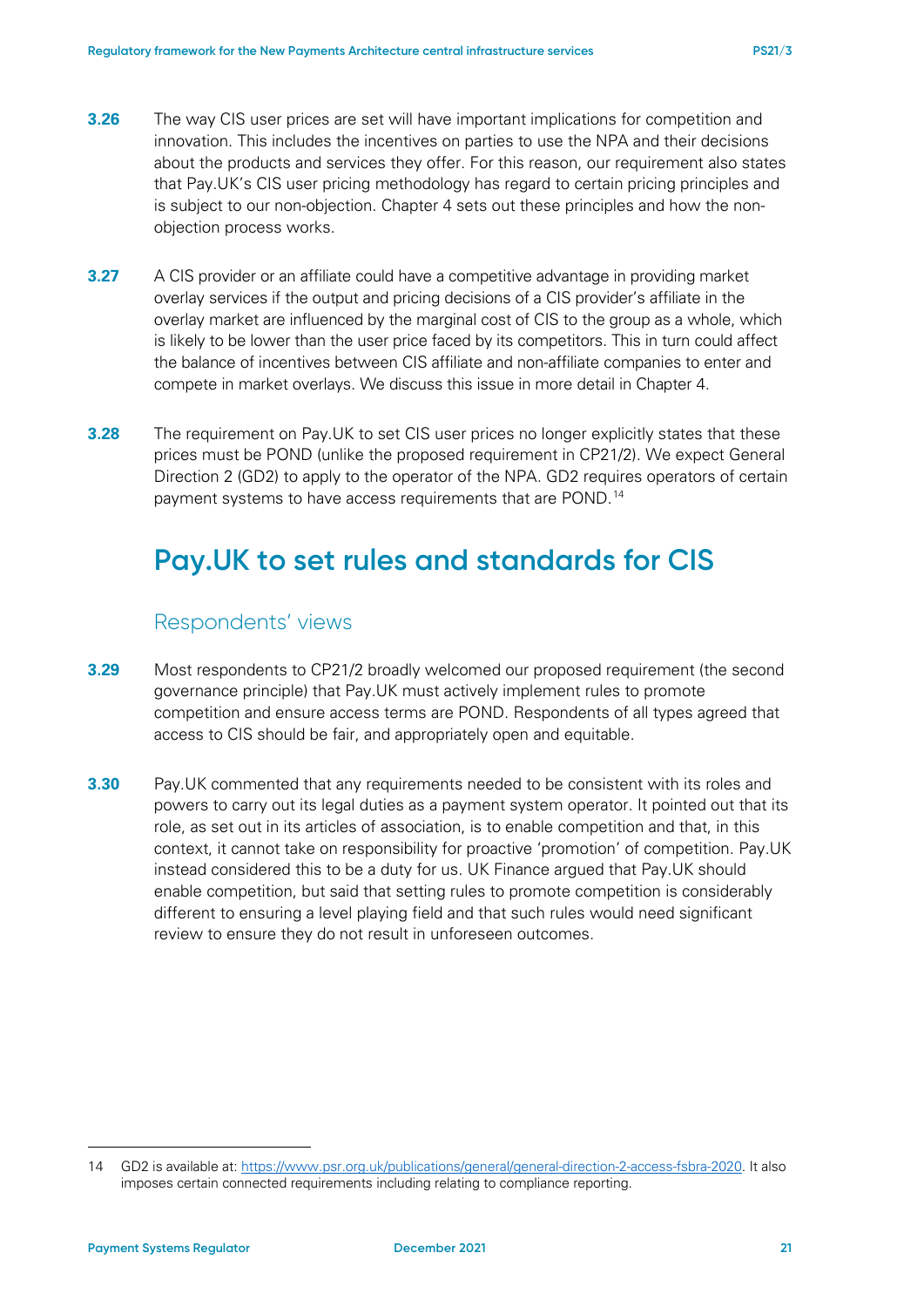## Our response

- <span id="page-21-0"></span>**3.31** We have decided that Pay.UK must set the rules and standards for NPA CIS, and ensure that these facilitate competition and innovation. As part of this role, we expect Pay.UK to consider:
	- how to build trust and confidence in payments processed using the NPA
	- how the design of the NPA and its rules can allow participants to connect with CIS in cost-effective ways
	- how it sets rules and standards relating to information and data (see paragraphs) [3.46](#page-24-0) to [3.51\)](#page-25-0)
- <span id="page-21-1"></span>**3.32** Ensuring that Pay.UK, and not a CIS provider, is responsible for setting rules and standards for CIS will help **reduce the reliance on a monopolistic CIS provider** as set out in paragraph [3.11.](#page-17-0) In addition, the requirement will help address:
	- the **horizontal competition risk** that a CIS provider that has a significant interest in another payment system or has an affiliate with such an interest sets CIS rules and standards that benefit that payment system to the detriment of the NPA
	- the **vertical competition risk** that a CIS provider that has a significant interest in overlay services or has an affiliate with such an interest sets CIS rules and standards that discriminate against other overlay providers
- **3.33** We note the comments about our use of the word 'promote' in the context of Pay.UK's rules and standards setting capacity. We have amended the requirement to say Pay.UK must 'facilitate' competition as we consider this wording sufficient to achieve our policy objectives and consistent with other aspects of the regulatory framework. We have set out in paragraph [3.31](#page-21-0) examples of what we would expect Pay.UK to consider as part of this facilitation role within the rules and standards setting context.
- **3.34** We expect GD2 (which requires, in particular, operators of certain payment systems to have access requirements that are POND) to apply to the NPA operator and therefore do not consider a separate requirement that CIS rules and standards must be POND to be necessary. For clarity, we have separated requirements on data and information governance that were previously covered by our proposed second governance principle in CP21/2 into a distinct requirement (see paragraphs [3.42](#page-23-0) to [3.51](#page-25-0) below).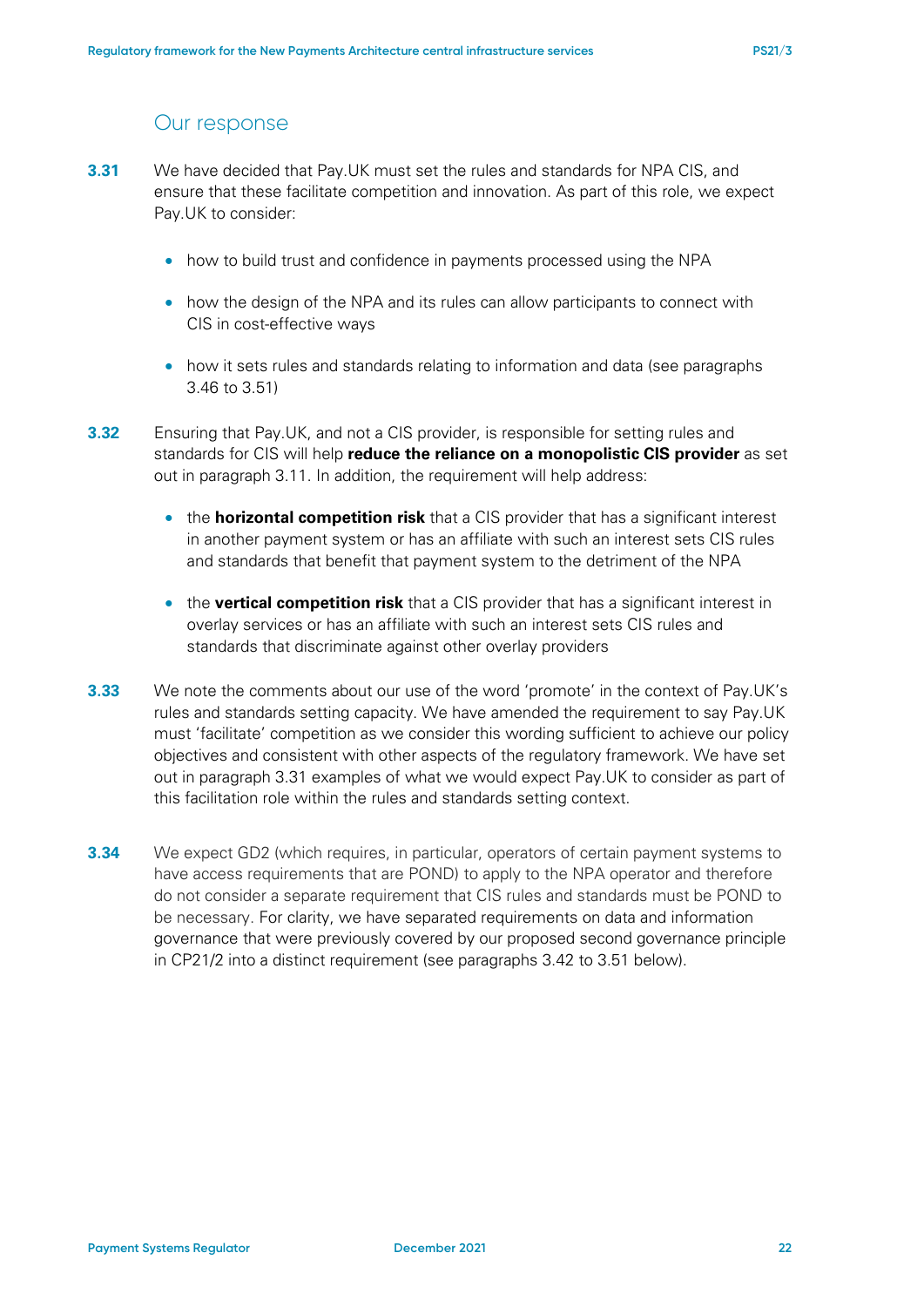# **Pay.UK to ensure CIS facilitates innovation and competition**

## Respondents' views

- **3.35** Most respondents agreed with our proposal that Pay.UK should ensure that a contract with a CIS provider includes incentives to foster and facilitate innovation, and limits incentives to distort competition.
- **3.36** UK Finance, three large and one smaller PSP, said that it was difficult to see how such incentives could be drafted within a CIS contract in a meaningful fashion. They also said that it was unclear how the requirement would be monitored and measured. Instead, they argued this could result in a tick-box compliance exercise and introduce unnecessary complications into contract negotiations and ultimately service delivery.
- **3.37** UK Finance also said that fostering innovation via competition can be achieved via other means, for example Pay.UK's 'market catalyst' role, and that including incentives in a CIS contract might not be the only or best means to achieve the desired outcome. Overall, UK Finance questioned whether implementing the requirement as proposed in CP21/2 would be a proportionate measure. It said that additional requirements could make the negotiation of the CIS contract more complicated and suggested that existing mitigations were sufficient to address identified competition risks.
- **3.38** One large PSP that agreed with the sentiment of our proposal suggested that such a requirement should instead be phrased in the negative – that nothing in the CIS contract should act as a barrier to innovation.

## Our response

- **3.39** We have decided that **Pay.UK must ensure that CIS facilitate innovation and competition**. It must do this through:
	- the rules and standards it sets (see paragraph [3.31\)](#page-21-0)
	- appropriate SLAs in the CIS contract
	- its decisions on how and when CIS should be developed and the level of investment in particular developments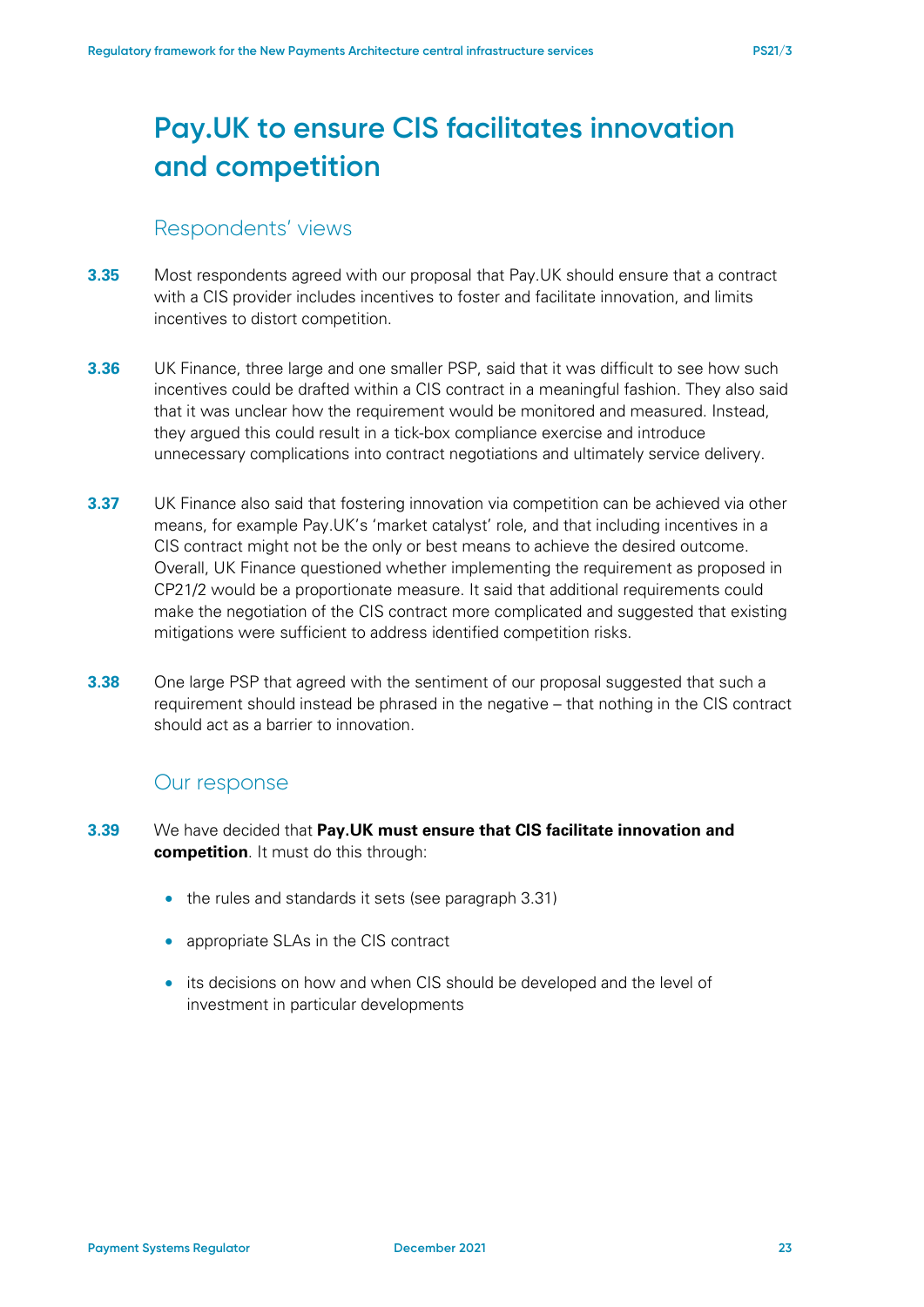- <span id="page-23-1"></span>**3.40** By ensuring that Pay.UK sets service standards and that it, rather than a CIS provider, makes strategic decisions about CIS development and investment allocation, it reduces the ability of a CIS provider to affect CIS development to its own benefit. The application of this requirement helps address:
	- the **monopoly risk** that a CIS provider would not have an incentive to maintain CIS quality standards over time where this is of no or limited benefit to it, which in turn could negatively affect the degree to which CIS can facilitate innovation in overlay services
	- the **horizontal competition risk** that a CIS provider that has a significant interest in another payment system or has an affiliate with such an interest seeks to benefit that payment system by delaying or preventing innovation in the NPA
	- the **vertical competition risk** that a CIS provider that has a significant interest in overlay services or has an affiliate with such an interest seeks to delay or prevent innovation in CIS that would benefit other overlay providers
- **3.41** We have considered comments by respondents that the inclusion of contractual obligations is only one way of facilitating innovation, and that such contractual obligations might be difficult to implement in a meaningful fashion. We consider Pay.UK must use appropriate contractual obligations and SLAs to ensure that CIS facilitate competition and innovation, but we acknowledge that this can also be achieved via additional means. This is why our requirement is wider than our CP21/2 proposal.

# **Data and information governance**

## Respondents' views

- <span id="page-23-0"></span>**3.42** Most respondents agreed with our proposed requirement that Pay.UK must prevent a CIS provider (or its owner) using commercially sensitive information for its own benefit in another market. A large PSP agreed that there need to be restrictions in place but cautioned that a balance needs to be struck to avoid inadvertently preventing innovative services from being developed by a CIS provider. Similarly, one smaller PSP said that 'there is value in operational information sharing across markets'.
- **3.43** As part of the second governance principle set out in CP21/2, we also proposed that Pay.UK must ensure that information that could give a CIS provider (or its owner) an advantage is made available to other relevant parties at the same time. We also proposed that Pay.UK should place general restrictions on how a CIS provider can use information and data. Around a third of respondents commented on these proposals specifically.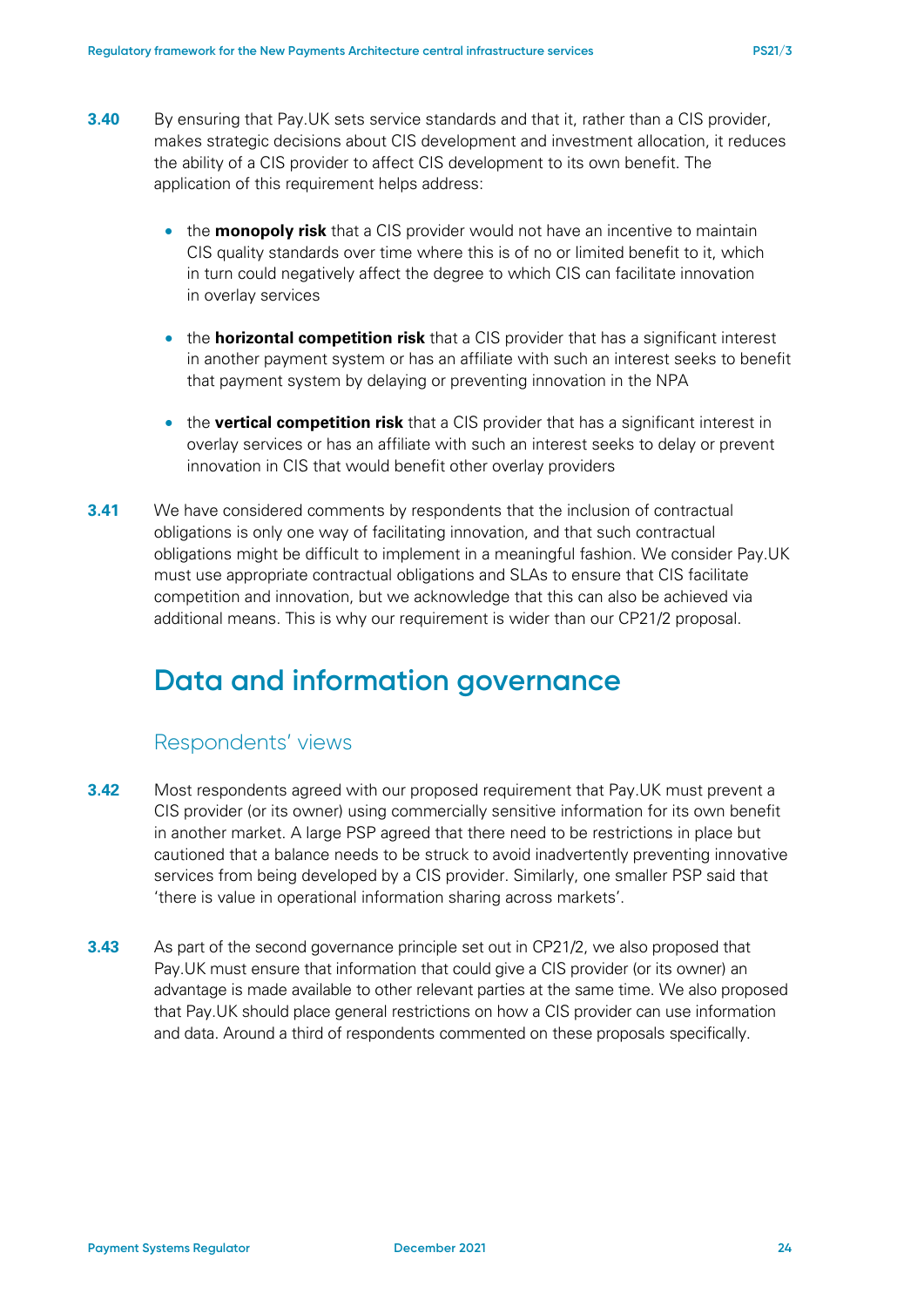- **3.44** Those that commented agreed with the need for good data and information governance, but three large PSPs argued that there was limited need for additional requirements. Their reasoning was that the CIS provider will be subject to existing laws on good data governance and will not be the 'owner' of payments data. In contrast, one large end user was concerned about how a CIS provider might collect and use data and said that this could warrant additional consultation.
- **3.45** A large end user and a large PSP commented on the use and sharing of data within the context of common services provision. The large end user emphasised that 'a competitive market for the supply of tools, analytical insight and other relevant services is dependent on the standards definition around data sharing'. The large PSP said that sharing of common data used for the provision of public goods, such as fraud prevention, should be facilitated where there are strong arguments for data to be shared that outweigh any potential concerns about stifling innovation.

### Our response

### <span id="page-24-0"></span>**3.46** We have decided that **Pay.UK must:**

- ensure that a CIS provider does not use or disclose to any other party, including its affiliates, information and data for anything other than CIS provision
- in a timely manner, make available to the market information and data concerning the provision of CIS that would help facilitate competition or innovation
- <span id="page-24-1"></span>**3.47** A CIS provider might have economic incentives to gather and share data and information with its affiliates to attain a competitive advantage in overlay services or to benefit another payment system. Requiring Pay.UK to take reasonable measures to reduce a CIS provider's ability to use such data and information for purposes other than CIS provision (unless the information is publicly available) will help mitigate:
	- The **vertical competition risk** that a CIS provider shares with other parts of its business or affiliates that provide overlay services information on plans by new entrants to provide new innovative services or data that it gathers as part of its operations that are not available to possible competitors. This could in turn distort competition within the NPA ecosystem. For example, it could bring to market products whose development require information only it has access to, and thereby establish a monopoly position in some overlay services.
	- The **horizontal competition risk** that a CIS provider shares commercially sensitive information (or information only it has access to) with other parts of its business or affiliates in another payment system, thus distorting competition between systems.
- **3.48** While a CIS provider (or an affiliate) might not have a significant interest in another payment system or in overlay services, this might change over time – for example, if it merges with another business or when the CIS contract is retendered. Therefore, the requirements on Pay.UK in paragraph [3.46](#page-24-0) apply irrespective of whether a CIS provider (or an affiliate) has a significant interest in another payment system or in overlay services.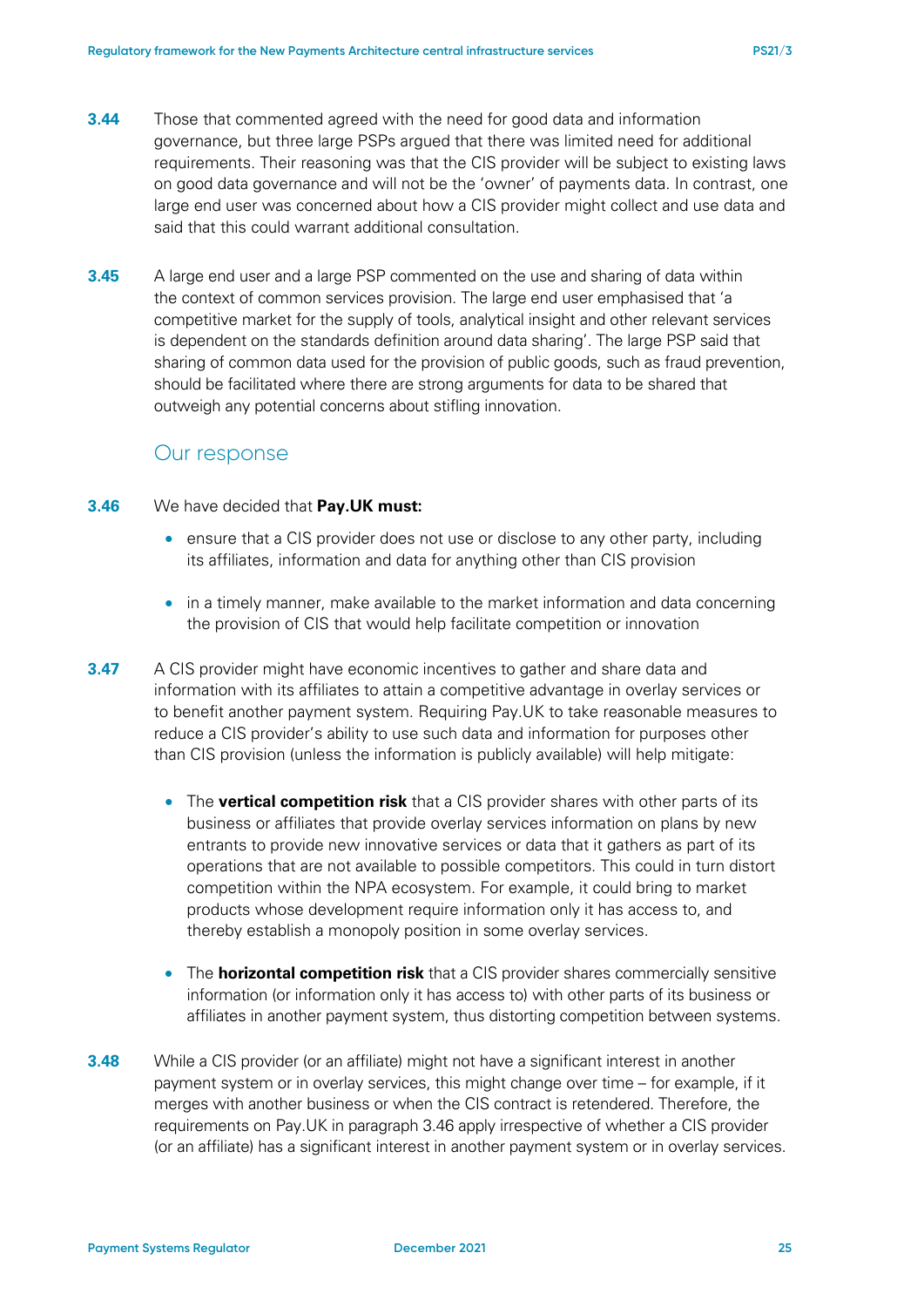- **3.49** We consider it important that data and information is made available where it can facilitate innovation or competition. For this reason, we are also requiring Pay.UK to ensure that such data and information is made available to the market in a timely manner, subject to it not being commercially sensitive. In determining which parties should be able to access the relevant information or data and in what timeframe, Pay.UK must start from the position that the information and data should be made available to the entire market at the same time on a non-discriminatory basis. Pay.UK may decide to make such data available on a more limited basis (which could be to only one undertaking) if this would more effectively facilitate competition or innovation.
- **3.50** The requirements in paragraph [3.46](#page-24-0) complement our requirement for a CIS provider to implement operational separation (where the criteria requiring this are met). The flow of information is less observable than price or quality of services. Therefore a dual approach – operational separation of a CIS provider and specific requirements on Pay.UK to implement in its data and information governance framework – is necessary to mitigate risks from a CIS provider sharing information with other parts of its business or affiliates as much as possible, while also ensuring that information and data that could be valuable for the improvement and development of services is available to all at the same time.
- <span id="page-25-0"></span>**3.51** Some respondents said that a CIS provider typically does not own individual payments data. This might, as suggested by some respondents, reduce its ability to use or share such data (for example considering General Data Protection Regulation (GDPR) obligations). Even if that is the position, our primary concern in this context is not adequate data protection for privacy and security reasons, but the ability of a CIS provider to share commercially valuable information to which it has sole or preferential access. Such information could, for example, also take the form of intelligence about development of novel services a CIS provider might attain in its interactions with participants, or pseudonymised, anonymised or aggregated data that is not available to others. This means that our requirements are necessary. They do not affect the application of legislation on personal data, including GDPR, but serve a different purpose.

# **Other consultation paper proposals**

## Effective procurement

#### **Respondents' views**

**3.52** Only Pay.UK, UK Finance and a smaller PSP commented on our proposed specific mitigation requiring Pay.UK to run an effective procurement process. UK Finance agreed with a general need for effective procurement and said that such a process should result in the selection of a provider that both Pay.UK and industry have confidence in. Pay.UK set out how it intends to run an effective procurement and achieve value for money under different procurement scenarios. A smaller PSP commented that existing issues facing Faster Payments, such as the need to connect via networking channels that require expensive physical infrastructure, need to be considered when procuring NPA CIS.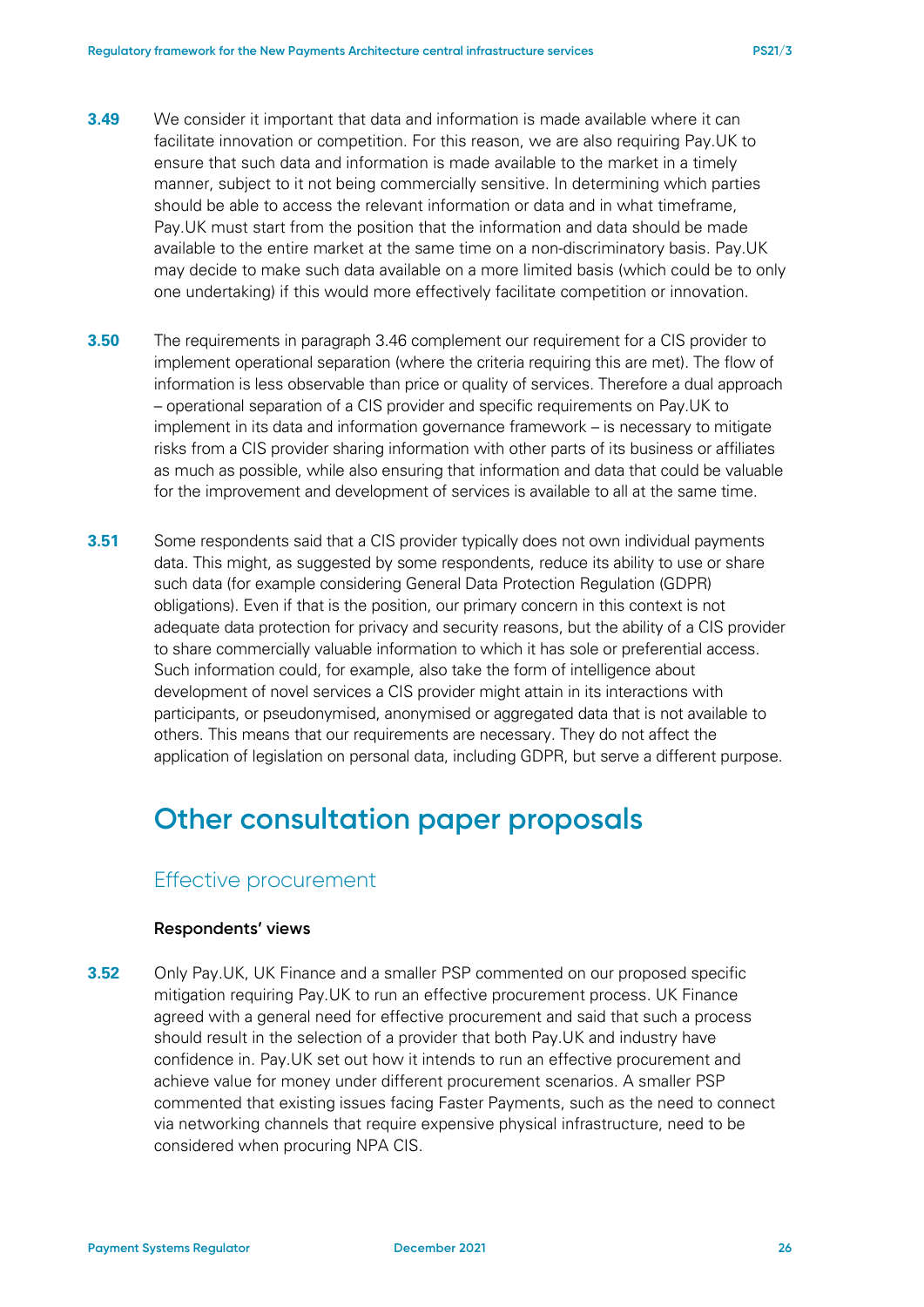**3.53** A large PSP and two technology services providers commented generally on the purpose and benefits of a competitive procurement. They said that competitive procurement of CIS would help mitigate overall risks to competition, and the large PSP said it would reduce the need for intrusive regulation upfront. The technology service provider, however, argued it would not address risks associated with a CIS provider's knowledge of NPA participants' behaviours.

### **Our response**

- <span id="page-26-0"></span>**3.54** In CP21/8, we confirmed that that the obligations on Pay.UK to carry out a competitive procurement under Specific Directions (SDs) 2 and 3 will remain. We will also seek assurances from Pay.UK at specified times about the procurement, which will allow us to monitor the effectiveness of the process. There is, therefore, no need for additional requirements relating to the way CIS is procured.
- **3.55** We note the comment by the smaller PSP that the need to invest in expensive physical infrastructure to directly connect to Faster Payments is a barrier to entry. We will consider such concerns as part of our work to seek assurances from Pay.UK at specified times about the design, procurement and implementation of the NPA.

## Service level agreements (SLAs)

### **Respondents' views**

**3.56** Most respondents agreed with our proposed requirement that Pay.UK must include, and then monitor, SLAs in a CIS contract. UK Finance and two large PSPs said that the use of SLAs was well-established common practice that Pay.UK is already expected to apply. UK Finance said that these should be agreed upon as part of the negotiation process between Pay.UK and a CIS provider and hence there is no need for us to intervene. UK Finance also said that Pay.UK is best placed to establish appropriate SLAs albeit we may wish to have oversight.

#### **Our response**

- **3.57** We have decided not to have a specific, separate requirement in our regulatory framework that Pay.UK must include SLAs within a CIS contract because we do not believe it is necessary to do so.
- **3.58** Appropriate use and monitoring of SLAs are important to mitigate:
	- the risk that a CIS provider does not invest sufficiently into CIS and does not maintain a sufficient level of functionality or performance over the contract period to maximise its own profits (a **monopoly risk**) or to benefit another payment system in which it or an affiliate has a significant interest (a **horizontal competition risk**)
	- the risk that a CIS provider provides differing levels of service quality to different participants, for example to benefit other parts of its business or affiliates that have a significant interest in overlay services (a **vertical competition risk**)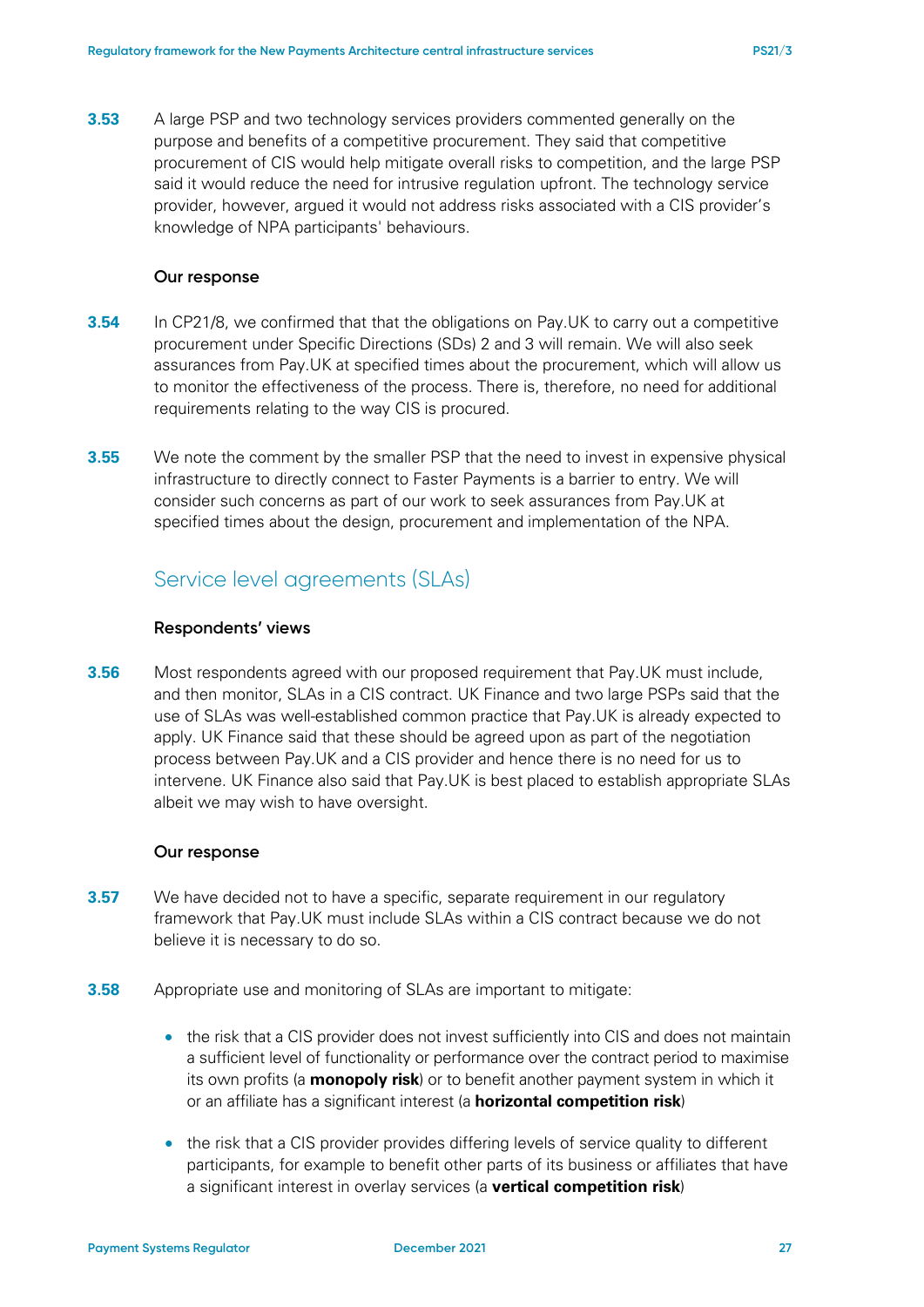**3.59** Compliance with other aspects of the regulatory framework, most notably the requirement for Pay.UK to ensure that CIS facilitates innovation and competition, will already make necessary the inclusion of SLAs in a CIS contract. We will monitor whether chosen SLAs adequately protect against identified risks and whether they incentivise good performance, such as by carrying sufficient penalties where agreed service levels are not met, and we will consider further action if necessary.

## **Reporting requirements**

- <span id="page-27-0"></span>**3.60** Pay.UK will need to set out its approach to compliance transparently to us and stakeholders. Stakeholders can then raise potential concerns with proposed approaches, and we can identify better the need for potential additional measures in a timely fashion. We will require Pay.UK to:
	- publish an initial compliance statement before the NPA goes live that sets out how it intends to comply with each requirement
	- publish an annual compliance statement after the NPA goes live in which Pay.UK sets out its compliance against the six requirements
	- inform us of any changes to its operations that materially affect its compliance as these arise, for example where Pay.UK intends to outsource additional services (possibly affecting its role as primary interface for CIS)
- **3.61** We expect Pay.UK to rely to some extent on contractual agreements with a CIS provider to comply with the requirements set out in this chapter. For this reason, we will also ask Pay.UK to provide us with a draft of its initial compliance statement before a CIS contract is signed. We will engage with Pay.UK to understand their proposals with regards to contractual obligations and to make clear our expectations.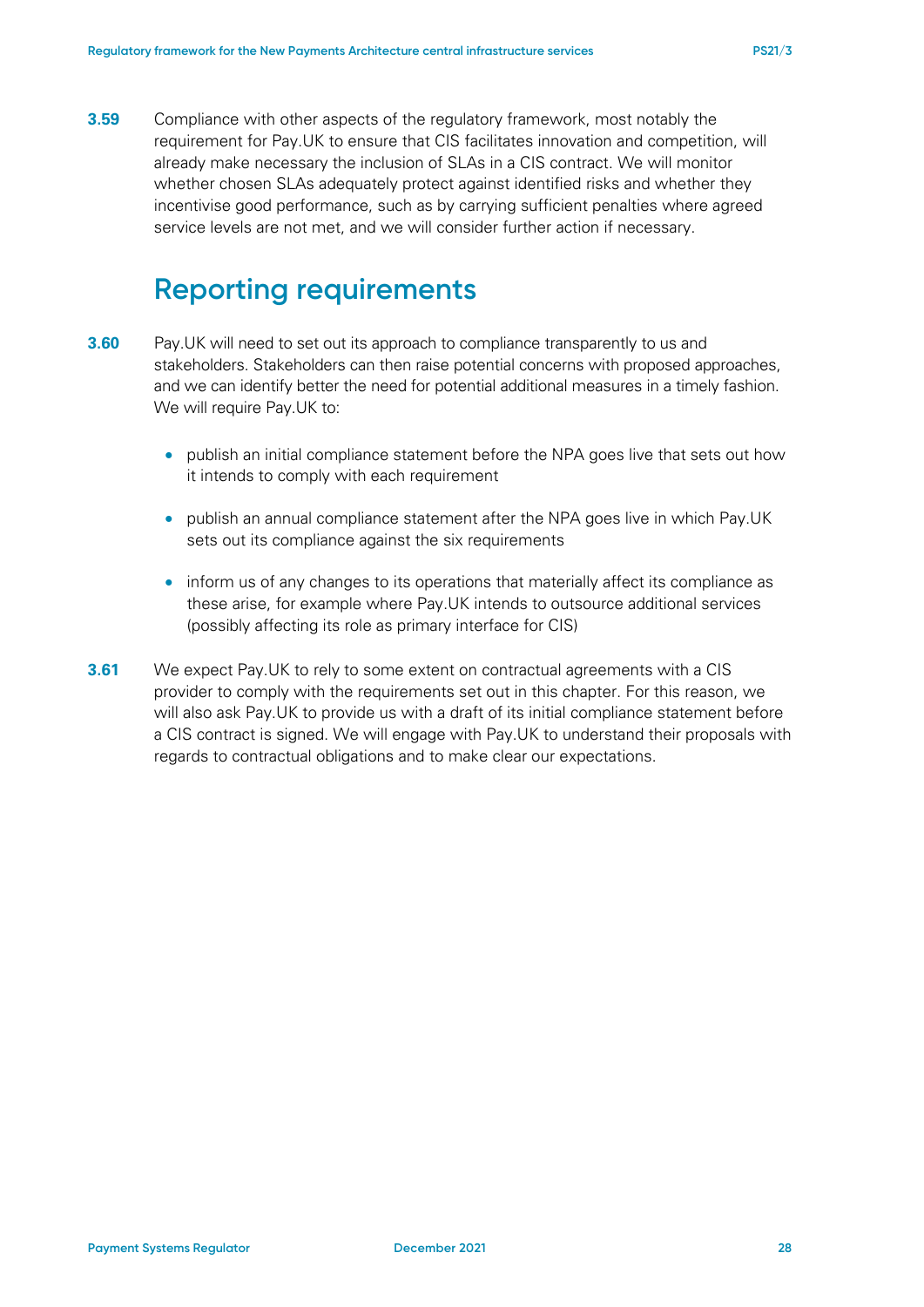# <span id="page-28-0"></span>4 CIS user pricing

We will direct Pay.UK to set CIS user prices using a methodology that has regard to five pricing principles. These are for CIS user prices to:

- broadly reflect efficiently incurred costs over the life of infrastructure
- incentivise utilisation of the NPA
- not distort competition in services to end users
- be transparent and predictable
- adapt to changes in market conditions, including CIS provider costs and competition

Pay.UK must notify us of the proposed CIS user pricing methodology. This and any subsequent material changes to CIS user pricing will be subject to our non-objection. Pay.UK must not implement the methodology or material changes to CIS user pricing until we notify it of our non-objection.

## **Introduction**

- **4.1** In CP21/2, we proposed that Pay.UK must be able to set and vary CIS user prices. CIS user prices apply to participants which pay for using CIS – such as direct PSPs and market overlay providers. Currently, user prices for Bacs and Faster Payments are set to recover central infrastructure costs – the costs of building, maintaining and operating the central infrastructure, which Pay.UK agrees with the provider of that infrastructure – as well as Pay.UK's own costs for operating the payment system. Pay.UK is in the process of developing a CIS user pricing methodology for the NPA.
- **4.2** We also proposed pricing principles that Pay.UK should follow in its approach to CIS user pricing (see [Table 1](#page-11-0) in Chapter [2\)](#page-8-2). We asked for views on the proposed pricing principles and whether they sufficiently mitigate competition risks relating to CIS user pricing.
- **4.3** Respondents broadly supported our proposed pricing principles. Nearly all agreed or broadly agreed that these principles address the competition risks that we set out in CP21/2. Only a small percentage of respondents, including a large PSP, a smaller PSP and a payment system operator, suggested additional principles. UK Finance said that Pay.UK is already facing sufficient incentives to deliver outcomes that are in line with the proposed pricing principles. Therefore it questioned the additional benefits that enforcement of the principles might bring.
- <span id="page-28-1"></span>**4.4** As explained in Chapter [3,](#page-14-0) we will require Pay.UK to set CIS user prices. The way Pay.UK does this will affect competition and innovation in the NPA ecosystem, including the incentives on parties to use the NPA and their decisions to develop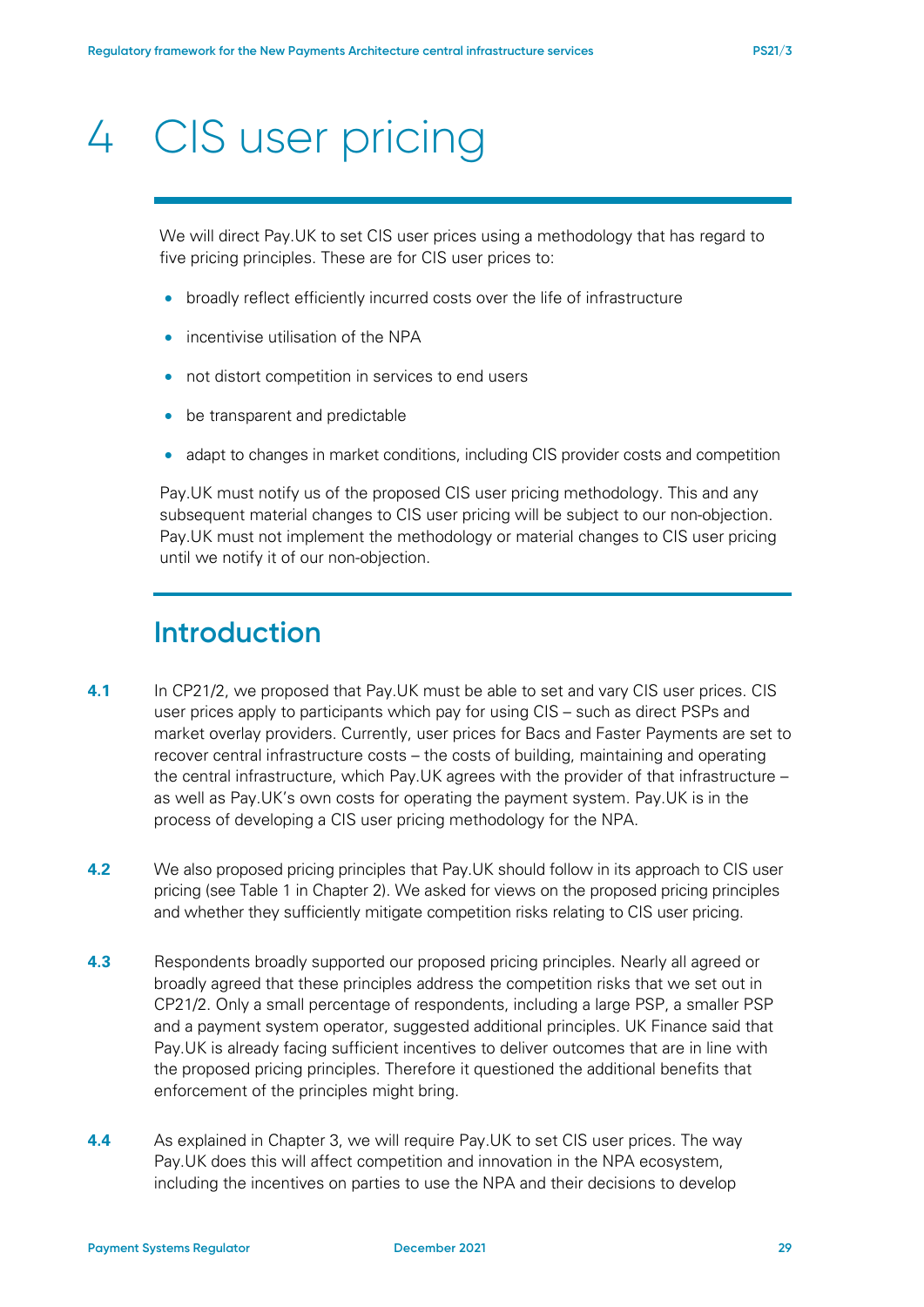products (such as overlay services) which use the NPA CIS. For this reason, we will require that Pay.UK must set CIS user prices using a methodology that has regard to five pricing principles.

- <span id="page-29-1"></span>**4.5** We do not, however, wish to be unduly prescriptive. We also recognise that implementation of the principles may require certain trade-offs to be made. Therefore, we do not demand adherence with each individual pricing principle. Pay.UK must have regard to five pricing principles in setting CIS user prices and demonstrate that they have done so. We also note that – in any event – we expect the operator of the NPA to be subject to the requirements of GD2, in particular that it must offer access on terms that are proportionate, objective and non-discriminatory.
- **4.6** These principles, taken in the round, will help develop an NPA ecosystem that is competitive and accessible to new entrants. This can be expected to deliver benefits – such as new innovative products, higher quality of services and lower price of payments – to those who make and receive payments using the NPA. Pay.UK must notify us of the proposed methodology – this and any subsequent material changes to the methodology will be subject to our non-objection.
- **4.7** In the remainder of this chapter, we set out respondents' views and the pricing principles that Pay.UK must have regard to when developing a methodology for CIS user prices. We also explain the steps Pay.UK must follow when developing its methodology. Annex 2 summarises and responds to respondents' suggestions for additional pricing principles.

## Implications of Pay.UK setting CIS user prices

- **4.8** Setting CIS user prices in accordance with our pricing principles will mean that CIS user prices not only recover the CIS contract costs from CIS users but also achieve additional objectives. Specifically, Pay.UK will need to consider how CIS user price level and structures can be used to maximise utilisation of the NPA and ensure a level playing field for participants. In doing so, Pay.UK would be acting in accordance with the same incentives as any commercial operator of a payment system.
- **4.9** Prioritising these objectives, however, may lead to a scenario where payments to the CIS provider and Pay.UK's charging income at any point in time are not equal – for example, if Pay.UK decides to set CIS user prices low in the early period of operation to ensure that the NPA is priced attractively for potential CIS users.<sup>[15](#page-29-0)</sup> Disparity between payments to the CIS provider and Pay.UK's charging income at any point in time can also arise for a number of other reasons, for example, a difference between forecasted and realised transaction volumes.
- **4.10** This means that financing and/or cashflow management could be required to cover the difference (between payments to a CIS provider and Pay.UK's charging income). One option is to recover the differences through legacy system prices. We want Pay.UK to develop a robust plan for allocating CIS costs and/or managing any temporary cashflow

<span id="page-29-0"></span><sup>15</sup> We would, however, expect the value of payments to a CIS provider to be fully recovered from CIS user prices over the lifetime of the contract. We do not envisage Pay.UK taking on financial risk in that sense.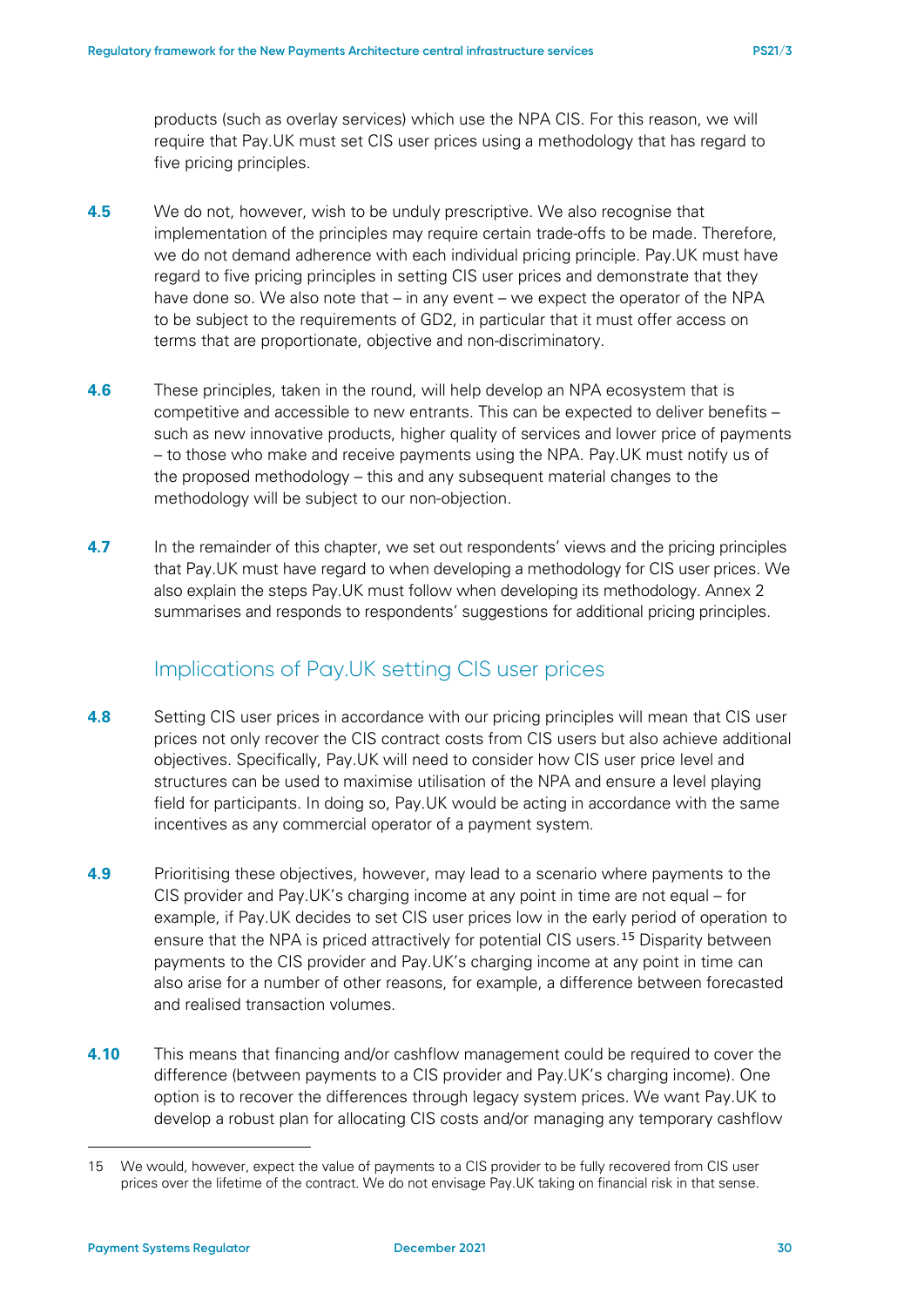shortfalls. We expect that over time the sum of Pay.UK's CIS user charges should cover the overall value of the CIS contract, plus Pay.UK's administrative fees (to avoid Pay.UK taking on financial risk).

- <span id="page-30-0"></span>**4.11** Additionally, Pay.UK should take account of the risk that a CIS provider's affiliate gains a competitive advantage relative to unaffiliated competitors as a result of the way Pay.UK pays the CIS provider for its services.[16](#page-30-1) As we set out in CP21/2, such a distortion may arise if revenues from CIS user per unit prices flow directly to the CIS provider. In such a scenario, if an affiliate pays the same CIS user prices (set by Pay.UK) as any other competing market overlay providers, part of the revenue from CIS user prices may flow back to the CIS provider as remuneration it receives for providing CIS. This would result in a lower marginal cost of CIS to the group as a whole (including the affiliate) compared to the CIS user price faced by the affiliate's competitors. This is likely to affect the affiliate's output and pricing decisions in overlay services, distorting the balance of incentives between the affiliate and non-affiliate companies to enter and compete.
- **4.12** One potential solution is for a CIS provider to receive a fixed per-term payment that does not vary with usage – in particular, a CIS provider's remuneration should not increase as the affiliate's usage of CIS increases. Then if the CIS user prices – which are set by Pay.UK and are paid to Pay.UK – are the same for a CIS provider's affiliate and other CIS users, marginal cost of CIS usage would be the same for the affiliate as for its competitors.
- **4.13** As part of our work to seek assurance from Pay.UK at specified times about the design, procurement and implementation of the NPA, we will ask for information on how the CIS provider will be paid for its services and how this addresses the issue identified in paragraph [4.11.](#page-30-0)

# **Pricing principles**

Pricing principle 1 (CIS user prices broadly reflect efficiently incurred costs over the life of infrastructure)

### **Respondents' views**

- **4.14** Most respondents that commented on the proposed principle that CIS user prices reflect efficiently incurred costs agreed with us that CIS need to be provided efficiently. Also the respondents said that the underlying cost of both the contract with a CIS provider and the costs incurred by Pay.UK must provide value for money.
- **4.15** A quarter of respondents that commented on this pricing principle, including a technology services provider and two large PSPs, said that they expect the NPA to be priced competitively relative to other payment systems including Bacs and Faster Payments. One large PSP said that higher prices, relative to current Bacs and Faster Payments

<span id="page-30-1"></span><sup>16</sup> The same reasoning applies to another part of a CIS provider's business that provides market overlays.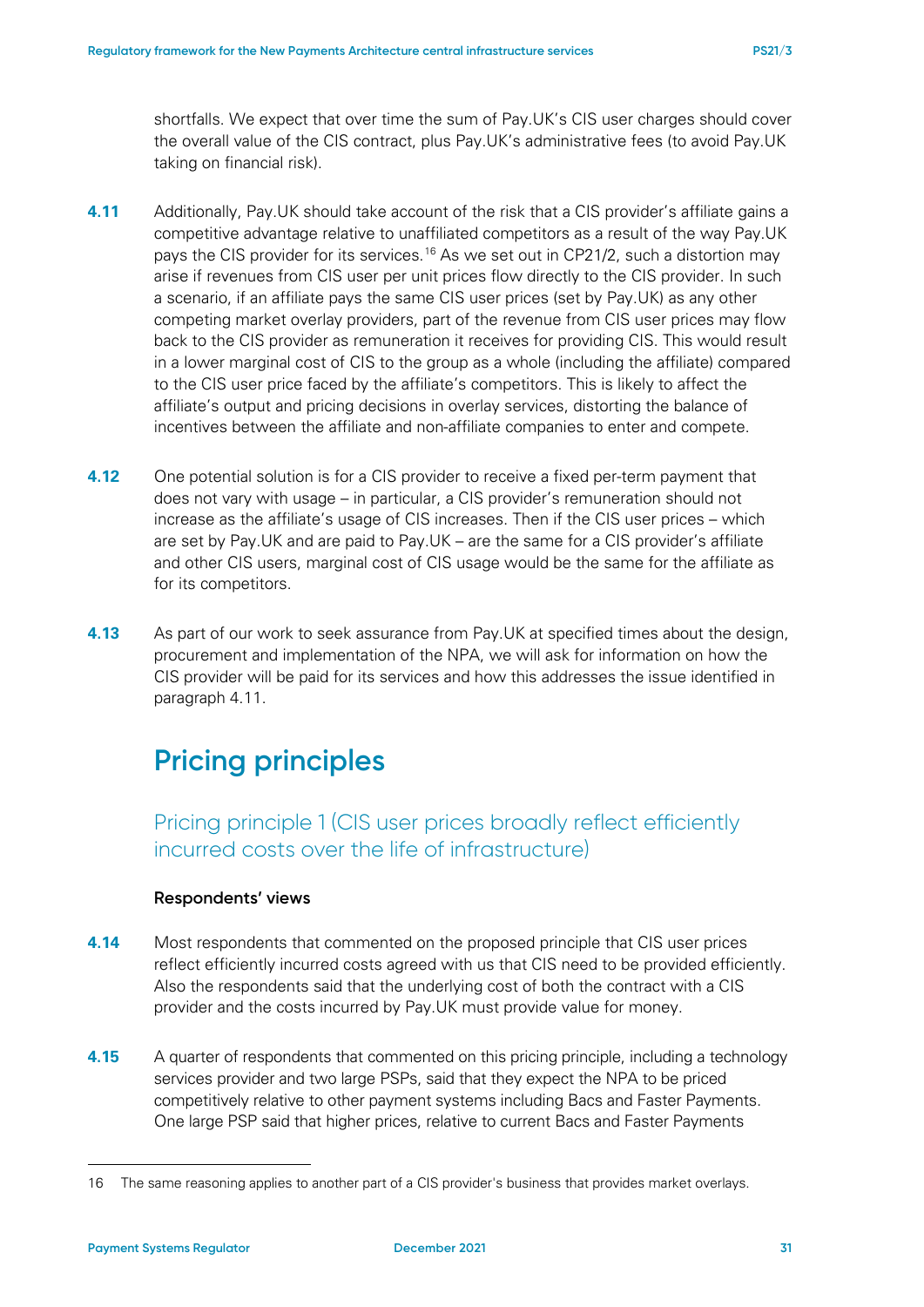prices, should only be permitted if there are overarching benefits and clear improvements in user outcomes. A large end user stated that Pay.UK must understand the cost drivers of CIS and provide suitable challenge to providers over the lifetime of the contract.

- **4.16** Some respondents, including two large PSPs and the Electronic Money Association (EMA), said that the objective to reflect efficiently incurred costs may need to be balanced against the principle of incentivising utilisation of the NPA – recovering build costs during the initial phase of the contract would lead to higher CIS user prices in that phase compared to subsequent years. This would not incentivise migration of transactions to the NPA. As a solution, two large PSPs suggested that the CIS build cost should be recovered over the length of the contract.
- **4.17** UK Finance said that Pay.UK already has incentives to ensure that costs are controlled appropriately and questioned whether this principle would have any additional benefits.

#### **Our response**

- **4.18** We consider that NPA CIS should be priced competitively such that they offer value for money to service-users and relative to other payment systems. To help achieve this, the first pricing principle is that Pay.UK must set CIS user prices that broadly reflect efficiently incurred costs. In Chapter 6, we set out how we see this (and other) pricing principles in the context of the regulatory framework help us achieve our desired policy objectives.
- **4.19** As we set out in CP21/2, our desire to see prices that reflect efficiently incurred costs does not mean we think Pay.UK should automatically favour the cheapest bidder when procuring CIS. Other relevant quality and resilience considerations are also important – such as ensuring that CIS appropriately facilitate competition in overlay services, and that the NPA ecosystem is resilient.
- **4.20** We note that competitive and efficient recovery of long-lived infrastructure costs may change over time. For example, an efficient profile of cost recovery may involve low pricing in the early phase of operation, increasing to recover fixed and sunk costs over time. We would expect CIS user prices to be broadly cost reflective over the length of the contract, but not necessarily at any given point in time. We amended the wording of this pricing principle from 'reflect efficiently incurred costs' to 'broadly reflect efficiently incurred costs over the life of infrastructure' to make this clear. This pricing principle does not place any restrictions on the structure of the price – it could take any form that helps Pay.UK to create an NPA ecosystem that is competitive and accessible to new entrants. Considerations relevant to other pricing principles (in particular, principles 2 and 3) are more relevant to the structure of CIS user price.
- **4.21** There are three elements to this pricing principle to which Pay.UK should have regard in setting CIS user prices:
	- The CIS contract must be priced efficiently efficiency of CIS user prices is, to a large degree, determined by the value of the CIS contract negotiated through the procurement. In July, we decided that the obligations on Pay.UK to carry out a competitive procurement will remain – see CP21/8.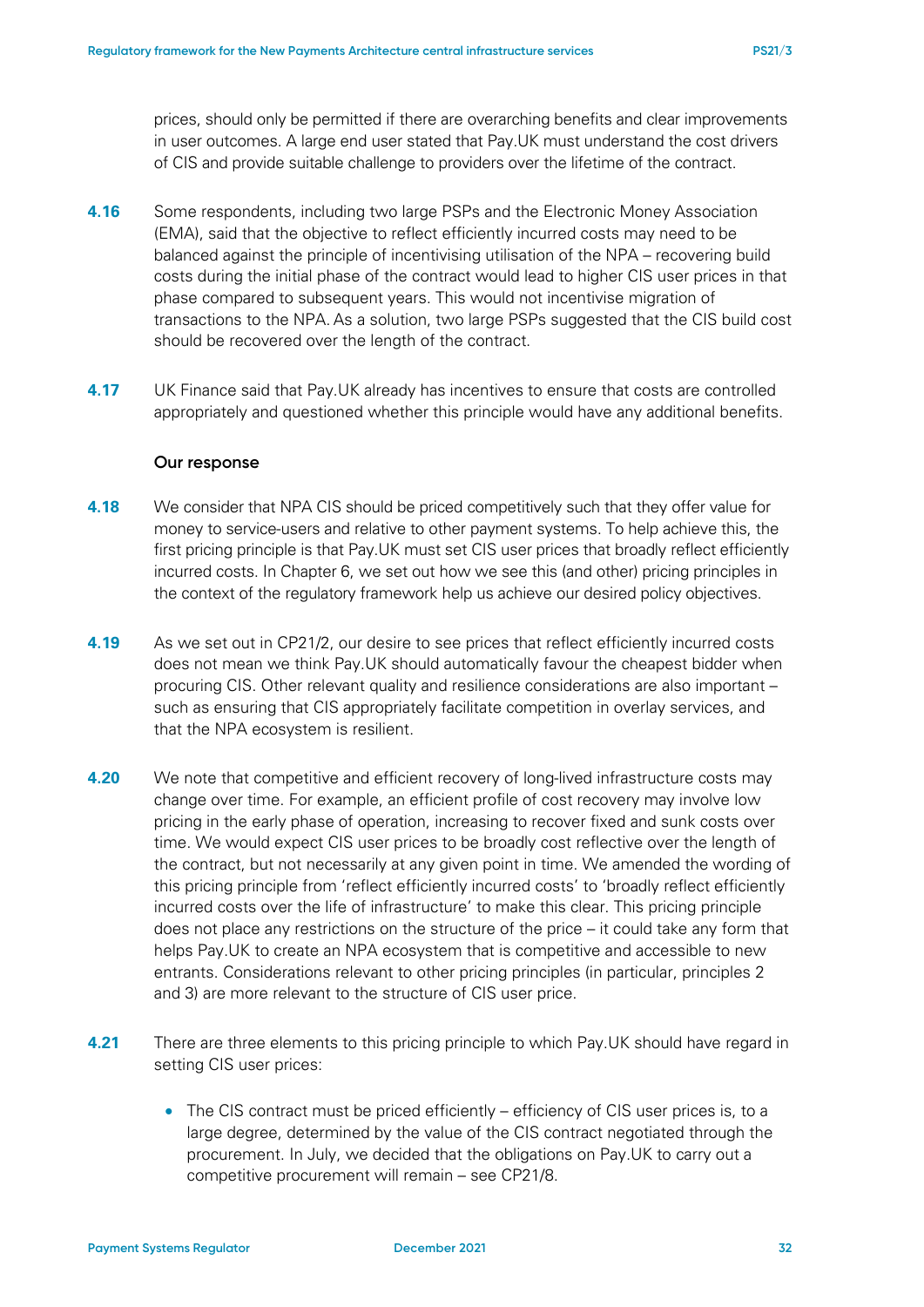- Pay.UK's cost of delivering and managing the NPA must be efficient as this is another material element of CIS user prices, we want Pay.UK to be transparent about its own costs and to ensure that only the efficiently incurred costs feed into CIS user prices.
- Only costs relevant to the provision of the NPA CIS should be included in CIS user prices – to follow the cost causation principle would mean that costs of other payment systems (such as Bacs and Faster Payments) should not be included in NPA CIS user prices.<sup>[17](#page-32-0)</sup>

## Pricing principle 2 (CIS user prices incentivise utilisation of the NPA)

### **Respondents' views**

- **4.22** Respondents that commented on this pricing principle mainly focused their comments on two aspects of using CIS user prices to incentivise utilisation of the NPA:
	- **Use of CIS user prices to incentivise migration to the NPA from Faster Payments and Bacs.** A small percentage of respondents, including a smaller PSP and a technology services provider, said that the NPA should be priced attractively relative to other payment systems from the outset to incentivise migration of transactions to the NPA. Around a third of respondents that commented on this principle, including UK Finance, a number of large PSPs and a large end user, cautioned against using pricing as an incentive to migrate transactions from Bacs and Faster Payments. The respondents warned that participants who are not able to migrate quickly would bear the higher per transaction cost of Bacs and Faster Payments infrastructure – as the fixed costs of Bacs and Faster Payments would be recovered from a smaller number of transactions over time. These respondents thought that those who could not migrate quickly should not be penalised with higher costs of those systems. UK Finance said that the issue of using pricing to incentivise migration is complex and that we should remain mindful of the potentially anti-competitive impact that it may have on the market – such as the potential for regulatory mandates to inadvertently give cost advantages to some parties over others.
	- **Use of volume discounts to incentivise utilisation of the NPA.** Three large PSPs suggested that tiered CIS user prices – with lower CIS user prices applying to larger volumes of transactions – could incentivise greater utilisation of the NPA. A consultancy and a large PSP, however, cautioned against the use of volume discounts to safeguard participants with low numbers of transactions.
- **4.23** One payment system operator said that the proposed pricing principle may lead to pricing decisions that distort the level playing field between interbank and other payment systems.

<span id="page-32-0"></span><sup>17</sup> The requirement relates to CIS user pricing and not pricing for Bacs or Faster Payments.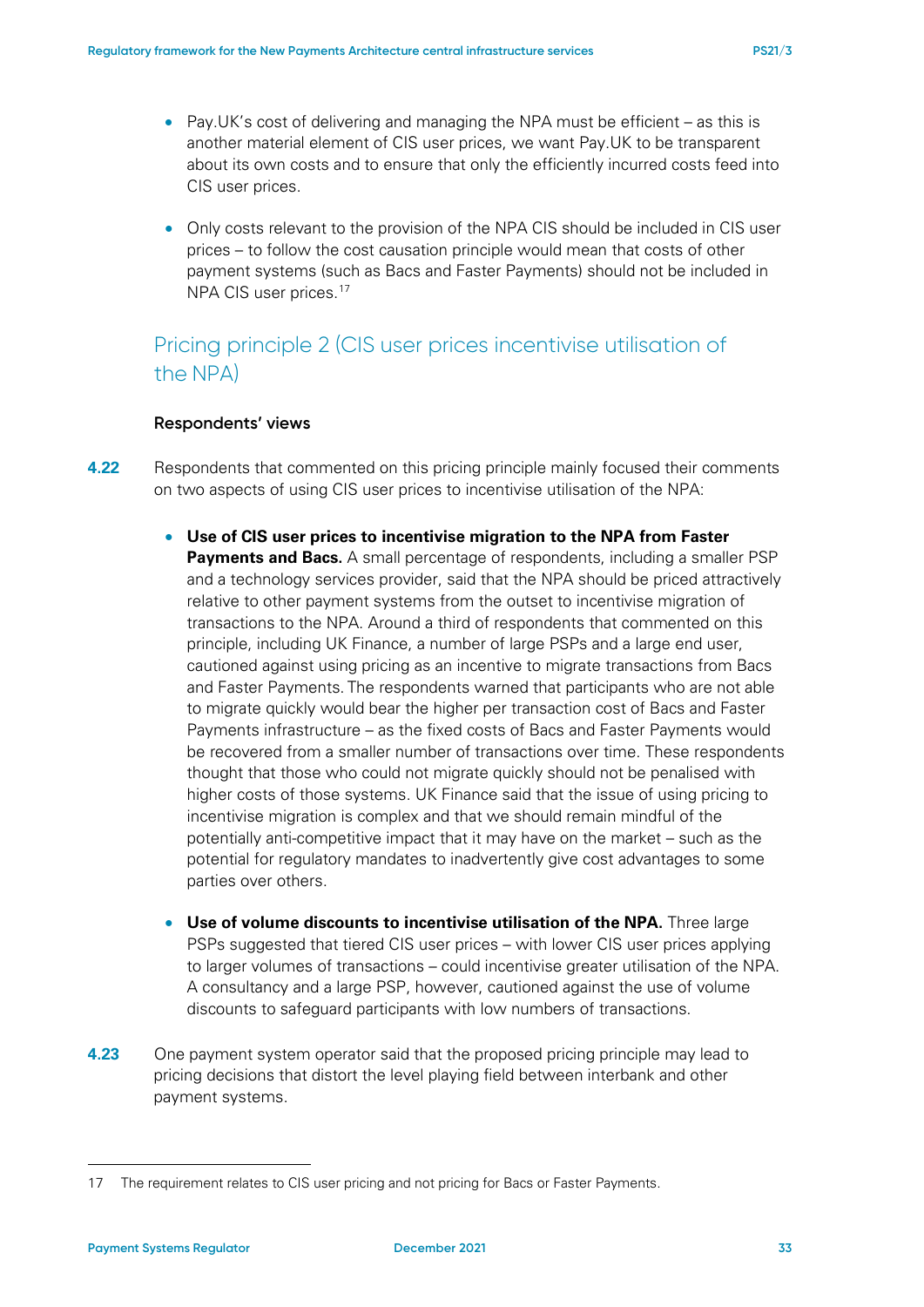#### **Our response**

- **4.24** Our view remains that CIS user pricing can be an important tool for incentivising utilisation of the NPA. CIS user prices will affect the incentives on PSPs to migrate transactions from Faster Payments and Bacs to the NPA and support innovations by other parties (such as market overlay providers), which might themselves generate additional transactions and improved services. Therefore, our second pricing principle is that CIS user prices should incentivise utilisation of the NPA.
- **4.25** The incentives to utilise the NPA will depend on both the level and structure of CIS user prices. We want Pay.UK to consider how these can be used to optimise utilisation of the NPA. In doing so, Pay.UK would be acting in accordance with the same incentives as any commercial operator of a payment system.
- **4.26** We do not consider that this pricing principle will lead to Pay.UK taking pricing decisions that distort the level playing field between interbank and other payment systems. To the extent this is a concern about competition law, we note that all of the principles, in their application, can (and must) be read consistently with competition law obligations.
- **4.27** Feedback from the consultation raised several issues that Pay.UK should consider in developing its CIS user pricing methodology. These include:
	- **Incentives to migrate transactions from Faster Payments and Bacs***.* Pay.UK should consider whether, and if so how, CIS user prices can be used to incentivise Faster Payments and Bacs participants to migrate transactions to the NPA including:
		- o **Profile of cost recovery** whether the CIS user prices should be set low initially with build costs recovered once NPA volumes have increased sufficiently.
		- o **Prices for different types of transactions**  whether CIS user prices should be set differently for different types of transactions. Differential pricing could help ensure optimal utilisation of CIS capacity. This could help to even out the demand between peak and off-peak time. Differential pricing may also help incentivise migration from Bacs and Faster Payments by offering CIS user prices similar to the prices applicable to Bacs and Faster Payments transaction types with broadly similar features.
		- o **Tiered pricing based on volumes of transactions**. Pay.UK should consider the advantages and disadvantages of introducing volume-based tiered pricing to incentivise increased utilisation of the NPA. Tiered pricing could involve volume discounts to PSPs with large transaction volumes, which may give direct PSPs an incentive to compete for indirect PSPs (to increase their volumes on the CIS) leading to lower indirect access prices. Alternatively, tiered pricing could involve offering reduced CIS user prices to smaller PSPs to help them expand and to incentivise them to innovate on the NPA.
		- o **Ad valorem pricing***.* As we set out in our proposed strategy, one of our priorities is to support and develop interbank payment systems to provide greater competition in retail payments. CIS user pricing can help realise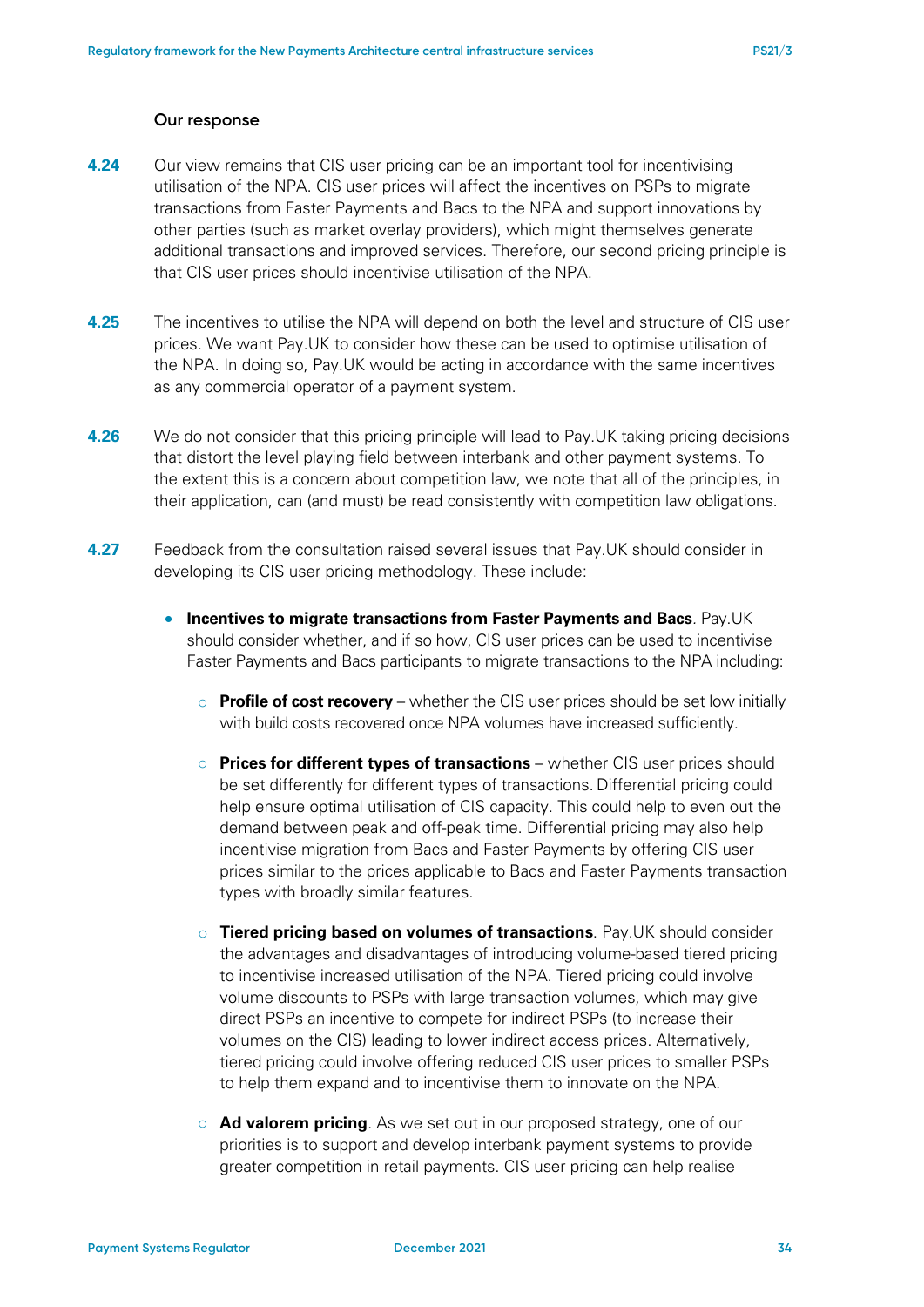this priority. Pay.UK should consider whether ad valorem pricing for low value transactions is necessary for the NPA to become a more viable way of paying for goods and services. This would include considering the benefits of such pricing (such as increased use of interbank payments to pay for goods and services) against the costs (including the additional costs of implementing and administering such a pricing model).

## Pricing principle 3 (CIS user prices do not distort competition in end user services)

#### **Respondents' views**

- **4.28** All respondents that commented on this principle were supportive of equal or fair CIS user pricing to ensure a level playing field for all CIS users.
- **4.29** Some respondents, including two large PSPs, a smaller PSP, a large end user and the EMA, cautioned against interpreting this principle to mean that direct and indirect PSPs would pay the same price. These respondents said that pricing should reflect the risk and responsibilities that participants take on in the payments chain, such that it provides commercial incentives for direct PSPs to provide indirect access.
- **4.30** One large PSP said that the NPA could be processing different types of transactions and these could reasonably have different prices attached to them. The principle that everyone pays the same is valid, but each transaction type could carry a different fee.
- **4.31** One payment system operator suggested amending the wording of the principle to 'foster sustainable and effective competition in end user services'. The respondent said that such a change would place the emphasis on fostering competition where it has a benefit for end users, as opposed to competition for its own sake, in line with our own duties. The respondent said that this was a common distinction made by regulatory and competition authorities, including the Financial Conduct Authority.

#### **Our response**

- **4.32** We remain of the view that CIS user prices must ensure a level playing field for CIS users and that the implementation of this principle will be an important part of ensuring that.
- **4.33** This, however, does not mean that different transaction types should be priced the same. For example, different transaction types could be priced differently due to:
	- differences in underlying costs (this may include costs relating to the consumption of system resources and whether this occurs during peak or off-peak times of day)
	- the competitive conditions
	- the need to recover fixed and sunk costs in the least distorting way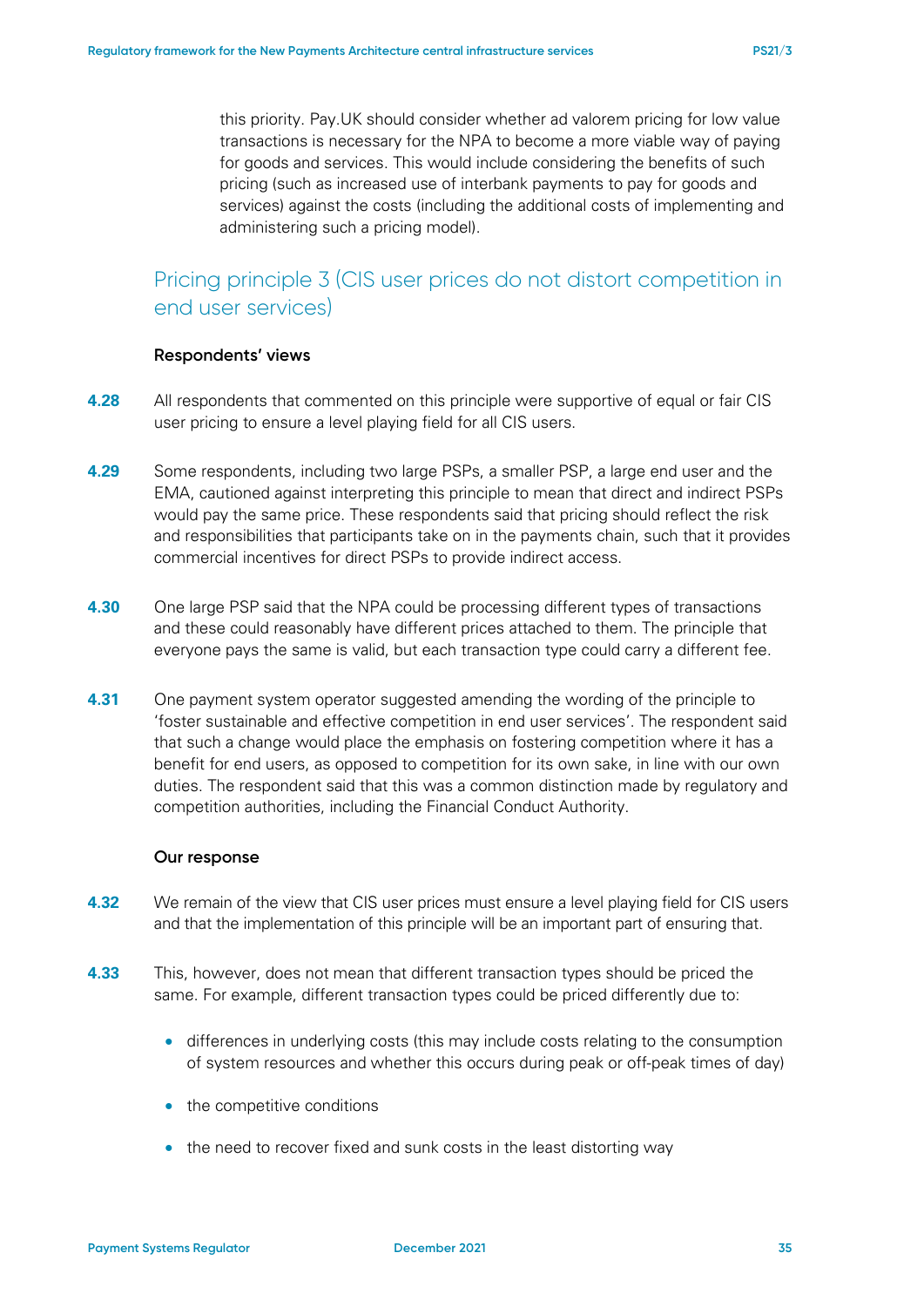- **4.34** This principle also does not imply that the price of a service needs to be the same for direct and indirect PSPs. CIS user prices charged to direct PSPs can be different from the access price for indirect PSPs because, for example, of the different services being provided.
- **4.35** We note a potential overlap between the requirement of this pricing principle and requirements of GD2, which applies to operators of certain payment systems. Insofar as there is an overlap, nothing in this – or other – pricing principles should be interpreted as releasing Pay.UK from the requirements of GD2 (which require, in particular, operators of certain payment systems to have access requirements that are POND).
- **4.36** We have amended the wording of the principle so that it requires CIS user prices to 'not distort' rather than 'foster' competition to more accurately reflect our expectations of Pay.UK in setting the CIS user price methodology. We also considered whether we need to add 'sustainable and effective' in front of 'competition in end user services'. We consider that the need for competition to be sustainable and effective is implicit, and we do not consider that stating this explicitly would add to the clarity of the principle.

## Pricing principle 4 (CIS user prices are transparent and predictable)

### **Respondents' views**

- **4.37** There was widespread support for transparency from all respondents that commented on this pricing principle.
- **4.38** A large user said that Pay.UK should be mandated to publish CIS user prices to ensure transparency. The EMA supported our proposal for Pay.UK to publish the CIS user pricing methodology. One large PSP supported more detailed itemisation of invoices. One smaller PSP said that transparency will help ensure fair pricing for indirect PSPs, which in turn will help innovation and competition.
- **4.39** UK Finance said that Pay.UK already had robust pricing processes in place for Bacs and Faster Payments, and questioned whether it would be beneficial for us to introduce regulation in this regard.
- **4.40** One large PSP suggested that we consider whether publishing CIS user prices could give rise to any unintended consequences – for example, whether it would give other payment systems (such as card payment systems) an advantage if the same transparency requirements do not apply.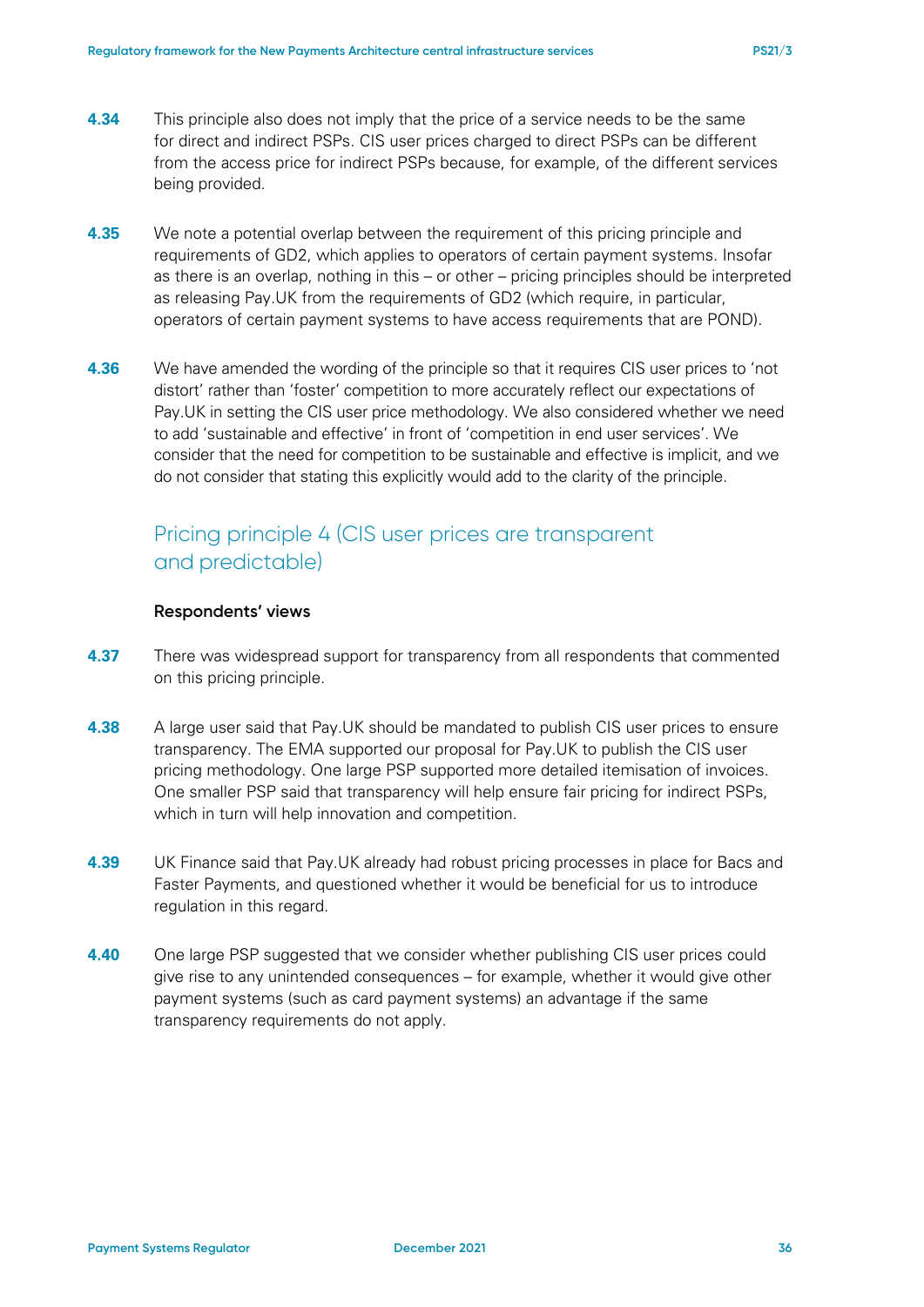### **Our response**

- **4.41** We remain of the view that transparent and predictable CIS user pricing is important for ensuring a level playing field between NPA participants and incentivising utilisation of the NPA. In particular, it is important that new entrants can understand current and future pricing if they are to invest in new products and services.
- **4.42** If CIS user prices are competitive, then publishing them in the first instance is likely to stimulate price competition with other payment systems, which could lead to a lower cost of payments to end users. We will keep this under review. For now, we consider that benefits of greater transparency for NPA participants would outweigh any potential downsides of other payment systems having sight of CIS user pricing.
- **4.43** To ensure that CIS user prices are transparent and predictable, Pay.UK should, at a minimum:
	- publish and engage with a variety of stakeholders on the methodology for setting CIS user prices
	- publish its CIS user pricing schedule, for both mandatory services and any additional optional services offered
	- notify us and participants of material changes to the pricing schedule in advance of implementing any such changes
	- make available the information on the costs of becoming a direct PSP or a market overlay provider<sup>[18](#page-36-0)</sup> and the approved/supported options available for utilising the CIS
	- ensure that invoicing is transparent and easily reconcilable for users
- **4.44** In considering whether to object to Pay.UK's proposed CIS user pricing methodology (see paragraph [4.53\)](#page-38-0), we will take into account whether Pay.UK has adequately engaged on it with stakeholders.

## Pricing principle 5 (CIS user prices adapt to changes in market conditions, including CIS provider costs and competition)

### **Respondents' views**

**4.45** All respondents that commented on this pricing principle agreed that CIS user pricing should be flexible and that Pay.UK should be able to vary it over time. In particular, two large PSPs commented that CIS user prices need to be agile to pass on cost savings that the respondents expect to be realised over time from more efficient running of the NPA.

<span id="page-36-0"></span><sup>18</sup> As far as reasonably possible, given that the costs of becoming a market overlay provider may not be known from the outset.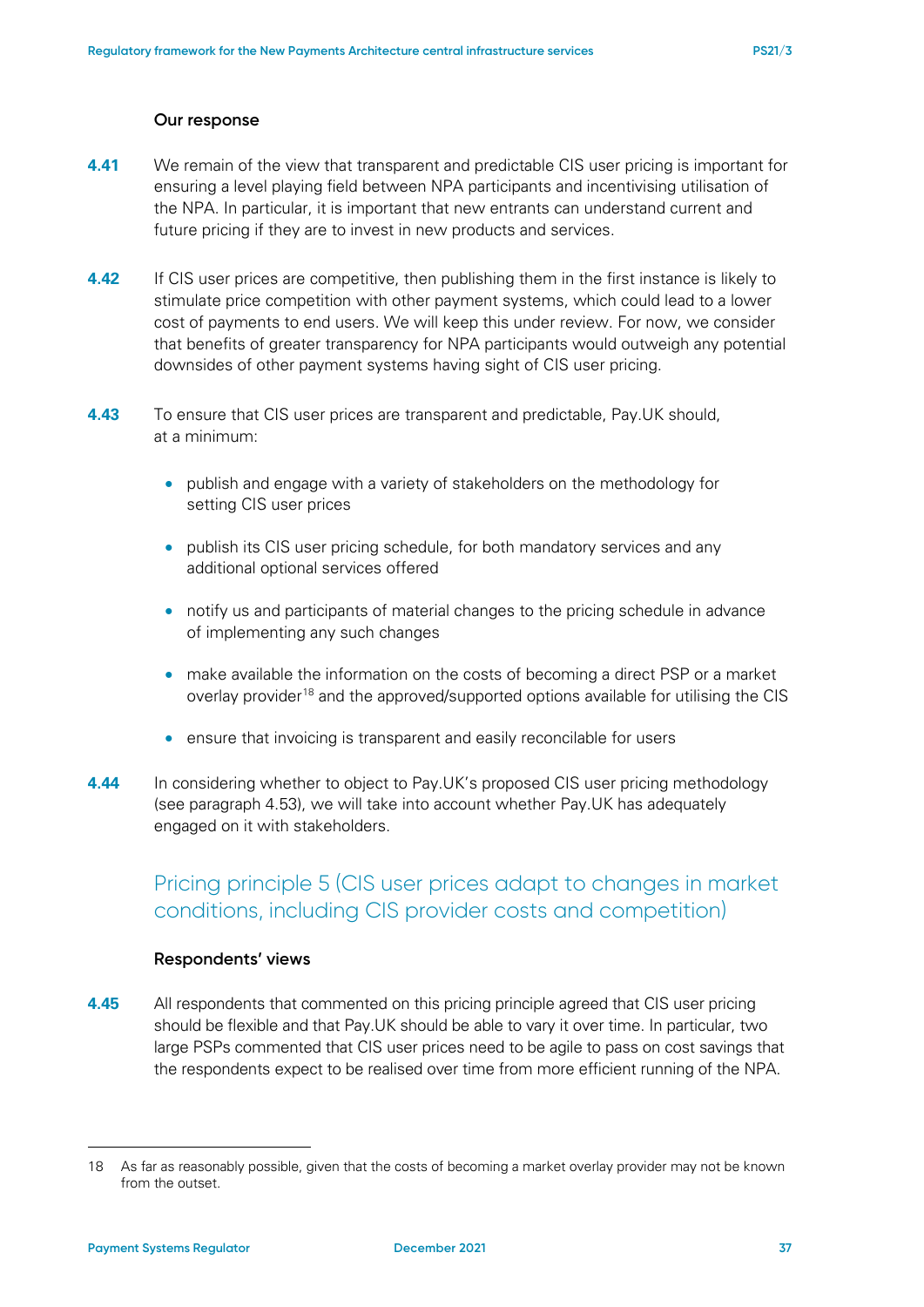- **4.46** One large PSP proposed changing the pricing principle to say that CIS user pricing should 'adapt to changing competitive conditions and benefits from cost reductions through introduction of new technologies such as cloud hosting'. Another large PSP proposed a new pricing principle to require that 'cost should reduce over time' – as operational familiarity with NPA CIS increases and supplier return-on-investment is achieved.
- **4.47** Several respondents, including a large PSP and a smaller PSP, highlighted that any flexibility needs to be balanced with price stability, and one smaller PSP said that PSPs should be given notice ahead of prices being changed.

### **Our response**

- **4.48** Our view remains that Pay.UK should consider adjusting the structure and level of CIS user prices in response to changing market conditions, to achieve outcomes in line with its strategic objectives.
- **4.49** We agree with respondents that pricing levels and structure may need to be revised to respond to developments beyond changes in competition. For example, to reflect changes in the underlying costs. Therefore, we changed the wording of the principle from 'adapt to changing competitive conditions' to 'adapt to changes in market conditions, including CIS provider costs and competition'. We would at a minimum want Pay.UK to make a cost/benefit assessment of using an alternative pricing model if market conditions, including CIS provider costs and competition, change.
- **4.50** We are not requiring CIS costs to reduce over time. This is because it is important for Pay.UK to maintain flexibility over the profile of cost recovery. This is so it can set CIS user prices that incentivise utilisation of the NPA and are responsive to changes in market conditions over time.

# **Implementation and monitoring of pricing principles**

- **4.51** Three respondents, including UK Finance and two large PSPs, said that they broadly supported publication of the pricing principles. They also said that any greater enforcement by us beyond this – such as the need for us to approve Pay.UK's funding and pricing models – would hinder rather than assist Pay.UK in achieving the outcome of a resilient, competitive, efficient and accessible NPA ecosystem.
- **4.52** Our approach to CIS user pricing is outcome focused. We see Pay.UK as having a lead role in developing the CIS user price methodology without prescriptive directions from us.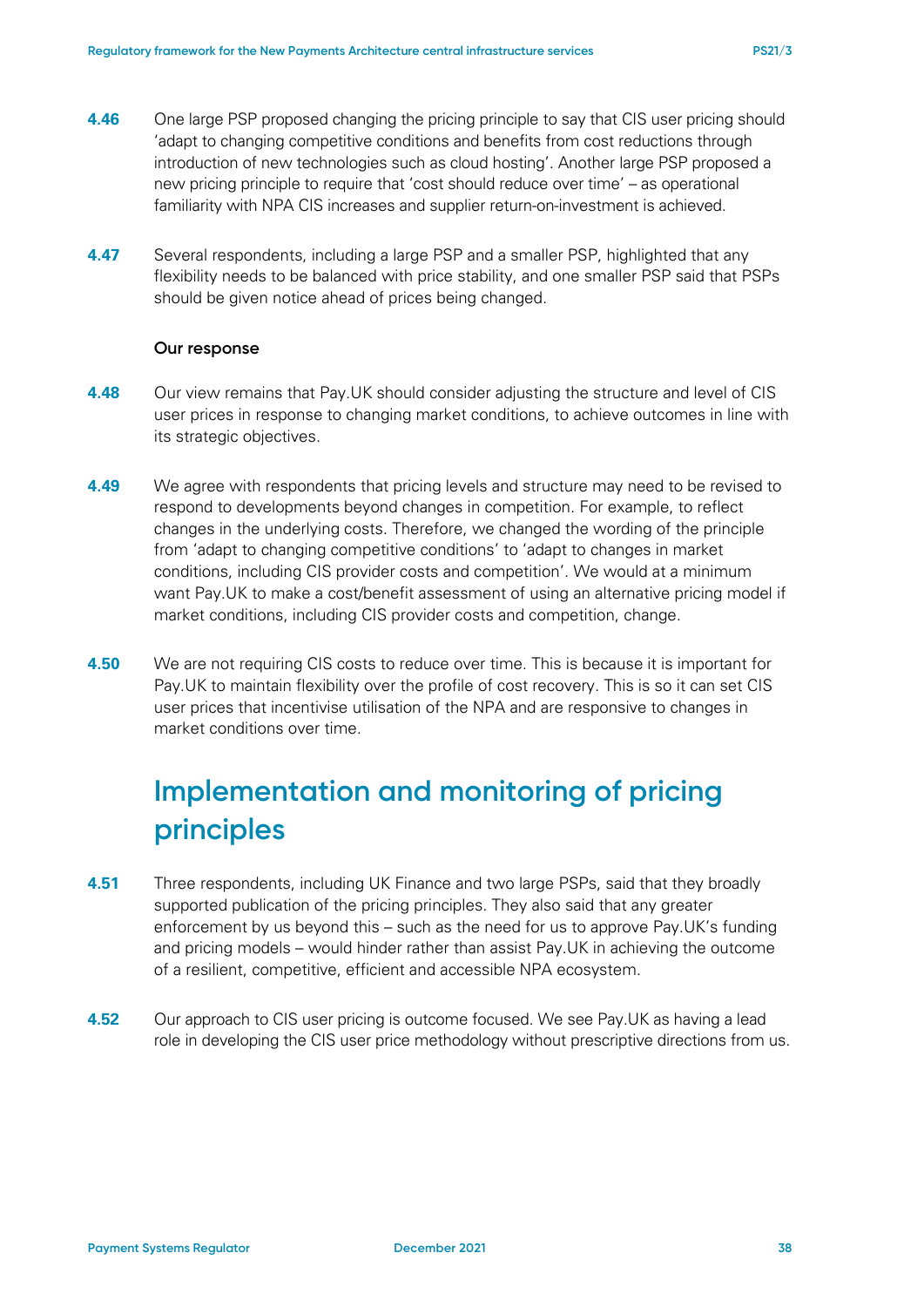- <span id="page-38-0"></span>**4.53** At the same time, we see CIS user pricing as important for ensuring a competitive NPA ecosystem (see paragraph [4.4\)](#page-28-1). For this reason, we consider that it is important for us to oversee CIS user pricing via a requirement on Pay.UK to set CIS user prices using a methodology that has regard to the pricing principles and does not implement this methodology or make material changes to it until we issue a non-objection statement. As part of the non-objection process, Pay.UK must demonstrate how its methodology has regard to the pricing principles.
- **4.54** In addition, we intend to require Pay.UK to report certain data to us annually to allow us to monitor the impact of CIS user prices on NPA participation (including new entrants). We will provide further information on the reporting requirements in due course.
- **4.55** Alongside the formal non-objection process set out in the direction, we will have regular engagement with Pay.UK to provide timely feedback on options that are being considered by Pay.UK during development of the CIS user pricing methodology.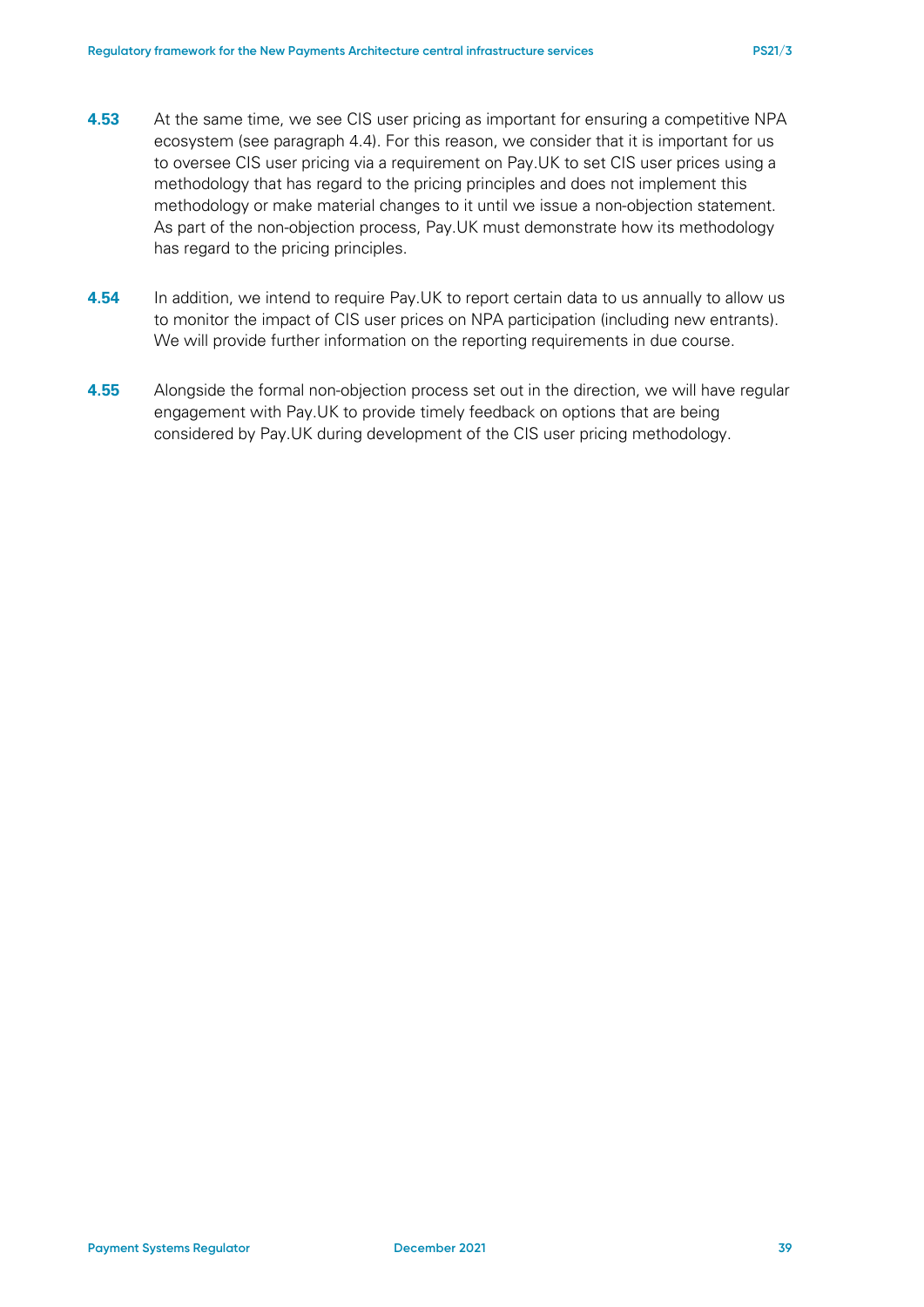# <span id="page-39-0"></span>5 The role of a CIS provider

If a CIS provider (or an affiliate) has a significant interest in another payment system or in overlay services, its CIS functions must be operationally separate from other parts of its (or an affiliate's) business.

A CIS provider that is subject to this requirement must demonstrate that the operational separation implemented adheres to the following principles:

- In providing CIS, a CIS provider does not unduly discriminate between participants and does not act in a way that gives other parts of its or an affiliate's business an unfair commercial advantage.
- Information received or derived by a CIS provider from providing CIS is not disclosed to or used by other parts of its or an affiliate's business.
- Provision of CIS is not unduly influenced by a CIS provider's or an affiliate's interest in providing services other than CIS.

Effective arrangements must also be put in place to ensure compliance by a CIS provider and other parts of its or an affiliates' business with the obligations to operationally separate.

A CIS provider's proposals for its detailed implementation and monitoring of operational separation will be subject to our non-objection. Any updated versions that may be produced or required over time will also be subject to our non-objection. The provider will be required to monitor and report on its compliance.

# **Introduction**

- **5.1** In CP21/2, we proposed that if a CIS provider (or its owner) has a significant interest in another payment system that competes with interbank payments or in the NPA's overlay markets, its CIS functions must be operationally separate from other parts of its (or its owner's) business.
- **5.2** We also said in CP21/2 that we would need to consider the exact boundaries of any separation further but we were of the view that at a minimum there may be a need for:
	- distinct branding between a CIS provider's CIS activities and its (or its owner's) overlay services
	- separate accounting and business processes
	- information firewalls to prevent a CIS provider sharing information with other parts of its (or its owner's) business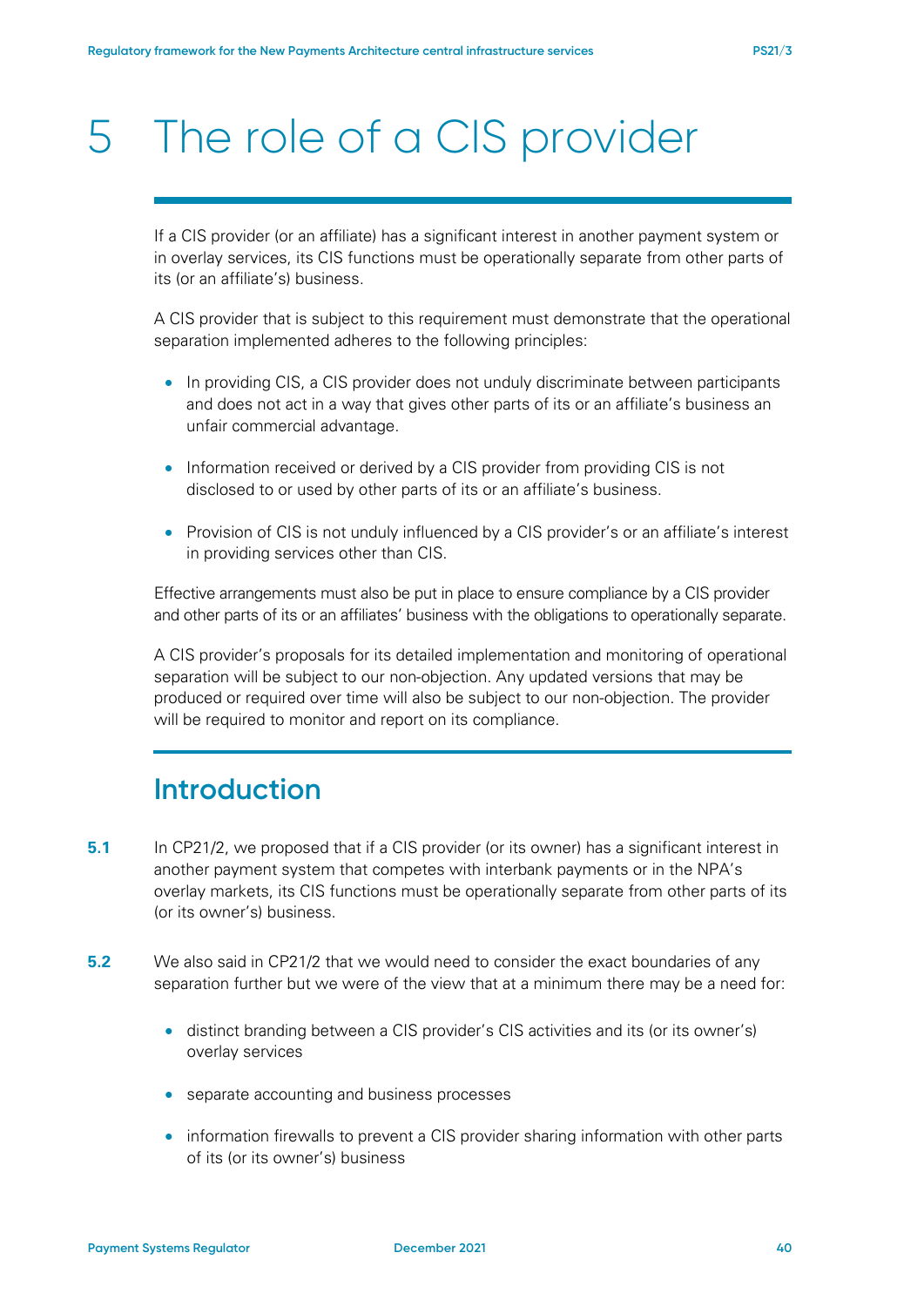**5.3** We have decided that a CIS provider should operationally separate its CIS functions from other parts of its (or an affiliate's) business if it (or an affiliate) has a significant interest in another payment system or in overlay services. We will require that a CIS provider must demonstrate that operational separation (by which we mean separation of the type indicated by paragraph [5.23](#page-44-0) below) meets certain outcomes (as set out in Box 5 below). In the remainder of this chapter, we summarise and respond to the comments we received on this topic.

## **Operational separation requirements**

### Respondents' views

- **5.4** Respondents expressed broad support for the principle of imposing operational separation on a CIS provider if it (or its owner) has a significant interest in another payment system that competes with interbank payments or in the NPA's competitive overlay markets. Those respondents that gave reasons for this view said that operational separation would be beneficial to transparent operation of the system and reduce a CIS provider's ability and incentive to engage in activities that distort competition. They also said that operational separation from other payment systems would be essential for reasons of resilience and continuity of service.
- **5.5** One consultancy said that structural separation (into entirely unrelated entities) should be preferred to operational separation to mitigate the risks identified in CP21/2, although there were no specific reasons given to explain why operational separation would be inadequate. The British Retail Consortium asked us to consider if structural separation should be preferred. On the other hand, some respondents of all types said they did not support structural separation. The most common disadvantages cited by such respondents were potential impacts on the resilience of CIS provision or on a CIS provider's ability to leverage expertise, knowledge, infrastructure or capabilities within its wider corporate group – especially in order to deliver innovation or economies of scale or scope.
- **5.6** 25 respondents answered question 11 in CP21/2, which asked for views on the elements of operational separation that should be introduced. Some respondents, mainly PSPs and trade associations, said that the elements required would depend on the specific identity and characteristics of the CIS provider(s) chosen and that their views on question 11 would vary accordingly. A few respondents said any operational separation requirements should be flexible over time, for example because a CIS provider's relevant circumstances (or those of its wider corporate group) might change due to mergers and acquisitions or other reasons.
- **5.7** Around two-thirds of all respondents commented on one or more specific elements of operational separation that they thought could be required. Many of these respondents identified some or all of the elements we identified. Very few, however, provided specific reasons or examples as to why individual elements would be important.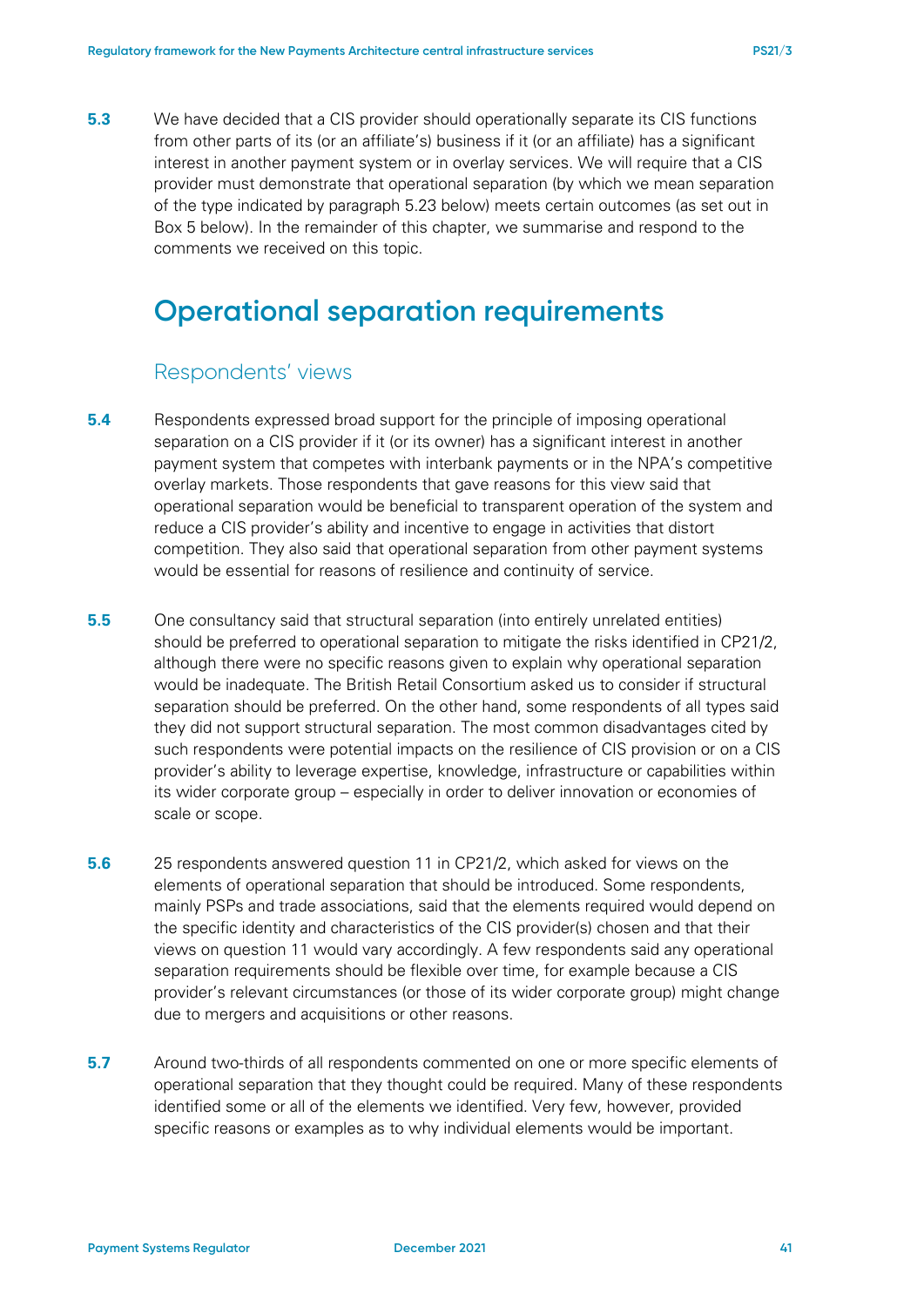- **5.8** Most of the respondents that commented on specific elements of operational separation indicated information firewalls as being either the most important, or a significant, element.
- **5.9** Most respondents also said separated accounts should be required for any CIS provider(s). A few said this would improve transparency and a few referred to the need to monitor potential cross-subsidisation between a CIS provider and its wider corporate group. Most also suggested there should be separation of business processes including governance processes. A few respondents also proposed separation of personnel, offices and/or IT systems, and distinct branding. On branding, a few respondents argued this was unnecessary, especially because the (potential) customers of any overlay providers would be business customers rather than individual consumers. Two other potential elements, namely an employees' code of conduct and remuneration principles, were proposed by one respondent each.
- **5.10** Some respondents said that we should consider the proportionality of the operational separation requirements that might be placed on a CIS provider so as not to affect disproportionately any provider's ability to operate efficiently. A few also said that there would be a need for ongoing monitoring of compliance.

### Our response

- **5.11** We have decided that a CIS provider should operationally separate its CIS functions from other parts of its (or an affiliate's) business if it (or an affiliate) has a significant interest in another payment system or in overlay services. We will require that any such CIS provider must demonstrate that the operational separation it implements meets the outcomes set out in Box 5. Effective arrangements must also be put in place to ensure compliance by a CIS provider and other parts of its or (an affiliate's) business with the obligation to operationally separate.
- **5.12** Such an outcome-focused measure is more appropriate than setting prescriptive rules regarding specific elements of operational separation. It will allow for the exact form of operational separation to be developed (via the implementation processes set out in paragraphs [5.29](#page-46-0) to [5.32\)](#page-47-0) in the most appropriate way in the specific circumstances of each relevant CIS provider at the time. Our views on the elements of operational separation that we expect will generally be needed are set out in paragraph [5.23.](#page-44-0)

### **Box 5: Outcomes of operational separation**

- In providing CIS, a CIS provider does not unduly discriminate between participants and does not act in a way that gives other parts of its or an affiliate's business an unfair commercial advantage.
- Information received or derived by a CIS provider from providing CIS is not disclosed to or used by other parts of its or an affiliate's business.
- Provision of CIS is not unduly influenced by a CIS provider's or an affiliate's interest in providing services other than CIS.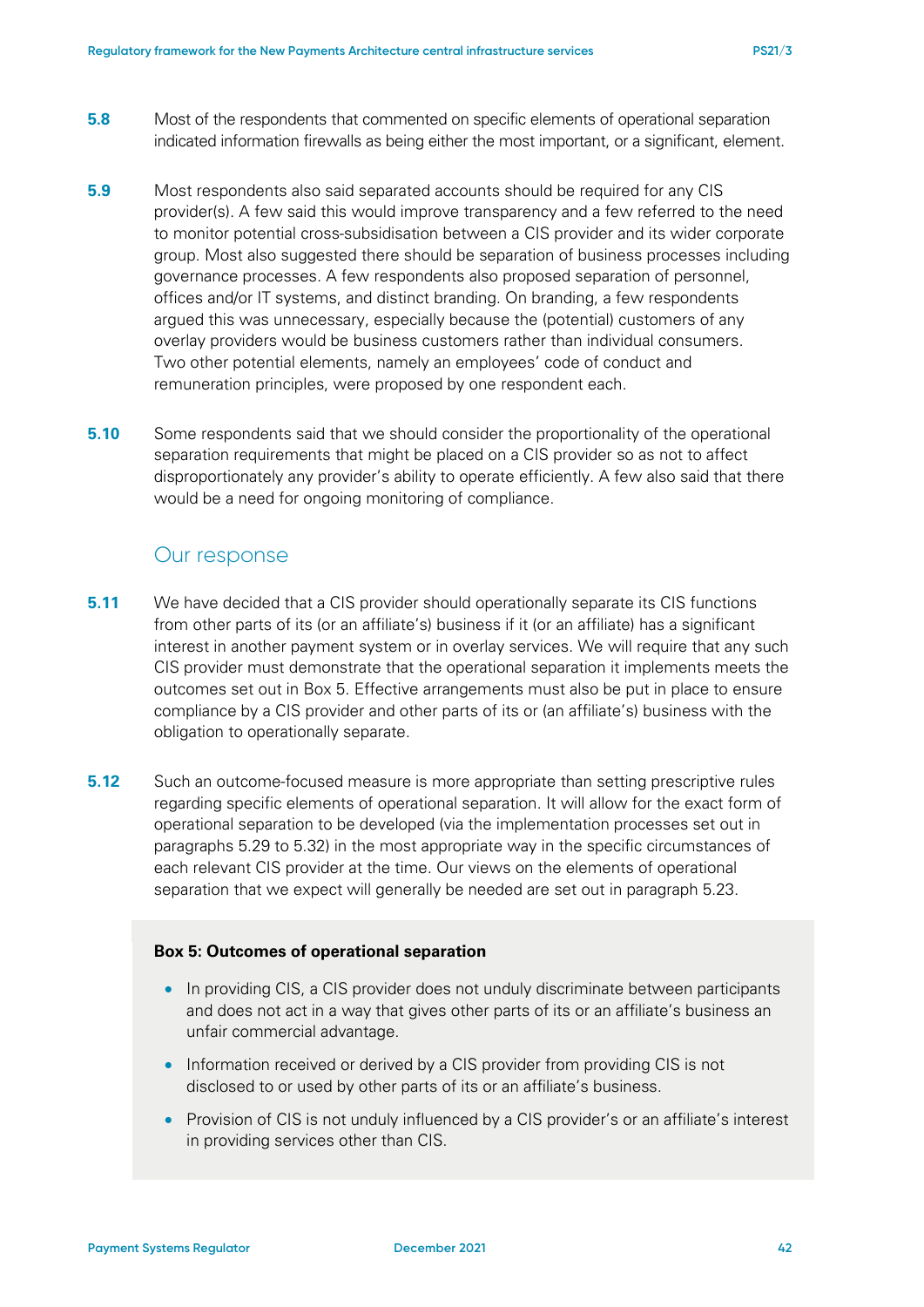- <span id="page-42-1"></span>**5.13** The required outcomes in Box 5 are intermediate outcomes, the achievement of which will ultimately contribute to ensuring the benefits of effective competition and innovation. The required outcomes are derived directly from the horizontal and vertical risks that are summarised in Chapter 2. We have specified the outcomes so as to provide, when taken together, a complete coverage of the potential mitigation of these risks that might be achieved by operational separation. Specifically, this operational separation will, by requiring the outcomes set out in Box 5, help to ensure the mitigation of the following horizontal and vertical risks:
	- that a CIS provider with a significant interest (directly or through an affiliate) in another payment system takes decisions that benefit that payment system to the detriment of the NPA or reduce competition between payment systems
	- that a CIS provider with a significant interest (directly or through an affiliate) in overlay services takes decisions that discriminate against other overlay providers
	- that a CIS provider with a significant interest (directly or through an affiliate) in another payment system exploits information and data it has access to as a CIS provider to give an unfair advantage to that other payment system
	- that a CIS provider with a significant interest (directly or through an affiliate) in overlay services causes them to gain an unfair advantage over the services of other overlay providers by exploiting information and data it has access to as a CIS provider
	- that a CIS provider with a significant interest (directly or through an affiliate) in another payment system seeks to benefit that payment system by delaying or preventing innovation in the NPA
	- that a CIS provider with a significant interest (directly or through an affiliate) in overlay services seeks to delay or prevent innovation in CIS that would benefit other overlay providers
	- that a CIS provider shares with other parts of its business or affiliates that provide overlay services information on plans by new entrants to provide new innovative services or data that it gathers as part of its operations that is not available to possible competitors
	- that a CIS provider shares commercially sensitive information (or information only it has access to) with other parts of its business or affiliates in another payment system, thus distorting competition between systems
- <span id="page-42-0"></span>**5.14** Our operational separation requirements will be imposed on any relevant CIS provider(s). When combined with the requirements on Pay.UK (see Chapters [3](#page-14-0) and [4\)](#page-28-0), this will further reduce the ability and incentive for any such CIS provider to act in a way that distorts competition or limits innovation. The operational separation requirements will, therefore, contribute to the benefits of our regulatory framework by promoting competition and innovation in payment services and between payment systems. This primary effect of our operational separation requirements will arise because they will confirm to a relevant CIS provider that it must take actions, both while preparing to provide CIS and then while doing so, to ensure that the required outcomes are achieved.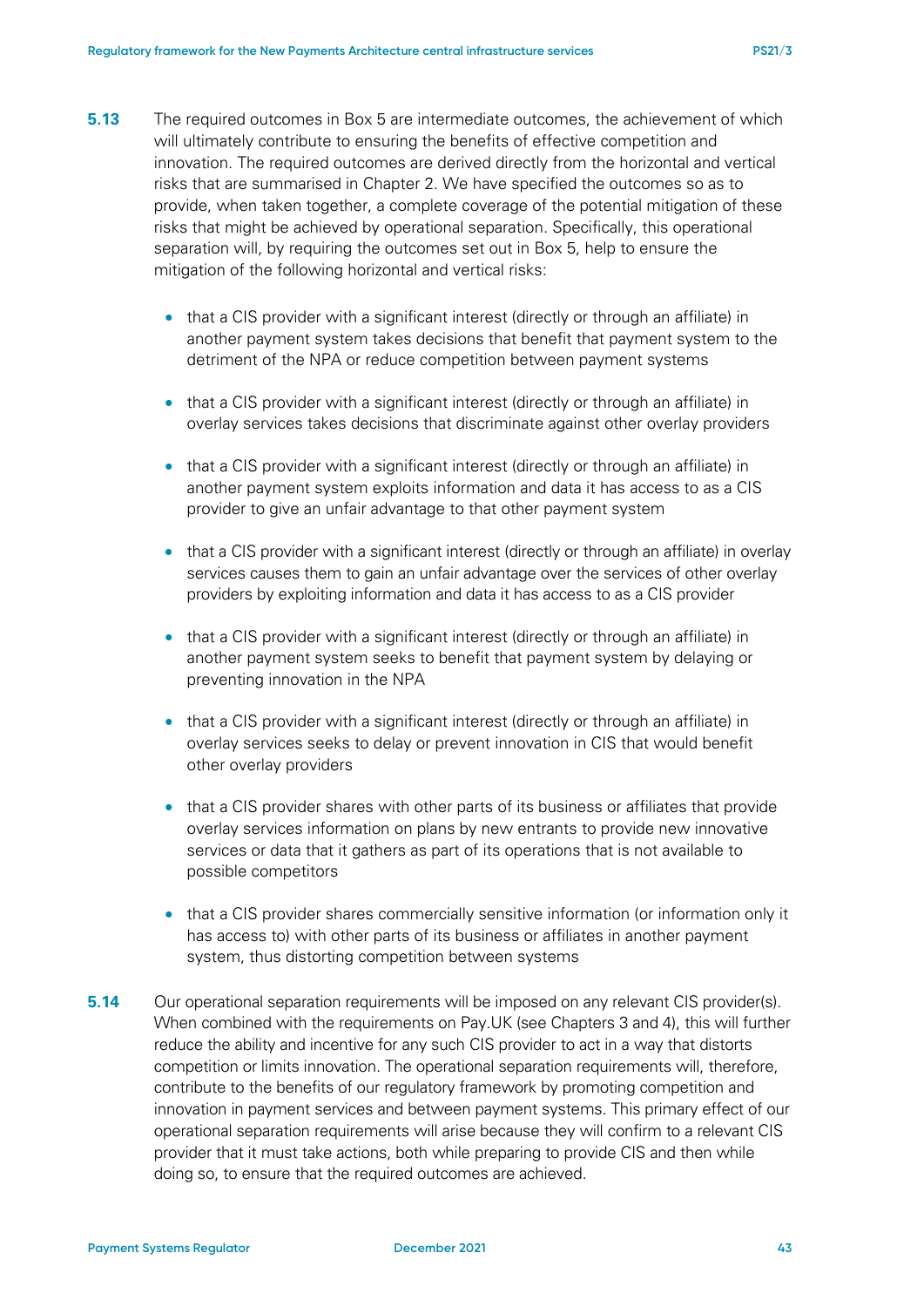- <span id="page-43-0"></span>**5.15** The giving of a direction to a CIS provider will also have further effects in that it will: formalise our ability to monitor the provider's compliance in pursuit of our desired outcomes; emphasise the importance of such compliance to the provider's directors and employees; and provide confirmation to, for example, CIS users and (potential) innovators regarding the details and relevance of our regulatory framework.
- <span id="page-43-4"></span>**5.16** The requirements to be placed on Pay.UK can also be expected to lead, via Pay.UK's contract(s) and relationship(s) with any CIS provider(s), to confirmation that the provider(s) must take actions (regarding, for example, the confidentiality of information). It will only, however, be because of our additional, complementary direct regulation of any relevant CIS provider(s) that the full effects noted above in paragraphs [5.14](#page-42-0) and [5.15](#page-43-0) will be realised. Our direct regulatory oversight will, in particular, allow us to ensure (via the non-objection and other processes set out in paragraphs [5.29](#page-46-0) to [5.32](#page-47-0) and in our illustrative directions) that the operational separation arrangements proposed and then maintained by a relevant CIS provider are suitable to achieve all the required outcomes.
- **5.17** We remain of the view that structural separation should not, in principle, be required if operational separation is implemented effectively. By structural separation, we mean that the owner of a CIS provider that meets our significant interest criteria would have to divest either its interest in the CIS provider or the relevant significant interest(s). Structural separation would also mean that the owner of a CIS provider that does not initially meet our significant interest criteria could not subsequently acquire such a significant interest.
- <span id="page-43-2"></span>**5.18** In our view, operational separation (if required) is effective because any relevant CIS provider will be required to achieve the outcomes specified in Box 5 above and these outcomes would mitigate the risks listed at paragraph [5.13](#page-42-1) above. These outcomes would be achieved by a CIS provider, both initially and on an ongoing basis<sup>19</sup>, via the combined implementation, non-objection, monitoring and compliance processes set out in paragraphs [5.29](#page-46-0) to [5.32](#page-47-0) of this chapter.
- <span id="page-43-3"></span>**5.19** Operational separation would also be implemented in the context of both our technical design principles that Pay.UK should follow and the requirements on Pay.UK set out in Chapters [3](#page-14-0) and [4.](#page-28-0) In this context, the outcomes, elements and implementation and other processes of operational separation set out in this chapter and our illustrative directions will provide the necessary basis for any separation implemented by a relevant CIS provider to address the risks we have identified. The combined outcomes and elements will cover all the risks listed above in paragraph [5.13](#page-42-1) and the implementation and other processes are designed to ensure that the outcomes will be achieved.

<span id="page-43-1"></span><sup>19</sup> Including if, for example, remedial action is required further to breaches of operational separation arrangements.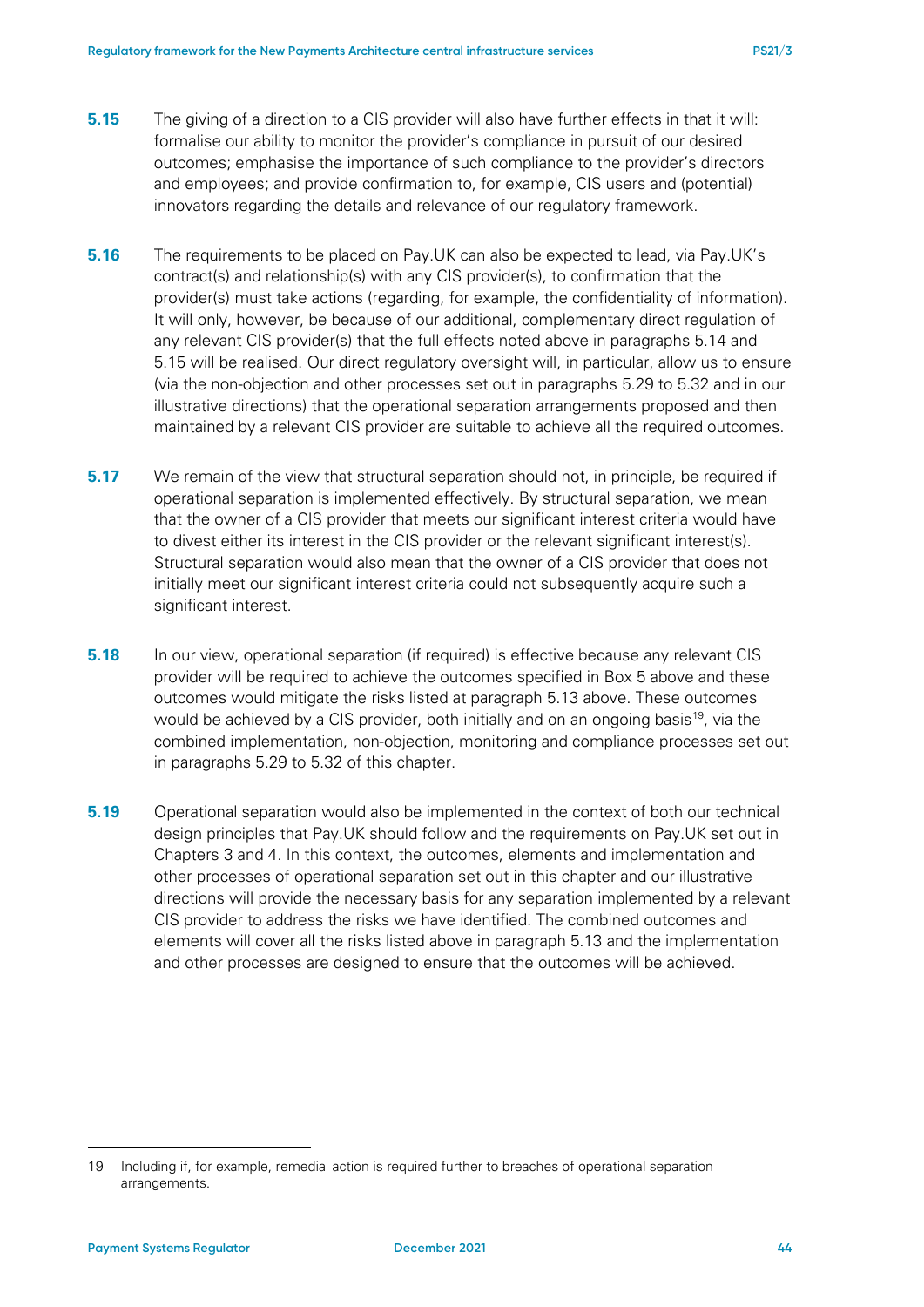- **5.20** Taken together, therefore, we expect the full regulatory framework to mitigate the horizontal and vertical risks (as detailed in CP21/2 and in Chapter [3](#page-14-0) above) that are associated with CIS provision. Any residual risk that this mitigation might not be effective could only be removed by structural separation, which would be a more intrusive remedy but one that in our view is not necessary at this time for the reasons set out in paragraph [5.18.](#page-43-2)<sup>[20](#page-44-1)</sup> Furthermore, we have not received evidence to suggest that it is necessary.
- **5.21** We could, however, consider returning to structural separation in the future if residual risk concerns were to arise regarding new services or actions or omissions by a relevant CIS provider or its affiliates. With regard to new services, this could be, for example, if the CSS provider were also to be chosen (or under consideration) by Pay.UK to provide common services that would lead to competition risks of sufficient concern.<sup>[21](#page-44-2)</sup> Before resorting to structural separation, however, we would consider whether different operational separation arrangements would be appropriate.

### **Elements of operational separation**

- <span id="page-44-3"></span>**5.22** The elements of operational separation required to comply with our requirement will depend on all the circumstances that exist at the time. Any operational separation that a CIS provider must implement will be confirmed in light of factors such as the nature and scope of CIS to be provided (for example, whether it will provide the CSS, one or more specific common services, or both), the types of any commercially sensitive information or data a CIS provider will have access to as part of providing its services, and the ability of a CIS provider to share that information with other parts of its (or an affiliate's) business. We intend to discuss detailed operational separation arrangements with any relevant CIS provider as soon as possible and well in advance of any CIS contract being signed.
- <span id="page-44-0"></span>**5.23** Achievement of the outcomes set out in Box 5 will be the requirement that must be met by a CIS provider, as specified in the relevant illustrative direction published alongside this document. For this to be achieved, we would expect that the operational separation applied by any relevant CIS provider will generally need to include the nine elements listed below and to be actively implemented and monitored so as to achieve the required outcomes. As set out in paragraph [5.29,](#page-46-0) we will engage with any CIS provider to discuss these elements, how they might be implemented in its specific circumstances and any alternative listing or implementation of elements that a CIS provider might propose would achieve our required outcomes. For the avoidance of doubt, the separation required is as between, on one side, an entity whose activities include the provision of NPA CIS and, on the other side, the sources of that entity's or an affiliate's significant interests as defined in Box 3 in Chapter [3](#page-14-0) above.

<span id="page-44-1"></span><sup>20</sup> It could also introduce additional risks or costs related to a CIS provider's ability to benefit legitimately from the experience and capabilities of other parts of its or its owner's business.

<span id="page-44-2"></span><sup>21</sup> For the avoidance of doubt, our views set out in this chapter apply to our current understanding of the CIS (that is, CSS and common services) in keeping with the current design for the NPA (see paragraphs [2.8](#page-9-2) and [2.9](#page-10-4) and Annex 1 of this document). These views would not necessarily apply to any issues that could arise in the potentially competitive markets for the overlay services in that design (for example, if market power were to become an issue in one or more such markets due to network effects or other reasons).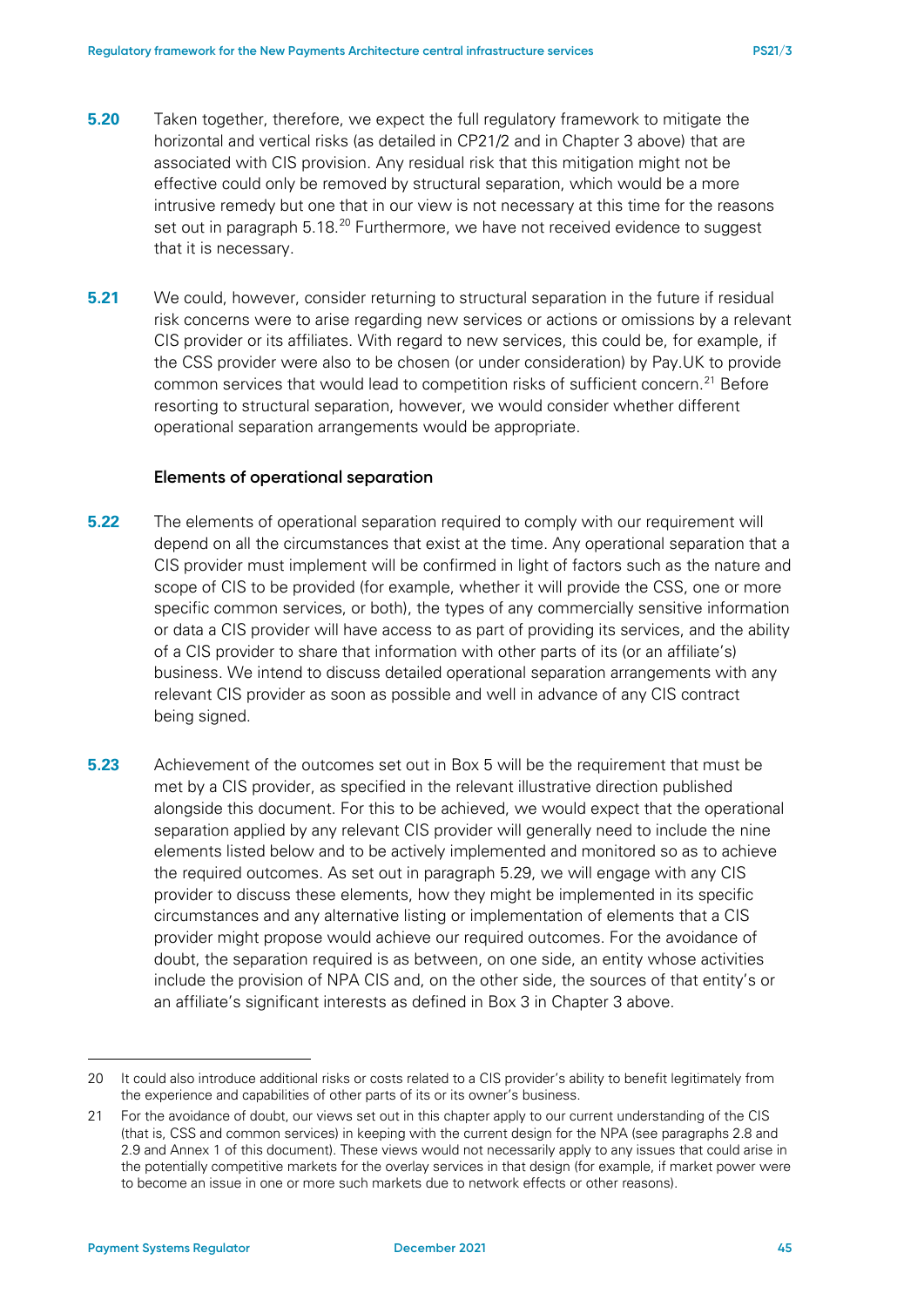- **Element 1:** Information firewalls preventing the flow of any information received or derived from providing CIS, with any classes of exceptions to be identified by the CIS provider and subject to our non-objection as part of the implementation processes described in paragraphs [5.31](#page-47-1) and [5.32](#page-47-0) below.
- **Element 2:** Separated office spaces, with access controls to prevent access by personnel from other parts of the CIS provider's or an affiliate's business.
- **Element 3:** Distinct IT systems, with access controls to prevent employees from other parts of the CIS provider's or an affiliate's business from accessing CIS information.
- **Element 4:** A separate workforce (all employees and contractors), with specified minimum 'gap' periods for any individuals moving between the CIS provider and other parts of its or an affiliate's business.
- **Element 5:** An employee code of conduct (regarding how staff will comply with all relevant operational separation requirements), which should apply to the CIS provider's entire workforce (who should receive appropriate training regarding the applicability of the requirements to their work and sign a specific confidentiality statement), and which should also be communicated appropriately to at least all UK-based employees of other parts of the CIS provider's (or an affiliate's) business.
- **Element 6:** Distinct branding as between the CIS provider and the businesses that are the sources of its or an affiliate's significant interests.
- **Element 7:** An independent Board for the CIS provider entity.
- **Element 8:** The remuneration of all CIS provider personnel to be unrelated to the performance of the businesses that are the source of its or ans affiliate's significant interests.
- **Element 9:** Named individuals or role holders in the CIS provider to be responsible for operational separation and its related monitoring and reporting.
- **5.24** As regards the distinct branding element, our view remains that there is a risk of a CIS provider or other parts of its or an affiliate's business creating an impression that an overlay service is part of CIS or otherwise leveraging their CIS brand(s) to the benefit of an overlay service. Distinct branding might also help to allay concerns, particularly on the part of potential new entrants, that information might cross the information firewalls that should prevent it from reaching their potential competitors in other parts of a CIS provider's or an affiliate's business. Distinct branding could, therefore, be an important element of operational separation.
- **5.25** In CP21/2, we said that operational separation could include accounting separation, which would allow Pay.UK, the PSR and other participants to monitor how closely prices for CIS reflect the underlying costs of that activity. As set out in Chapter [3,](#page-14-0) however, Pay.UK will be required to set CIS user prices, which removes the ability for a CIS provider to engage in price discrimination and hence one reason for accounting separation. In addition, monitoring Pay.UK's compliance with our pricing principles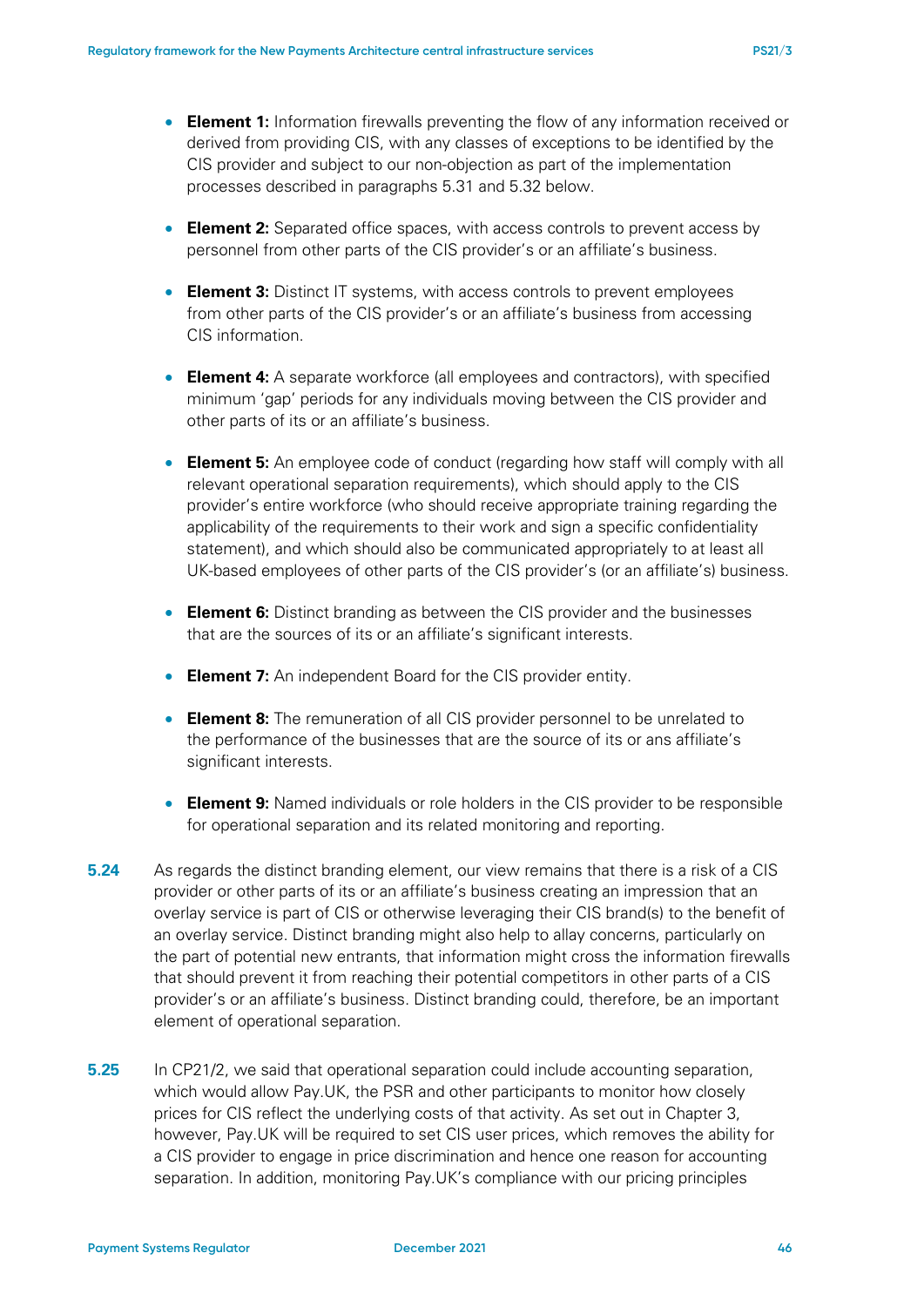(see Chapter [4\)](#page-28-0) may not require any monitoring of a CIS provider's pricing and profitability. Moreover, Pay.UK's procurement processes and contracts for CIS will likely take account, for Pay.UK's own purposes, of both transparency and monitoring of costs. If issues or circumstances arise in the future that require us to request information from a CIS provider regarding its costs and margins, we would request such information as part of our ongoing monitoring at that time.

- **5.26** Elements 2 to 6 in paragraph [5.23](#page-44-0) are primarily intended to directly reinforce element 1, which is key to mitigating the vertical and horizontal competition risks identified in paragraph [3.47.](#page-24-1) Together, these elements would help to ensure both that information received or derived by a CIS provider is protected and that a CIS provider's directors and employees are prevented from acting contrary to the required outcomes.
- **5.27** Elements 7 to 9 are further common features of operational separation arrangements, which in this case would be intended to ensure additional incentives and governance to not behave in ways that distort competition (for example, by unduly discriminating between participants) or stifle innovation.<sup>[22](#page-46-1)</sup> Specifically, these latter elements would help to ensure that directors and employees face strong incentives and governance both to act independently of any significant interest(s) in other payment systems or in overlay services and, more generally, to comply with our direction. Given the risks associated with a CIS provider or an affiliate having such significant interests, we would expect such incentives and governance to be needed in all cases in order for the required outcomes to be achieved by such a CIS provider.
- **5.28** All of the elements of operational separation would be expected to contribute to the confidence of, for example, new entrants that they can enter overlay markets and compete fairly.

# **Monitoring and implementation of operational separation**

<span id="page-46-0"></span>**5.29** As set out in paragraph [5.22,](#page-44-3) we intend to discuss detailed operational separation arrangements with any relevant CIS provider as soon as possible and well in advance of any CIS contract being signed. As part of that process, we will seek to establish whether bidders for CIS will be expected to meet either of the criteria for requiring operational separation (that is, a significant interest in another payment system or in overlay services). If so, in parallel with any CIS procurement process, we would engage with relevant potential CIS providers to understand their proposals for operational separation (including by requesting a draft compliance statement) and to make clear our expectations. Through such engagement, we would expect to discuss the elements of operational separation listed in paragraph [5.23,](#page-44-0) how they might be implemented in any CIS provider's specific circumstances and any alternative listing or implementation of elements that a CIS provider might propose would achieve our required outcomes.

<span id="page-46-1"></span><sup>22</sup> All the operational separation elements listed in paragrap[h 5.23](#page-44-0) are as used, for example, on a case-by-case basis by other regulators such as Ofcom, Ofgem, Ofwat, the Financial Reporting Council and the European Commission.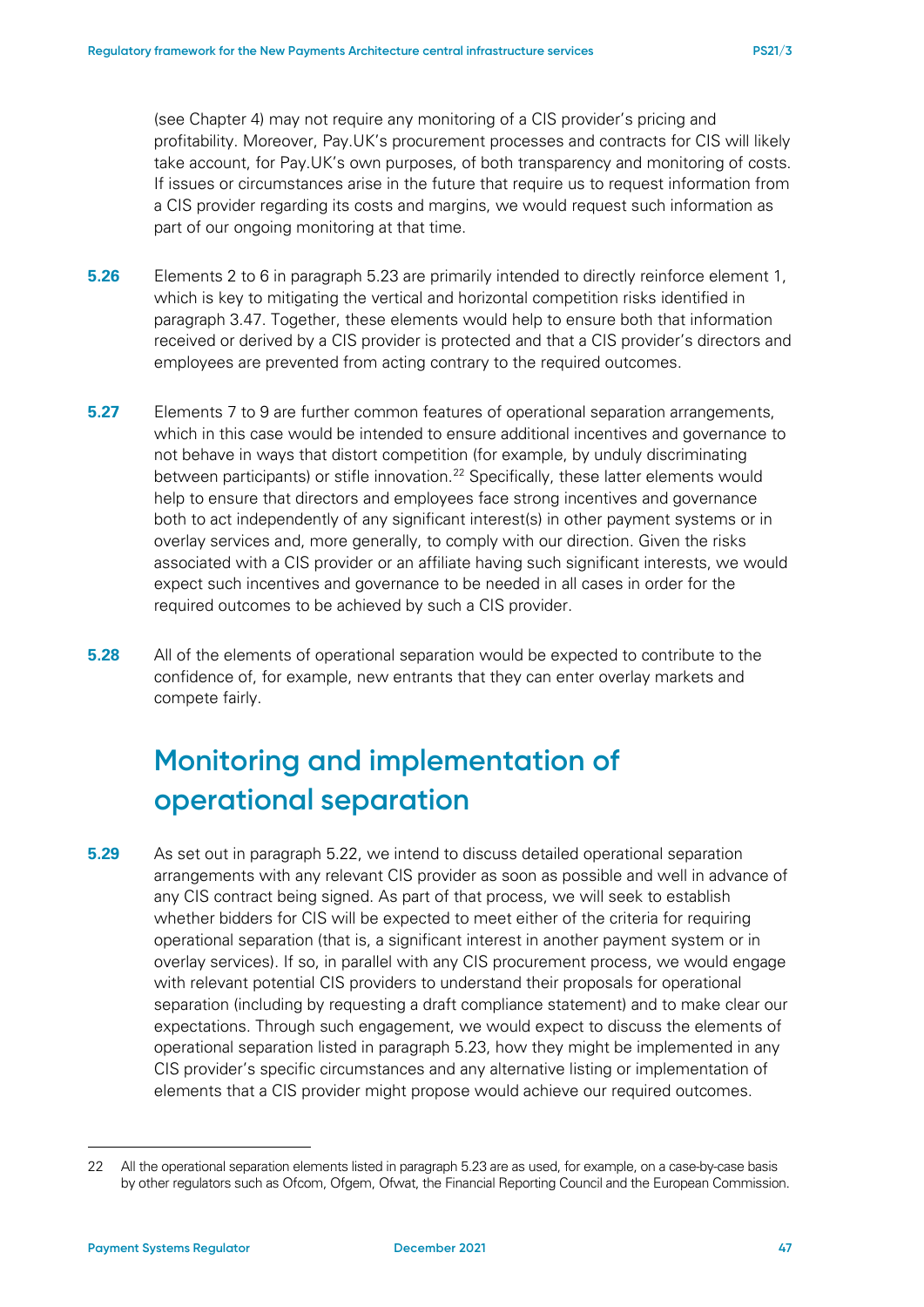- **5.30** Operational separation would also become required if a CIS provider that did not initially meet either of the criteria subsequently had a change in circumstances (for example, because of a merger between it (or an affiliate) and an overlay provider).
- <span id="page-47-1"></span>**5.31** If a CIS provider meets either of the criteria for operational separation, we would issue a direction that would include a requirement to submit to us:
	- an initial compliance statement setting out its proposals for detailed implementation and monitoring<sup>[23](#page-47-2)</sup> of our separation requirements, supported by any policy, 'handbook' and relevant internal guidance documents that it intends to issue
	- an annual compliance report setting out its ongoing compliance with the separation requirements, including any compliance breaches and the remedial actions taken and planned
- <span id="page-47-0"></span>**5.32** All such documents must be approved by the CIS provider entity's Board before submission to us. Any initial compliance statement including policy and 'handbook' documents (including any updated versions that may be produced over time) $24$  would also be subject to our non-objection and non-confidential versions would be published by the CIS provider(s). The CIS provider(s) would also be required to publish nonconfidential versions of their (annual) compliance reports.
- **5.33** Where a CIS provider (or an affiliate) does not have a significant interest in another payment system or in overlay services, it must notify us if this might change due to any proposed action or change in circumstances and in any event report annually on its position.

<span id="page-47-2"></span><sup>23</sup> Including its processes for identifying and/or addressing any (potential) breaches or complaints.

<span id="page-47-3"></span><sup>24</sup> Such updated versions as might be proposed periodically by a CIS provider could be prepared and proposed by that CIS provider either at its own instigation or at ours. On our part, this could be further to, for example: our own monitoring or investigations; information or complaints received from third parties; or some other evidence-based and proportionate reasoning.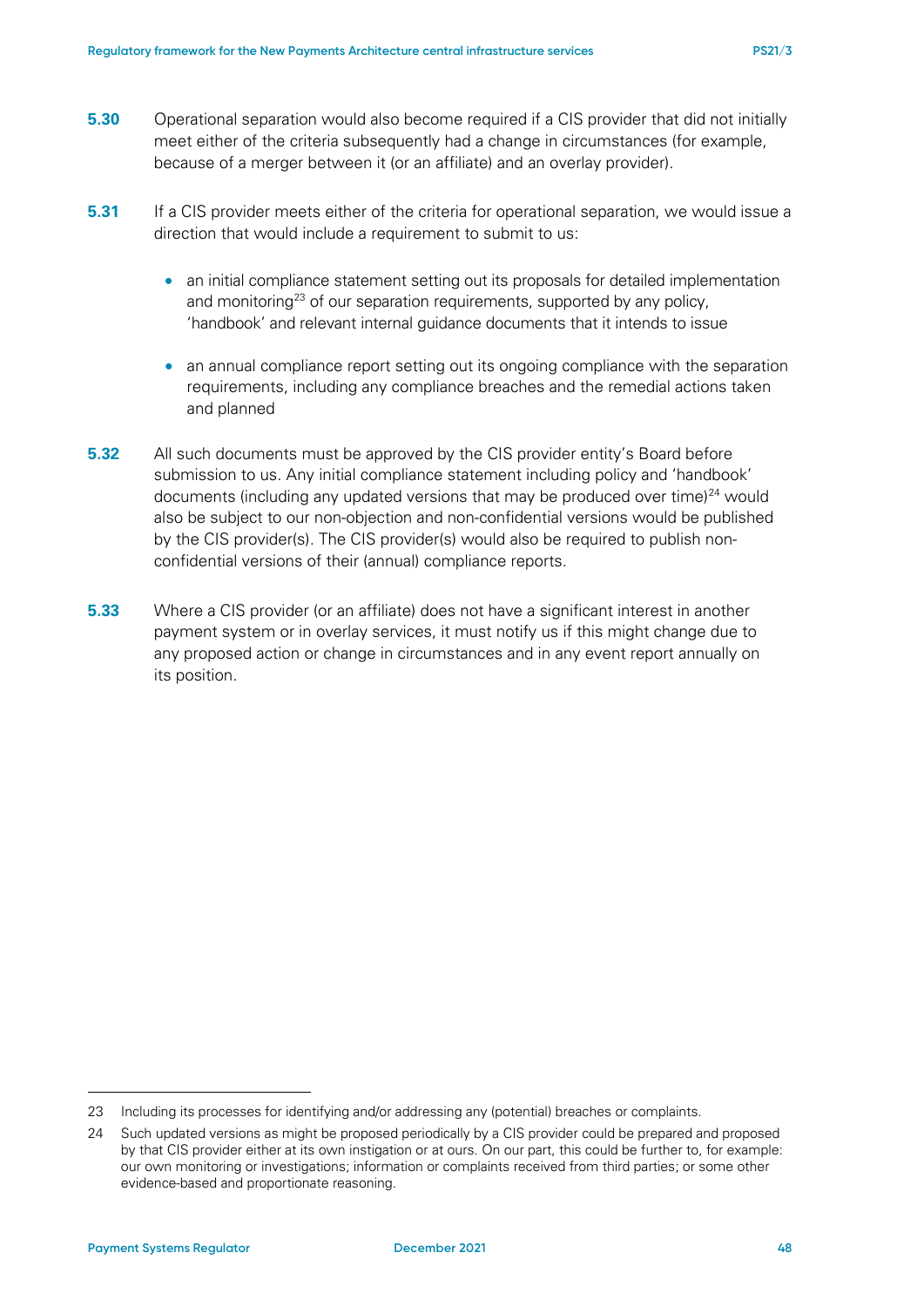# 6 Why we are introducing our regulatory framework

Our regulatory framework for NPA CIS is an effective and proportionate way to prevent, or reduce the likelihood of, a CIS provider acting in ways that distort competition or stifle innovation to the detriment of people and businesses

- **6.1** Our objective in implementing the regulatory framework is to address three sets of risks to competition and innovation in the NPA ecosystem, which could arise from a CIS provider's behaviour:
	- **Monopoly risks.** A CIS provider might not have strong incentives to control costs and margins or improve services, leading to higher CIS user prices and inferior service quality for CIS users.
	- **Horizontal competition risks.** If a CIS provider (or an affiliate) has a significant interest in another payment system, it could try to give an unfair advantage to that payment system to the detriment of the NPA.
	- **Vertical competition risks.** If a CIS provider (or an affiliate) has a significant interest in overlay services, it could have an unfair advantage over other providers of similar services.
- **6.2** If these risks materialise, competition in payment services or between payment systems could be distorted or dampened, leading to higher prices, lower quality of service and less innovation. The scale of the harm could be significant. Our economy and society depend on interbank payments. Bacs and Faster Payments, which the NPA is intended to replace, accounted for nearly £7 trillion of payments in 2020 and are used by millions of us every day to pay bills or transfer money to a friend. In the future, interbank payments could also be used more often to pay for our shopping and in new use cases, leading to more choice and better value for people and businesses from stronger competition between payment systems.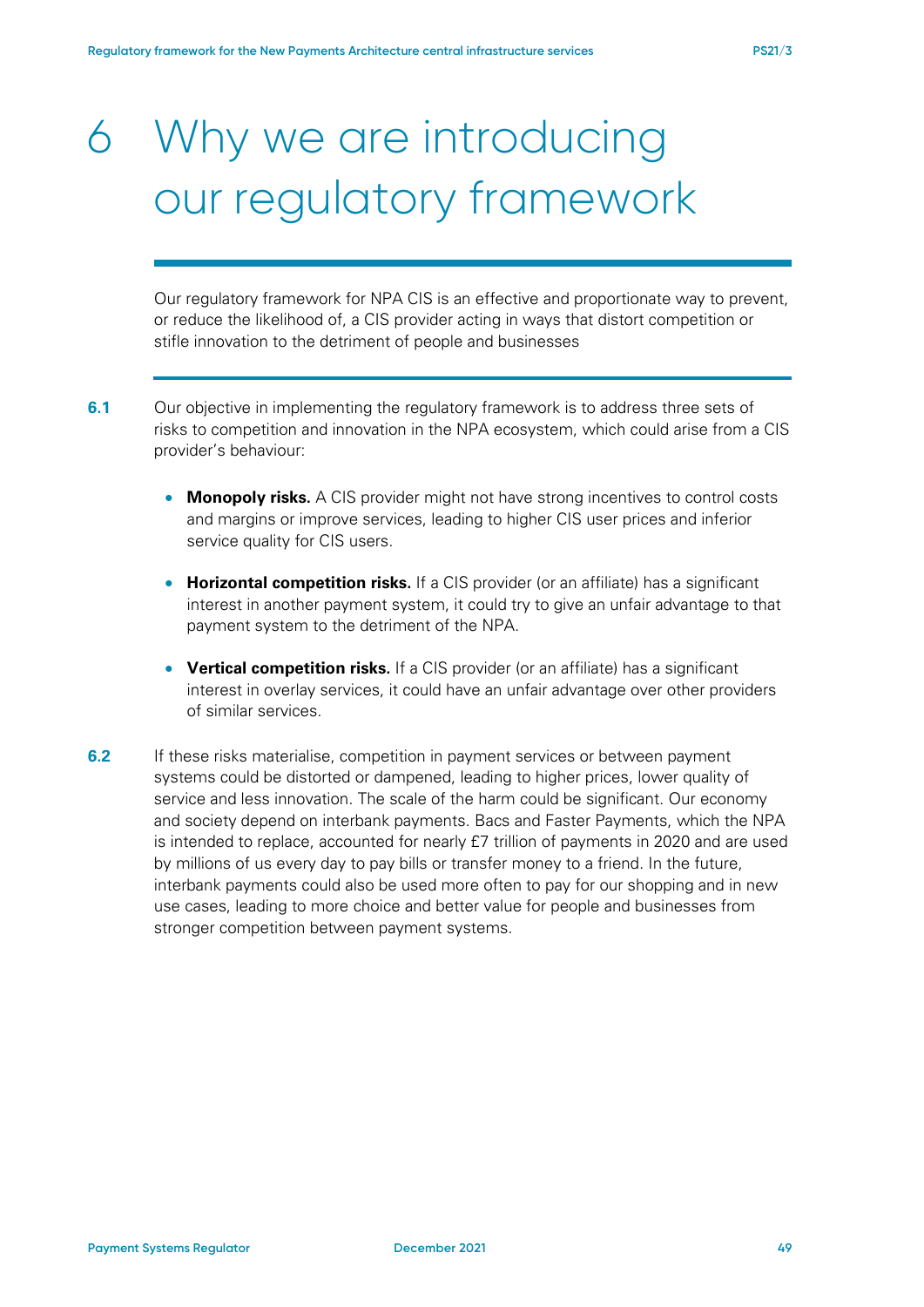# **How the regulatory framework will work**

**6.3** Our regulatory framework places requirements on Pay.UK (irrespective of who provides CIS) and a CIS provider.

## Requirements on Pay.UK

<span id="page-49-0"></span>**6.4** The requirements on Pay.UK and why we are making them are summarised in [Table 2.](#page-49-0) We explained these in more detail in Chapters [3](#page-14-0) and [4.](#page-28-0)

| <b>Requirement</b>                                                                    | <b>What risks does the</b><br>requirement address?                                                                                                                                                                                                                                                                                                                                                                                                                                | <b>How does the requirement</b><br>address the risks?                                                                                                                                                                                                                                                                                                                |
|---------------------------------------------------------------------------------------|-----------------------------------------------------------------------------------------------------------------------------------------------------------------------------------------------------------------------------------------------------------------------------------------------------------------------------------------------------------------------------------------------------------------------------------------------------------------------------------|----------------------------------------------------------------------------------------------------------------------------------------------------------------------------------------------------------------------------------------------------------------------------------------------------------------------------------------------------------------------|
| Pay.UK must be<br>the primary<br>interface and<br>decision-maker<br>for CIS provision | There is a <b>monopoly risk</b><br>that a CIS provider develops<br>a significant incumbency<br>advantage for any future<br>procurement exercises<br>(see paragraph 3.11).                                                                                                                                                                                                                                                                                                         | The requirement will help ensure<br>that Pay.UK builds and maintains<br>sufficient expertise and capability<br>to: a) avoid a CIS provider<br>influencing the structure and<br>requirements for future<br>procurement exercises; and<br>b) manage potential migration<br>to different providers over<br>time effectively.                                            |
|                                                                                       |                                                                                                                                                                                                                                                                                                                                                                                                                                                                                   | This will in turn help ensure<br>that all bidders in any future<br>procurement exercise compete<br>on a level playing field.                                                                                                                                                                                                                                         |
|                                                                                       | As set out in paragraph 3.12, if a<br>CIS provider (or an affiliate) has a<br>significant interest in another<br>payment system, there is a<br>horizontal competition risk<br>that it will:<br>take decisions about CIS<br>$\bullet$<br>that benefit another<br>payment system or reduce<br>competition between<br>payment systems<br>exploit information and data<br>$\bullet$<br>it has access to as a CIS<br>provider to give an unfair<br>advantage to that<br>payment system | The requirement reserves some<br>decisions about CIS to Pay.UK and<br>only permits Pay.UK to let a CIS<br>provider take other decisions about<br>CIS where certain conditions are<br>met, thereby reducing the ability of<br>a CIS provider to take decisions<br>that benefit another payment<br>system in which it (or an affiliate)<br>has a significant interest. |

#### **Table 2: Requirements on Pay.UK**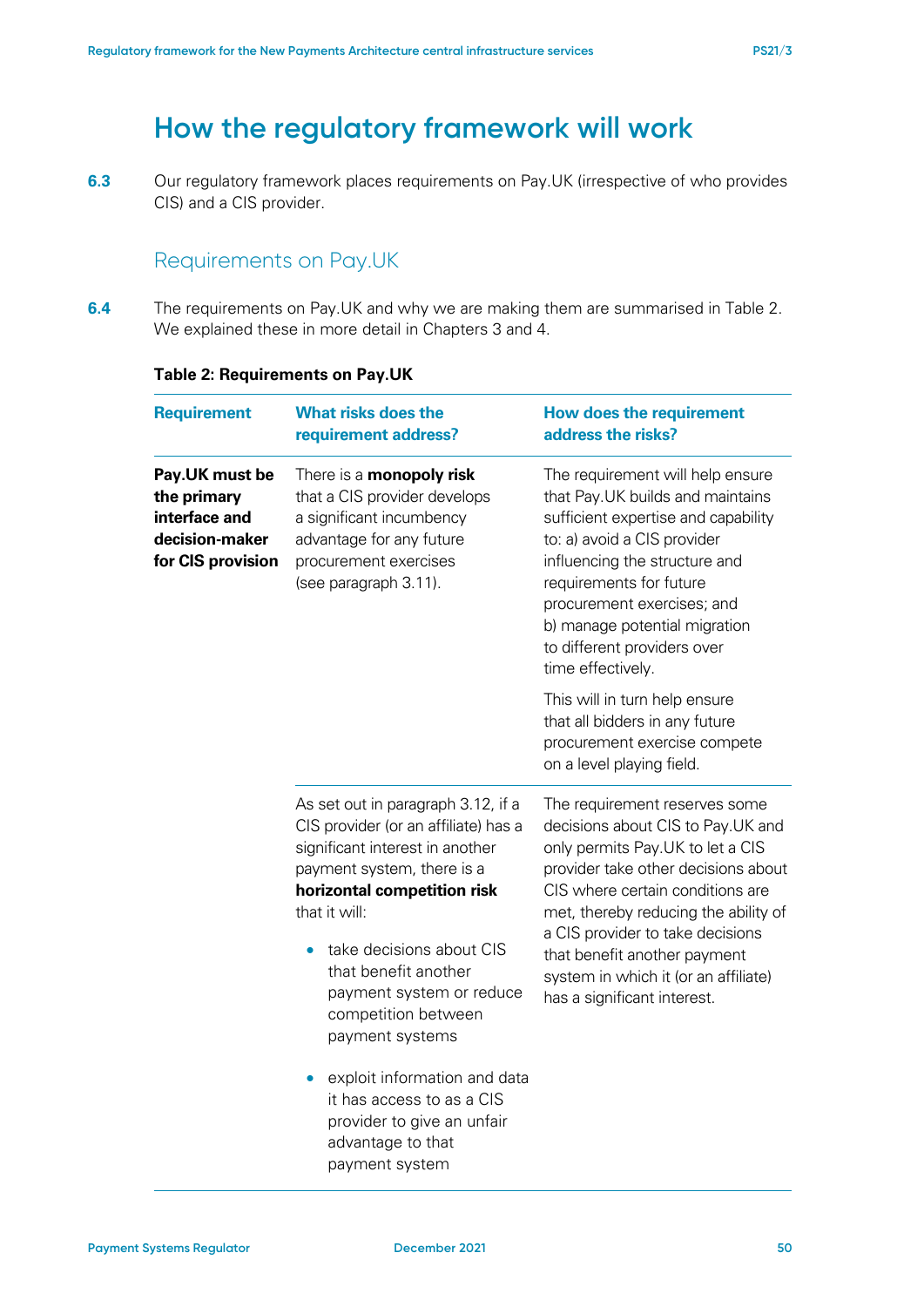| <b>Requirement</b> | <b>What risks does the</b><br>requirement address?                                                                                                                                                                                                                                                                   | <b>How does the requirement</b><br>address the risks?                                                                                                                                                                                                                                                                                                                                                                       |
|--------------------|----------------------------------------------------------------------------------------------------------------------------------------------------------------------------------------------------------------------------------------------------------------------------------------------------------------------|-----------------------------------------------------------------------------------------------------------------------------------------------------------------------------------------------------------------------------------------------------------------------------------------------------------------------------------------------------------------------------------------------------------------------------|
|                    |                                                                                                                                                                                                                                                                                                                      | The requirement only permits<br>Pay.UK to let a CIS provider interact<br>with new and existing participants<br>where certain conditions are met.<br>This reduces the information a CIS<br>provider receives in the course of<br>providing CIS and hence its ability<br>to exploit such information to give<br>an unfair advantage to another<br>payment system in which it (or an<br>affiliate) has a significant interest. |
|                    | As set out in paragraph 3.13, if a<br>CIS provider (or an affiliate) has a<br>significant interest in overlay<br>services, there is a vertical<br>competition risk that it will:<br>take decisions about CIS that<br>$\bullet$<br>benefit its overlay services or<br>discriminate against other<br>overlay providers | The requirement reserves some<br>decisions about CIS to Pay.UK and<br>only permits Pay.UK to let a CIS<br>provider take other decisions about<br>CIS where certain conditions are<br>met, thereby reducing the ability of<br>a CIS provider to take decisions<br>that benefit overlay services in<br>which it (or an affiliate) has a<br>significant interest.                                                              |
|                    | exploit information and<br>data it has access to as a<br>CIS provider to give an<br>unfair advantage to its<br>overlay services                                                                                                                                                                                      | The requirement only permits<br>Pay.UK to let a CIS provider interact<br>with new and existing participants<br>where certain conditions are met,<br>thereby reducing the information a<br>CIS provider receives in the course<br>of providing CIS and hence its<br>ability to exploit such information to<br>give an unfair advantage to overlay<br>services in which it (or an affiliate)<br>has a significant interest.   |
|                    | There is a <b>monopoly risk</b> that a<br>CIS provider sets CIS user prices<br>that maximise its profit to the<br>detriment of service-users (see<br>paragraph 3.25).                                                                                                                                                | The requirement removes the<br>ability of a CIS provider to set CIS<br>user prices by mandating that<br>Pay.UK carries out this function.                                                                                                                                                                                                                                                                                   |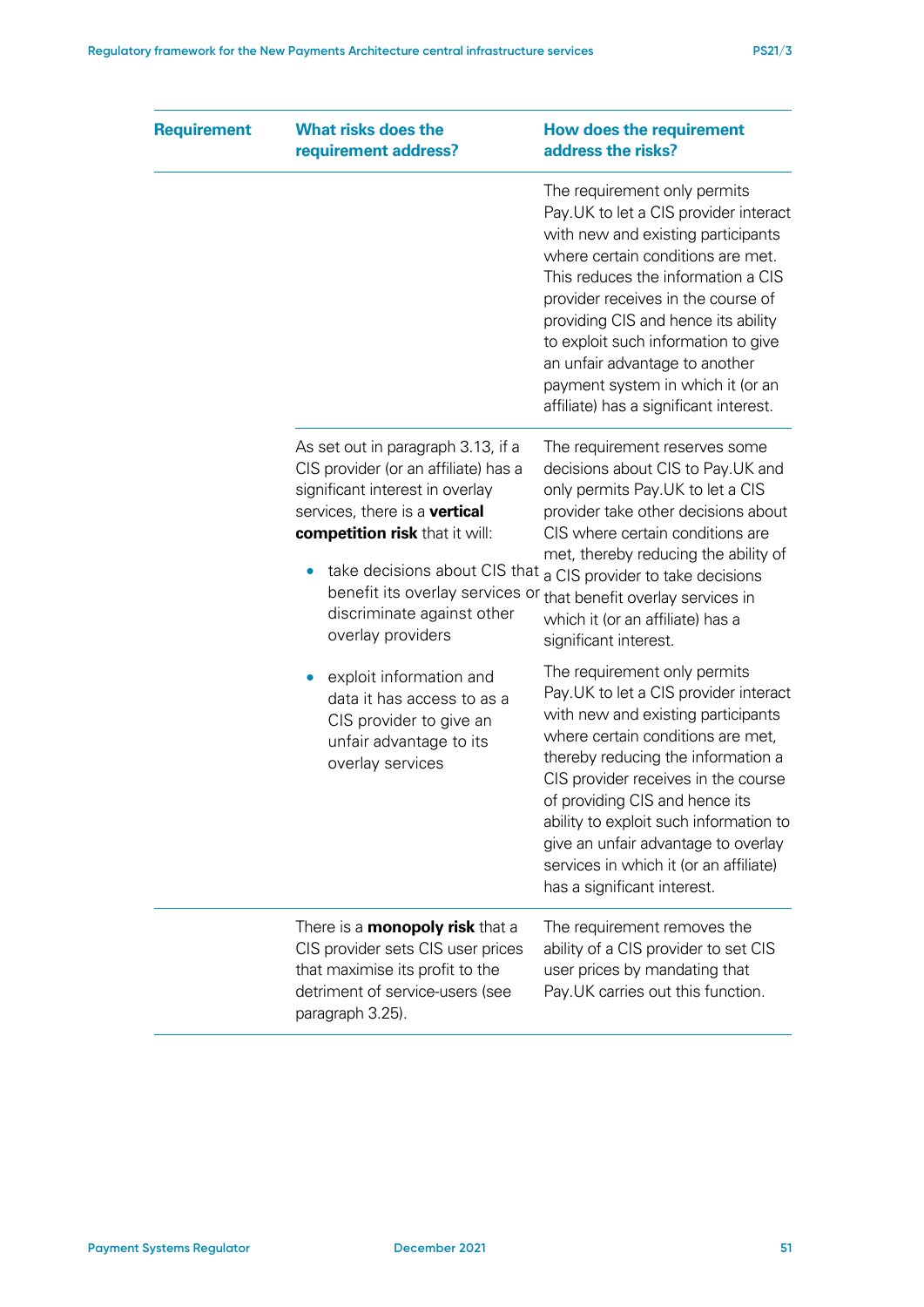| <b>Requirement</b>                                                                                                                                      | <b>What risks does the</b><br>requirement address?                                                                                                                                                                                                                                                                                  | <b>How does the requirement</b><br>address the risks?                                                                                                                                                                                                                                                                                                                                                                                                                                                                                                                                                                  |
|---------------------------------------------------------------------------------------------------------------------------------------------------------|-------------------------------------------------------------------------------------------------------------------------------------------------------------------------------------------------------------------------------------------------------------------------------------------------------------------------------------|------------------------------------------------------------------------------------------------------------------------------------------------------------------------------------------------------------------------------------------------------------------------------------------------------------------------------------------------------------------------------------------------------------------------------------------------------------------------------------------------------------------------------------------------------------------------------------------------------------------------|
| Pay.UK must set<br>CIS user prices,<br>and do so using<br>a methodology<br>that has regard<br>to certain pricing<br>principles and is<br>subject to our | If a CIS provider (or an affiliate)<br>has a significant interest in<br>another payment system, there is<br>a horizontal competition risk<br>that it will set CIS user prices that<br>give an unfair advantage to that<br>payment system (see paragraph<br>$3.25$ ).                                                                |                                                                                                                                                                                                                                                                                                                                                                                                                                                                                                                                                                                                                        |
| non-objection                                                                                                                                           | If a CIS provider (or an affiliate)<br>has a significant interest in overlay<br>services, there is a vertical<br>competition risk that it will<br>engage in price discrimination<br>against other overlay providers<br>(see paragraph 3.25).                                                                                        |                                                                                                                                                                                                                                                                                                                                                                                                                                                                                                                                                                                                                        |
| Pay.UK must set<br>the rules and<br>standards for<br><b>NPA CIS and</b><br>ensure that<br>these facilitate<br>competition and<br>innovation             | As described in paragraph 3.32,<br>there are <b>monopoly risks</b> that a<br>CIS provider could seek to set or<br>influence rules and standards for<br>the NPA CIS to<br>increase its profits for<br>example via reduced<br>service quality<br>build up an incumbency<br>$\bullet$<br>advantage for future<br>procurement exercises | The requirement will help ensure<br>that Pay.UK takes ownership of any<br>rules and standards for NPA CIS,<br>meaning that it maintains full<br>awareness and detailed<br>understanding of all rules and<br>standards at all times.<br>This will reduce the ability of a CIS<br>provider to influence any rules and<br>standards in order to increase its<br>profits. It will also help ensure that<br>Pay.UK has sufficient expertise to<br>ensure that an incumbent provider<br>does not influence rules and<br>standards in a way that could give it<br>an incumbency advantage in future<br>procurement exercises. |
|                                                                                                                                                         | If a CIS provider (or an affiliate)<br>has a significant interest in<br>another payment system, there is<br>a horizontal competition risk<br>that it will set CIS rules and<br>standards that give an unfair<br>advantage to another payment<br>system (see paragraph 3.32).                                                        | The requirement removes the<br>ability of a CIS provider to set<br>CIS rules and standards by<br>mandating that Pay.UK carries<br>out this function.                                                                                                                                                                                                                                                                                                                                                                                                                                                                   |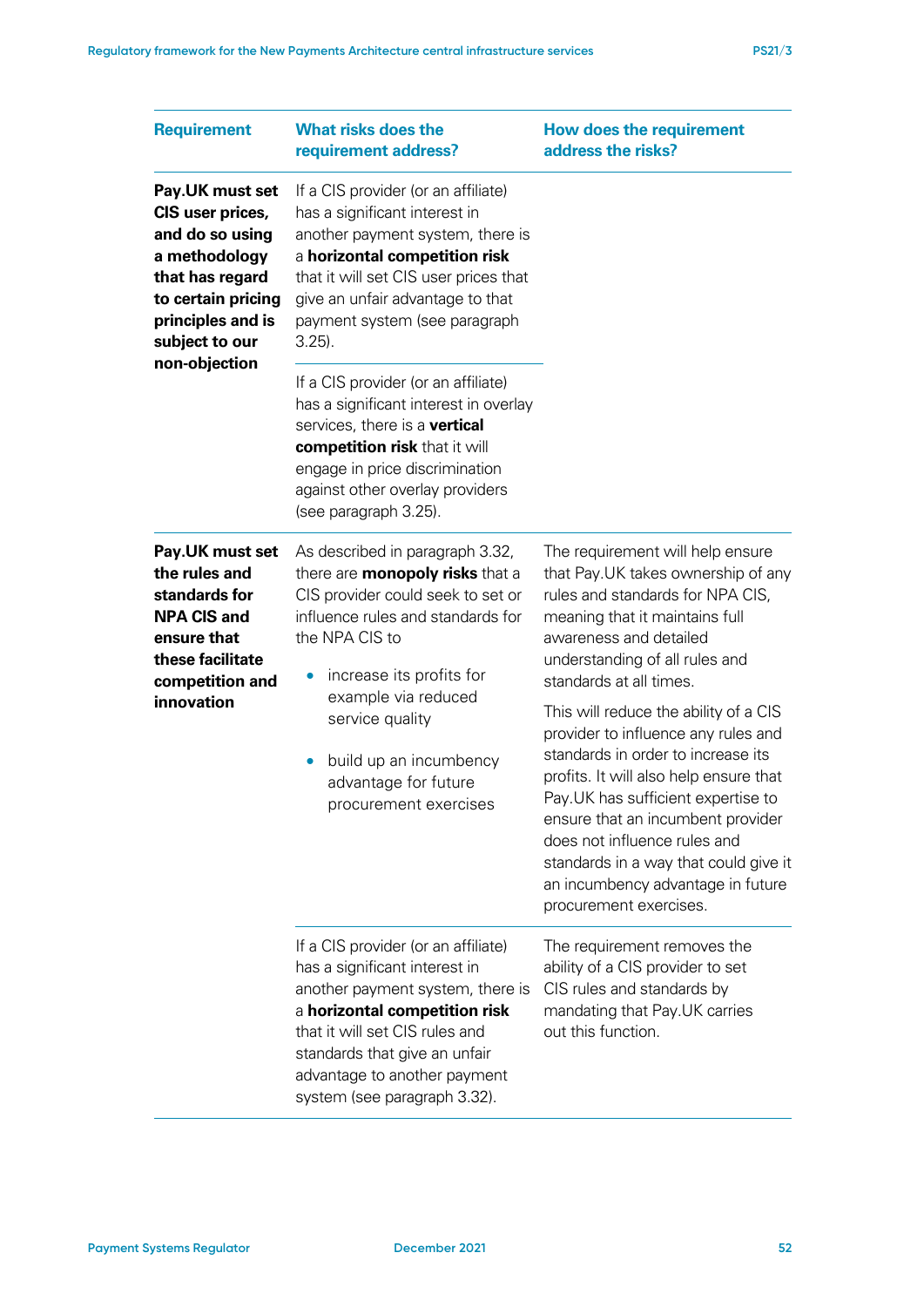| <b>Requirement</b>                                                             | <b>What risks does the</b><br>requirement address?                                                                                                                                                                                                                                                                                                      | How does the requirement<br>address the risks?                                                                                                                                                                                                 |
|--------------------------------------------------------------------------------|---------------------------------------------------------------------------------------------------------------------------------------------------------------------------------------------------------------------------------------------------------------------------------------------------------------------------------------------------------|------------------------------------------------------------------------------------------------------------------------------------------------------------------------------------------------------------------------------------------------|
|                                                                                | If a CIS provider (or an affiliate)<br>has a significant interest in overlay<br>services, there is a vertical<br>competition risk that it will set<br>CIS rules and standards that give<br>an unfair advantage to its overlay<br>services (see paragraph 3.32).                                                                                         |                                                                                                                                                                                                                                                |
| Pay.UK must<br>ensure that CIS<br>facilitate<br>innovation and<br>competition. | There is a <b>monopoly risk</b> that a<br>CIS provider does not develop and<br>maintain CIS to facilitate<br>innovation and competition in the<br>NPA ecosystem where this is of<br>no or limited benefit to it, which<br>could negatively affect the degree<br>to which the CIS facilitates<br>innovation in overlay services (see<br>paragraph 3.40). | The requirement reduces the ability<br>and incentive of a CIS provider to<br>delay or prevent innovation in CIS<br>by ensuring Pay. UK takes steps to<br>mitigate this, for example by<br>introducing appropriate SLAs in<br>the CIS contract. |
|                                                                                | If a CIS provider (or an affiliate)<br>has a significant interest in<br>another payment system, there<br>is a <b>horizontal competition risk</b><br>that it seeks to benefit that<br>payment system by not<br>developing and maintaining CIS<br>to facilitate innovation and<br>competition in the NPA<br>ecosystem (see paragraph 3.40).               |                                                                                                                                                                                                                                                |
|                                                                                | If a CIS provider (or an affiliate)<br>has a significant interest in overlay<br>services, there is a vertical<br>competition risk that it delays or<br>prevents changes to CIS that<br>would benefit other overlay<br>providers (see paragraph 3.40).                                                                                                   |                                                                                                                                                                                                                                                |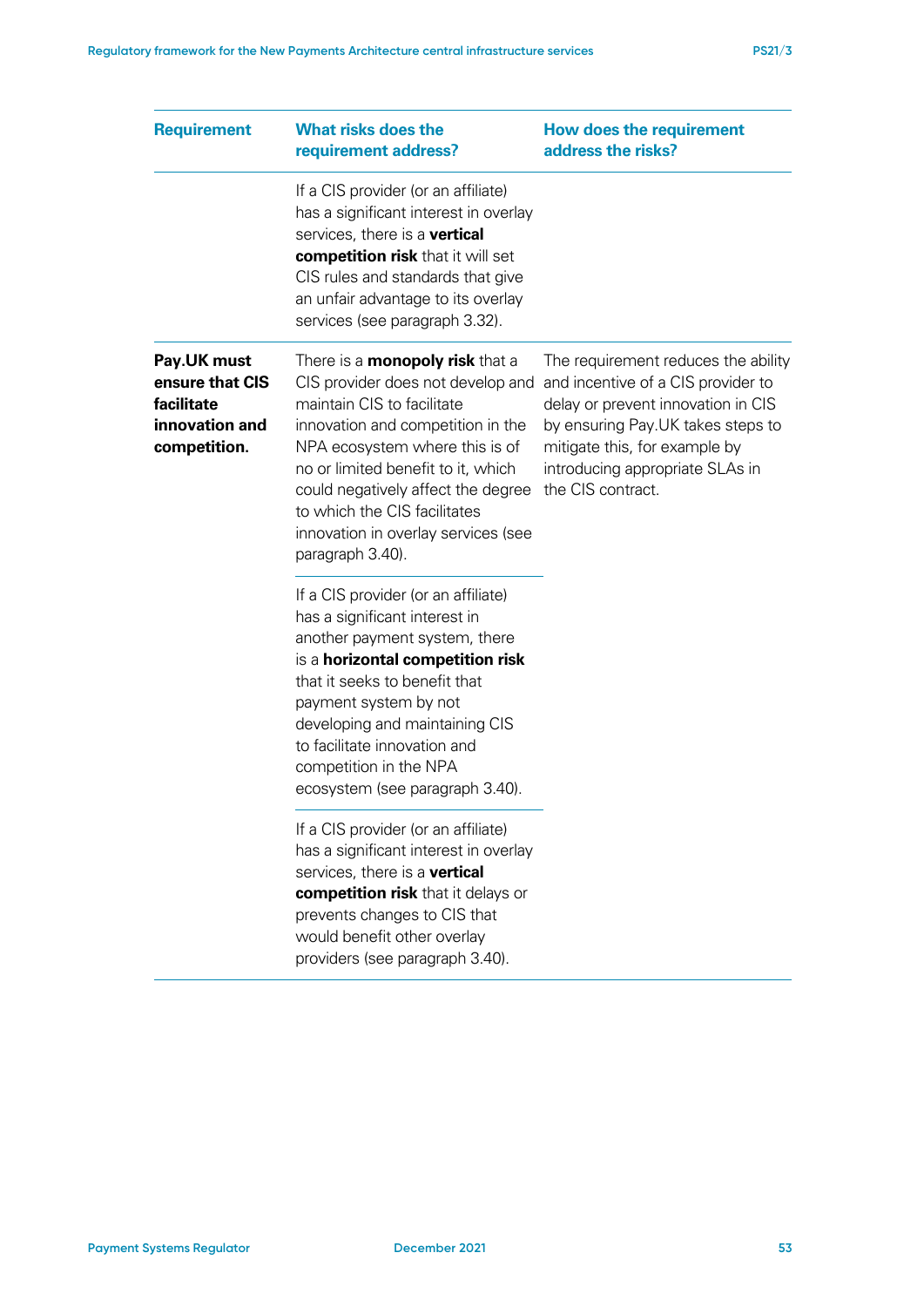| <b>Requirement</b>                                                                                                                                                                             | <b>What risks does the</b><br>requirement address?                                                                                                                                                                                                                                                                                                              | <b>How does the requirement</b><br>address the risks?                                                                                                                                                                                                                                                  |
|------------------------------------------------------------------------------------------------------------------------------------------------------------------------------------------------|-----------------------------------------------------------------------------------------------------------------------------------------------------------------------------------------------------------------------------------------------------------------------------------------------------------------------------------------------------------------|--------------------------------------------------------------------------------------------------------------------------------------------------------------------------------------------------------------------------------------------------------------------------------------------------------|
| Pay.UK must:<br>ensure that a<br>CIS provider<br>does not use,<br>or disclose<br>to any other<br>party,<br>including its<br>affiliates<br>information<br>and data for<br>than CIS<br>provision | If a CIS provider (or an affiliate)<br>has a significant interest in<br>another payment system, there<br>is a horizontal competition risk<br>that a CIS provider shares<br>commercially sensitive<br>information (or information<br>only it has access to) with other<br>parts of its business or affiliates<br>in that payment system (see<br>paragraph 3.47). | The requirement reduces the ability<br>and incentive of a CIS provider to<br>disclose commercially sensitive<br>information (or information only it<br>has access to) by ensuring Pay.UK<br>takes steps to mitigate this, for<br>example by introducing appropriate<br>provisions in the CIS contract. |
|                                                                                                                                                                                                | anything other If a CIS provider (or an affiliate)<br>has a significant interest in overlay<br>services, there is a vertical                                                                                                                                                                                                                                    |                                                                                                                                                                                                                                                                                                        |
| in a timely<br>manner, make<br>available to<br>the market<br>information<br>and data<br>concerning the<br>provision of<br>CIS that would<br>help facilitate<br>competition<br>or innovation    | competition risk that a CIS<br>provider shares commercially<br>sensitive information (or<br>information only it has access to)<br>with other parts of its business or<br>affiliates that provide overlay<br>services (see paragraph 3.47).                                                                                                                      |                                                                                                                                                                                                                                                                                                        |

- **6.5** As explained in Chapter 3 and set out in [Table 2,](#page-49-0) we will require Pay.UK to set CIS user prices. The way Pay.UK does this will affect competition and innovation in the NPA ecosystem, including the incentives on parties to use the NPA and their decisions to develop products (such as overlay services) which use the NPA CIS. For this reason, Pay.UK must set CIS user prices using a methodology that has regard to five pricing principles.
- **6.6** We consider that Pay.UK can implement our requirements because:
	- as the delivery body for the NPA, it will design the rules and standards for CIS and negotiate the terms under which they are provided
	- as the intended operator of the NPA, it will manage the CIS contract and administer the rules and standards for these services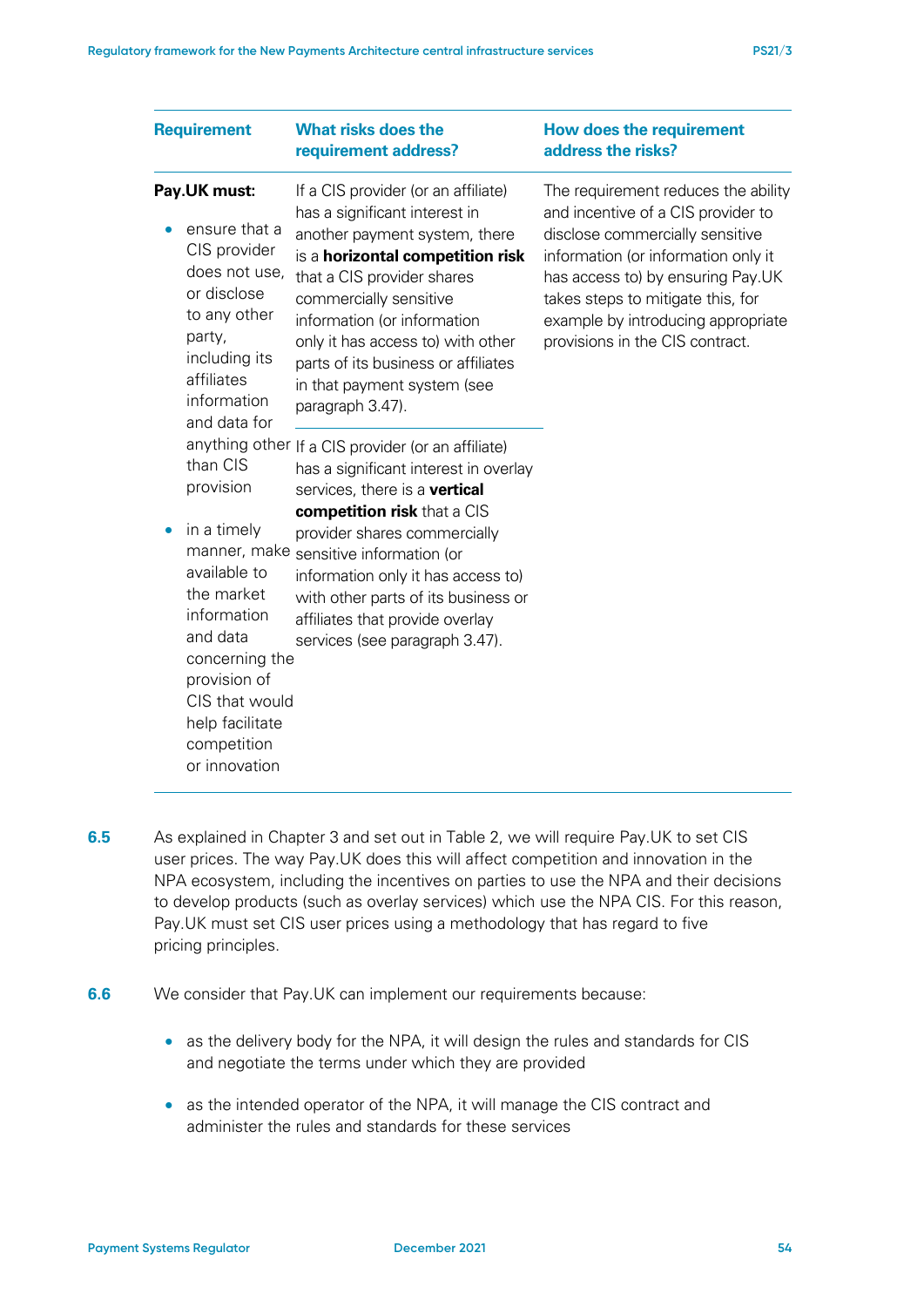**6.7** As described in paragraph [3.60,](#page-27-0) in the directions that implement our regulatory framework, we intend to require Pay.UK to report to us so we can monitor its compliance with the requirements and, if appropriate, take enforcement action.

### Requirements on a CIS provider

- **6.8** Our regulatory framework also places requirements on a CIS provider. The requirement that applies depends on whether or not a CIS provider (or an affiliate) has a significant interest in another payment system or in overlay services:
	- if a CIS provider meets one of these criteria, it will be required to operationally separate its CIS functions from other parts of its (or an affiliate's) business
	- if a CIS provider does not meet either of these criteria, it will be required to notify us if this might change due to any proposed action or change in circumstances
- <span id="page-54-0"></span>**6.9** The first requirement reduces the ability and incentives of a CIS provider to distort competition or stifle innovation where it (or an affiliate) has a significant interest in another payment system or in overlay services (see paragraphs [5.13](#page-42-1) to [5.19\)](#page-43-3). As explained in paragraph [5.16,](#page-43-4) where a CIS provider (or an affiliate) has such an interest, the requirements on Pay.UK alone will not be sufficient to address the horizontal and vertical competition risks identified in paragraph [2.10.](#page-10-5) Hence why we will impose a requirement on a CIS provider to operationally separate its CIS functions from other parts of its (or an affiliate's) business where the criteria requiring this are met. The second requirement ensures that we have the information necessary to determine if one of the criteria is met for the purposes of deciding whether to give a direction requiring operational separation.
- **6.10** The requirement to operationally separate can be implemented by a CIS provider with a significant interest in another payment system or in overlay services. Any changes required to the organisation of its business to comply are within its control. We will engage at an early stage with any CIS provider(s) to establish whether they meet one of the criteria requiring operational separation. Moreover, where a CIS provider meets one of these criteria, it will be responsible for bringing forward proposals setting out how it will comply.
- **6.11** A CIS provider that does not meet the criteria requiring operational separation can implement the requirement to notify us if this might change. A CIS provider is best placed to know about developments that affect its business and can assess if these would mean it meets the criteria requiring operational separation because we have defined what constitutes a significant interest in another payment system or in overlay services – see Box 3 in Chapter [3.](#page-14-0)
- **6.12** In the direction requiring operational separation, we intend to include reporting requirements on a CIS provider so we can monitor its compliance and, if appropriate, take enforcement action.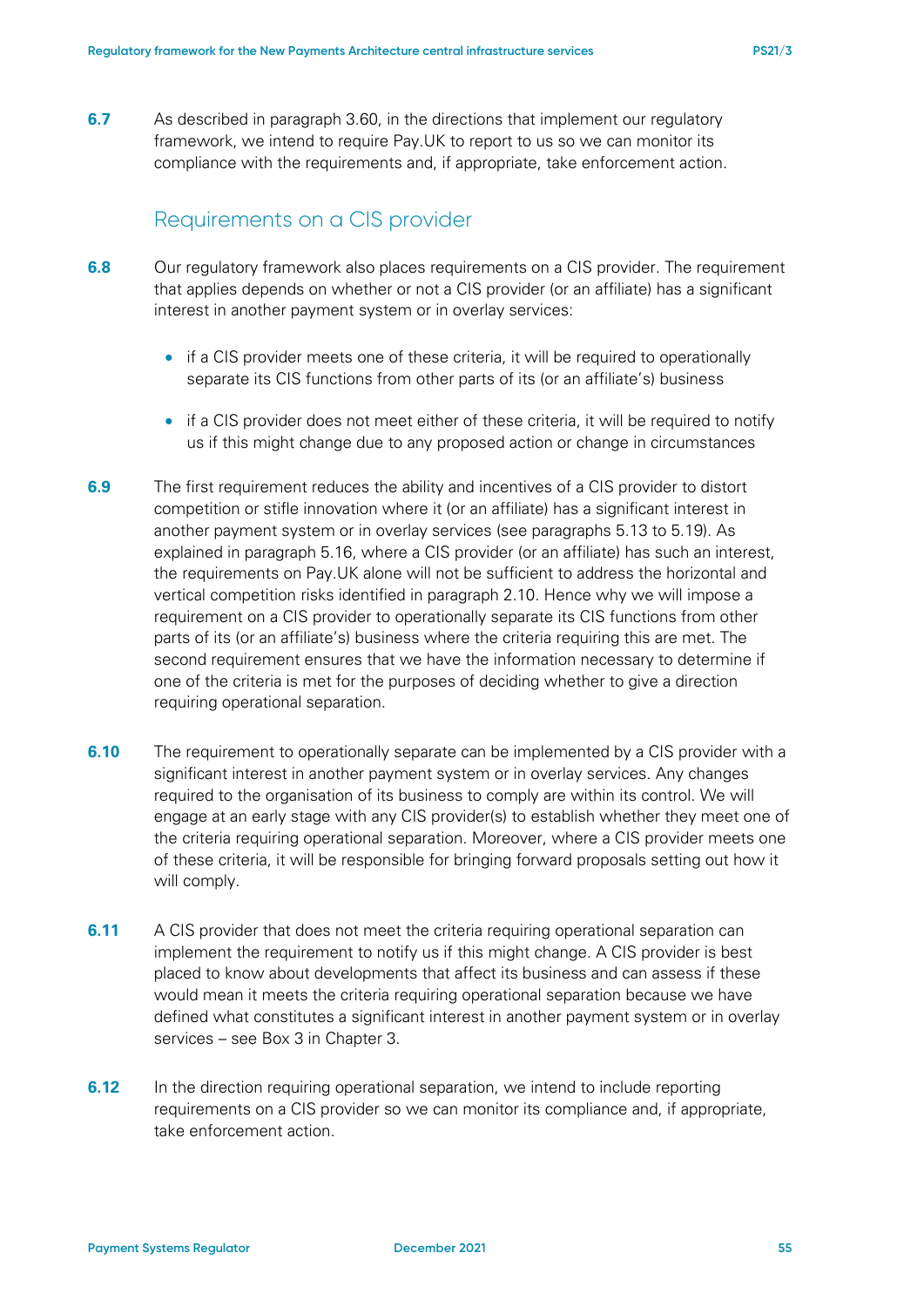# **The overall impact of the regulatory framework**

- **6.13** The NPA has the potential to strengthen competition in payment services and between payment systems. This will benefit service-users by providing better value and more choice of payment options. It could also help enable PSPs and others to offer innovative payment services and related products that better meet their customers' needs.
- **6.14** As set out in paragraph [2.10](#page-10-5) and Annex 2, there are risks to competition and innovation from the behaviour of a CIS provider. If these risks materialise, competition could be distorted or dampened, or innovation stifled, to the detriment of people and businesses and the overall benefits case for the NPA. Our regulatory framework helps address these risks by placing requirements on Pay.UK and a CIS provider.

## The overall (net) benefits of the regulatory framework

- **6.15 Our regulatory framework introduces new requirements on Pay.UK.** For the reasons explained in Chapters [3](#page-14-0) and [4](#page-28-0) and summarised in [Table 2,](#page-49-0) these requirements help reduce the ability and incentive of a CIS provider to distort competition and innovation in the NPA ecosystem.
- **6.16** Our regulatory framework creates compliance costs for Pay.UK. For example, it will incur resource costs to implement the requirements and report on its compliance with them. As Pay.UK is a not-for-profit entity that currently operates on a cost-recovery basis, it will pass on these costs to CIS users that in turn may pass on the costs to their customers.
- <span id="page-55-1"></span>**6.17** We anticipate these costs will be limited and outweighed by the benefits of our regulatory framework, lowering the risks that a CIS provider behaves in ways that distort competition or stifle innovation. If these risks materialise, there could be significant harm to people and businesses:
	- **Harm from monopoly risk**. A CIS provider has incentives to exploit its monopoly position to maximise its profits. If it does so, this could lead to higher prices or lower quality of service for the people and businesses that use interbank payments. It could also strengthen a CIS provider's incumbency advantage in any future procurements, making it harder for those procurements to achieve value for money for service-users.
	- **Harm from horizontal competition risks.** A CIS provider (or an affiliate) that has a significant interest in another payment system could seek to give an unfair advantage to that payment system to the detriment of the NPA, which in turn could dampen or distort competition between payment methods. As set out in our proposed strategy, effective competition between payment methods can help provide better and more affordable services. [25](#page-55-0)

<span id="page-55-0"></span><sup>25</sup> PSR, *Our proposed PSR Strategy* (2021), paragraph 5.68. See: <https://www.psr.org.uk/publications/general/our-proposed-strategy/>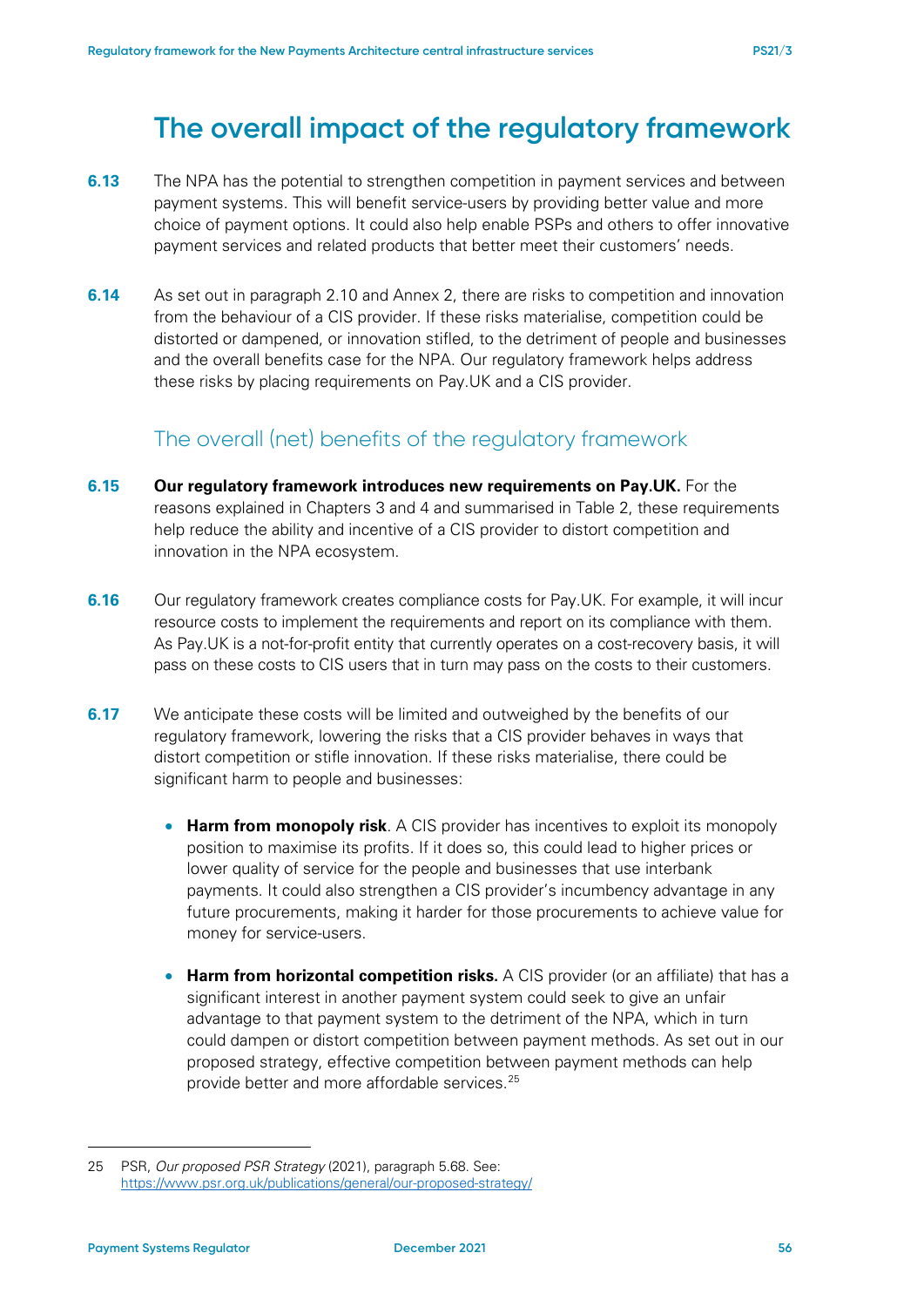- **Harm from vertical competition risks.** A CIS provider (or an affiliate) with a significant interest in overlay services could have an unfair advantage over other providers of such services. This in turn could dampen or distort competition in overlay services. Effective competition in NPA overlay services can improve payment outcomes for consumers. For example, for several years industry has anticipated that these competitive overlay services can better detect and prevent fraud or make it easier to send and reconcile payment information.
- **6.18** Our regulatory framework also gives confidence to potential entrants that a CIS provider (or its affiliates) will not have an unfair advantage in overlay services or will otherwise distort or dampen competition in the NPA ecosystem.
- **6.19** Since we consulted on our requlatory framework, we have also removed the standalone requirementsproposed in CP21/2 for Pay.UK to run an effective procurement (see paragraph [3.54\)](#page-26-0) and made the proposal that CIS user prices should follow our pricing principles less prescriptive (see paragrap[h 4.5\)](#page-29-1).
- **6.20 Our regulatory framework introduces requirements on a CIS provider.** The requirements depend on whether or not a CIS provider (or an affiliate) has a significant interest in another payment system or in overlay services (see Box 3 in Chapter [3\)](#page-14-0).
- **6.21** If a CIS provider (or an affiliate) has a significant interest in another payment system or in overlay services, it must operationally separate its CIS functions from other parts of its (or its affiliate's) business. As explained in paragraphs [5.13](#page-42-1) to [5.19,](#page-43-3) this helps reduce a CIS provider's ability and incentives to give an unfair advantage to another payment system or its overlay services to the detriment of NPA service-users.
- **6.22** Where a CIS provider meets the criteria requiring operational separation, the costs of implementing this will depend on various factors. These include the elements of operational separation that are required (see paragraphs [5.22](#page-44-3) and [5.23\)](#page-44-0) and the structure of the CIS provider's organisation and its business processes. If a CIS provider needs to make significant changes to meet the requirement, the costs of implementation could be material. A potential CIS provider with a significant interest in another payment system or in overlay services may factor into its bid the costs of implementing operational separation. Pay.UK will recover the costs of the CIS contract (including any costs of implementing operational separation) from CIS users – see paragraph [6.17.](#page-55-1)
- **6.23** The costs of operational separation are likely to be outweighed by the harm that could be caused if the risks to competition and innovation materialise due to the behaviour of a CIS provider with a significant interest in another payment system or in overlay services (see paragraph [6.17\)](#page-55-1). As explained in paragraph [5.16,](#page-43-4) where a CIS provider (or an affiliate) has such an interest, the requirements on Pay.UK alone will not be sufficient to address the risks. We will take account of compliance costs when engaging with a CIS provider on the elements of operational separation it will implement to meet our requirement.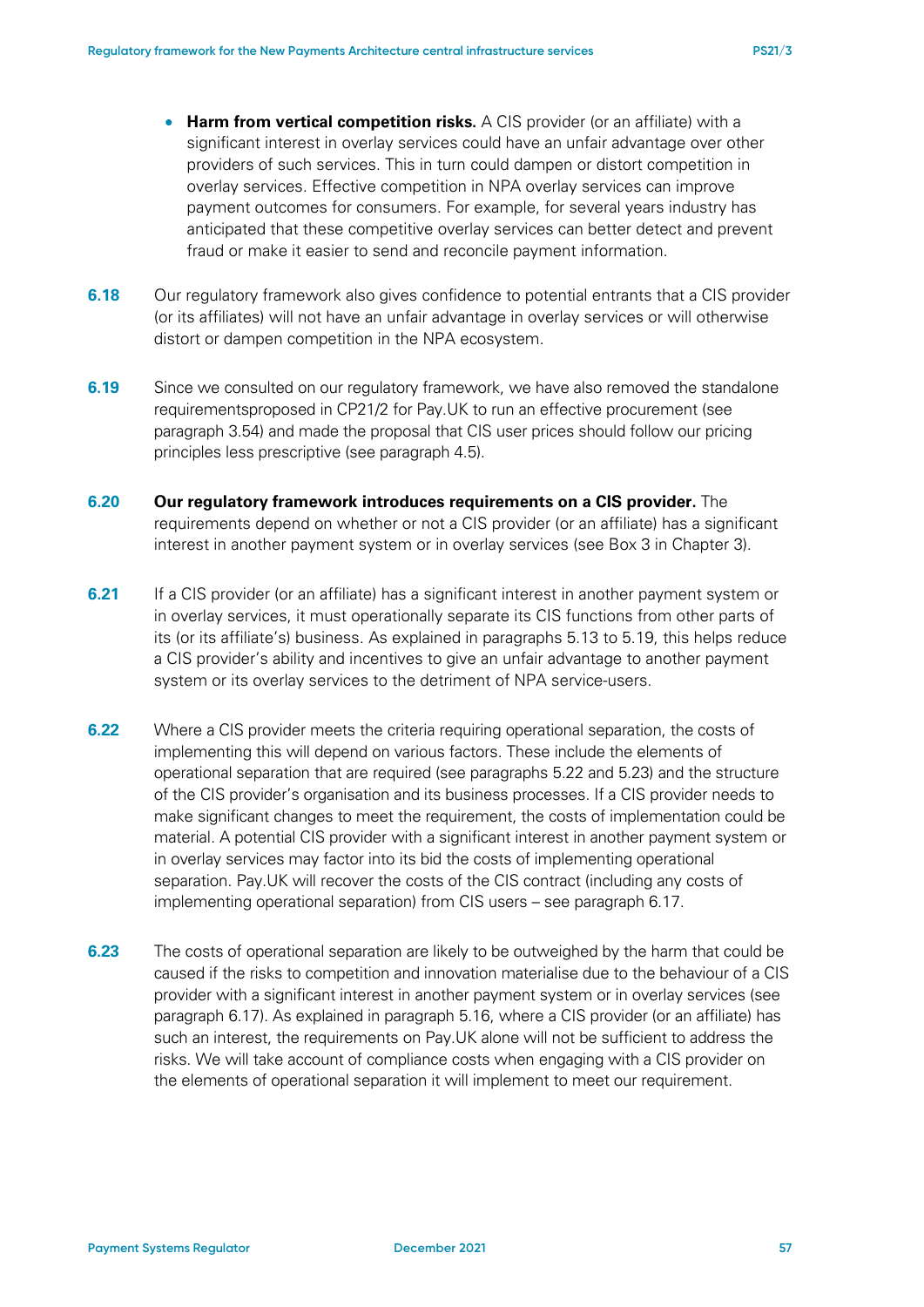**6.24** If a CIS provider does not meet the specified conditions, it must still notify us if this could change as a result of potential actions or change of circumstances (and in any event report annually on its position). As explained in paragrap[h 6.9,](#page-54-0) this ensures we have the information to decide if a direction requiring operational separation should be given.

## **Other considerations**

**6.25** We are required to comply with the Public Sector Equality Duty under section 149 of the Equality Act 2010. We do not consider that the regulatory framework set out in this statement, (including as they are reflected in the illustrative directions), will affect the matters we have had regard to in accordance with our duty.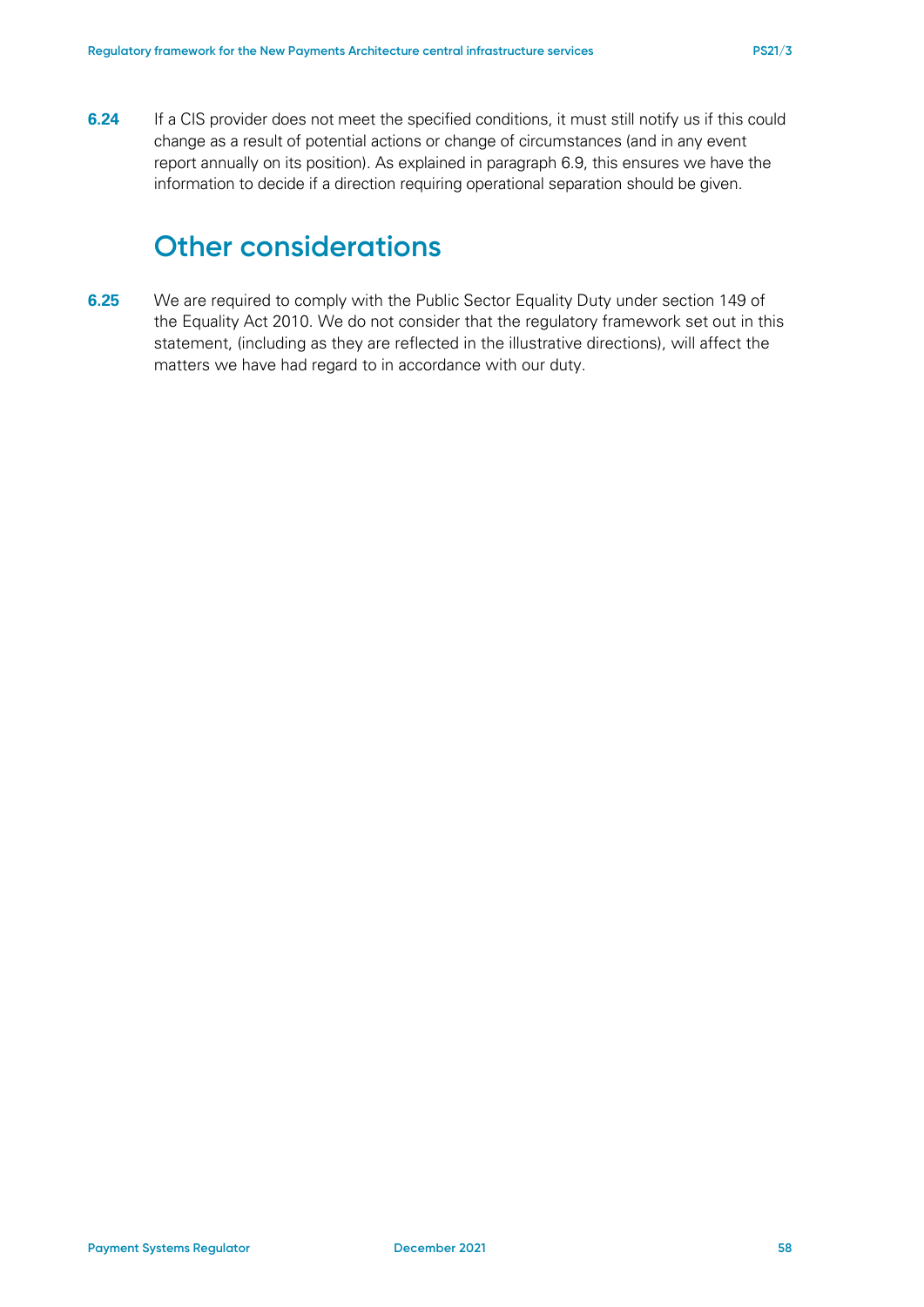# 7 Next steps

- **7.1** We plan to give directions to Pay.UK and a CIS provider to implement the NPA CIS regulatory framework described in Chapters [3](#page-14-0) to [5.](#page-39-0) Annex 3 sets out three illustrative directions that are examples of how we would implement our regulatory framework:
	- one that would require Pay.UK to take specified actions to help lower the risks to competition and innovation and set a methodology for CIS user prices that has regard to certain pricing principles
	- one that would require any CIS provider to operationally separate its CIS functions from other parts of its (or an affiliate's) business where it (or an affiliate) has a significant interest in another payment system or in overlay services
	- one that would require a CIS provider that does not have a significant interest in another payment system or in overlay services to notify us if this might change due to any proposed action or change in circumstances and in any event report annually on its position
- **7.2** FSBRA enables the Treasury to designate payment systems and thereby bring them into the scope of regulation by the PSR. This paper, and the illustrative directions published alongside it, have been developed on the basis of a scenario where the Treasury decides to designate the NPA, or aspects of it, as a regulated payment system. Any potential designation of the NPA will be subject to the procedure for designation established in FSBRA, and is at the discretion of the Treasury.
- **7.3** We are publishing the illustrative directions in Annex 3 to illustrate to stakeholders particularly Pay.UK and bidders participating in any CIS procurement – how the directions we plan to give to implement our regulatory framework could look. We consider this will assist those parties in their work on the procurement.
- **7.4** We are not seeking comments on the illustrative directions. We plan to publish and consult on draft directions closer to the go-live date for the NPA before giving them to Pay.UK and any relevant CIS provider. According to Pay.UK's baseline plan, the NPA will go live in mid-2024. The draft directions we consult on may differ from those set out in Annex 3, in particular to take account of the circumstances at the time including any changes to the design of the NPA.
- **7.5** Once our directions are in force, we will monitor the actions taken to comply with them.
- **7.6** As described in Chapters [3](#page-14-0) and [5,](#page-39-0) in parallel with the NPA CIS procurement process, we will be engaging with Pay.UK and relevant potential CIS providers to understand how they intend to comply with our regulatory framework and to make our expectations clear. This includes requesting draft compliance statements before a CIS contract is signed.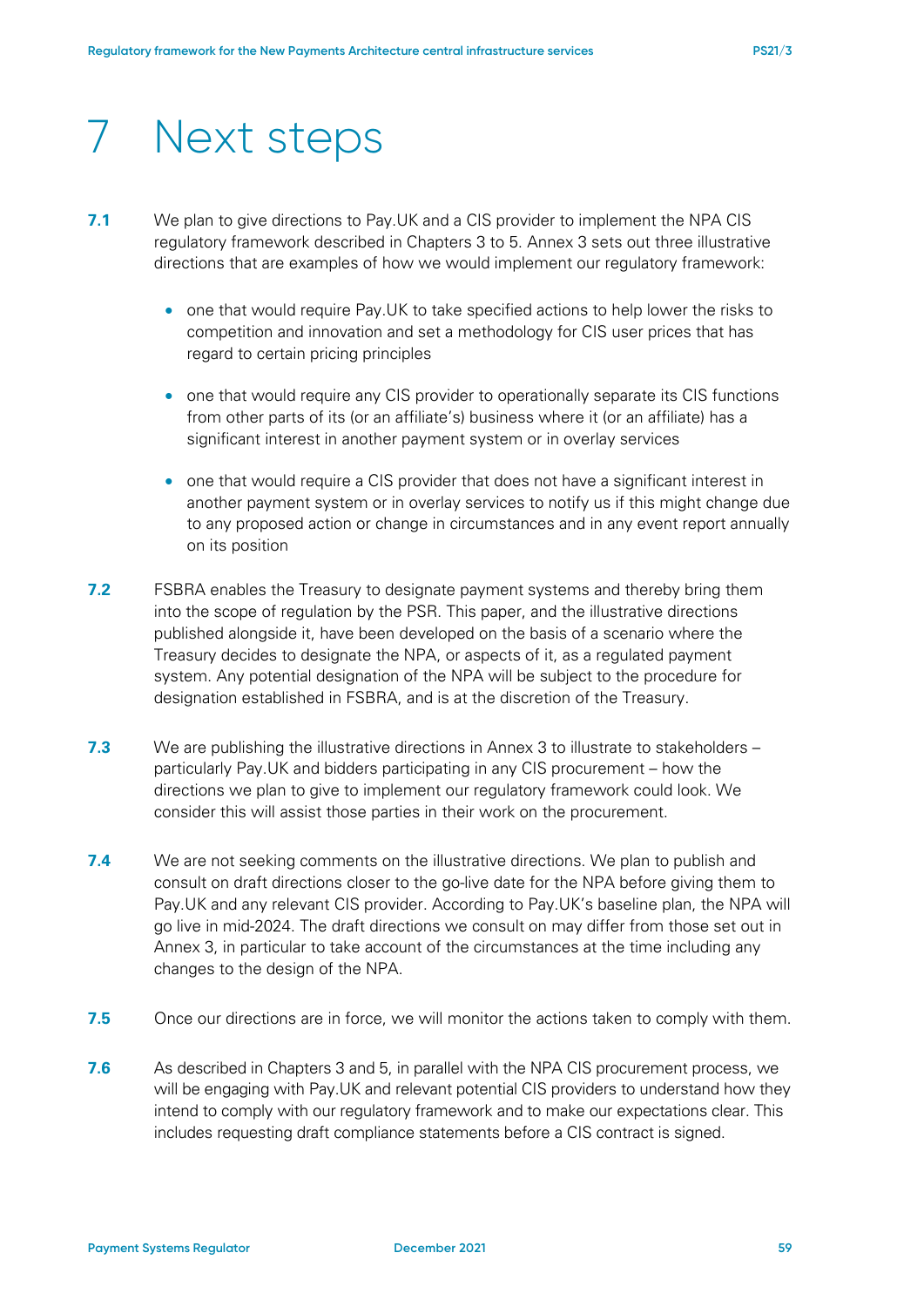**7.7** The regulatory framework described in this document is based on our assessment of the information currently available to us about the risks to competition and innovation arising from the behaviour of a CIS provider. We will monitor delivery of the NPA, including the CIS procurement and the development of overlay services. If we find that new risks have emerged or circumstances have changed, or that competition and innovation are not effectively developing in the NPA, then we will consider introducing different or further regulation. We would also be open to suggestions from stakeholders about the other ways the risks could be mitigated. As part of our monitoring work, we will also be seeking assurance from Pay.UK that the design of the NPA meets the technical design principles set out in Annex 2.